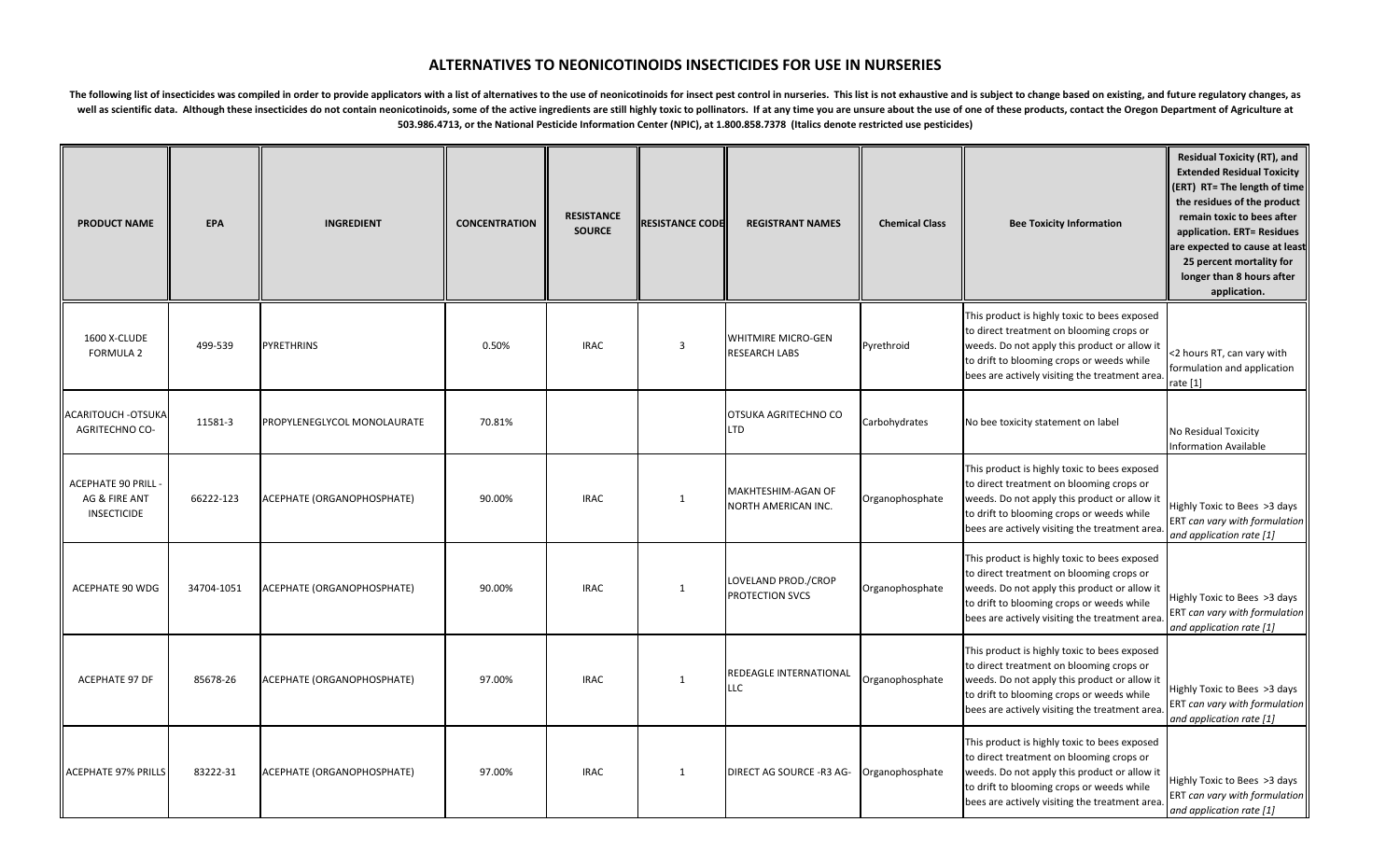| <b>PRODUCT NAME</b>                                                                          | <b>EPA</b>    | <b>INGREDIENT</b>                             | <b>CONCENTRATION</b> | <b>RESISTANCE</b><br><b>SOURCE</b> | <b>RESISTANCE CODE</b> | <b>REGISTRANT NAMES</b>       | <b>Chemical Class</b> | <b>Bee Toxicity Information</b>                                                                                                                                                                                                         | <b>Residual Toxicity (RT), and</b><br><b>Extended Residual Toxicity</b><br>(ERT) RT= The length of time<br>the residues of the product<br>remain toxic to bees after<br>application. ERT= Residues<br>are expected to cause at least<br>25 percent mortality for<br>longer than 8 hours after<br>application. |
|----------------------------------------------------------------------------------------------|---------------|-----------------------------------------------|----------------------|------------------------------------|------------------------|-------------------------------|-----------------------|-----------------------------------------------------------------------------------------------------------------------------------------------------------------------------------------------------------------------------------------|---------------------------------------------------------------------------------------------------------------------------------------------------------------------------------------------------------------------------------------------------------------------------------------------------------------|
| ACEPHATE 97UP<br><b>INSECTICIDE</b>                                                          | 70506-8       | ACEPHATE (ORGANOPHOSPHATE)                    | 97.00%               | <b>IRAC</b>                        | 1                      | UNITED PHOSPHORUS INC         | Organophosphate       | This product is highly toxic to bees exposed<br>to direct treatment on blooming crops or<br>weeds. Do not apply this product or allow it<br>to drift to blooming crops or weeds while<br>bees are actively visiting the treatment area. | Highly Toxic to Bees >3 days<br>ERT can vary with formulation<br>and application rate [1]                                                                                                                                                                                                                     |
| <b>AGRISOLUTIONS</b><br><b>BRACKET 90 WDG</b><br><b>WATER DISPERSIBLE</b><br><b>GRANULES</b> | 84229-7-1381  | ACEPHATE (ORGANOPHOSPHATE)                    | 90.00%               | <b>IRAC</b>                        | 1                      | <b>WINFIELD SOLUTIONS LLC</b> | Organophosphate       | This product is highly toxic to bees exposed<br>to direct treatment on blooming crops or<br>weeds. Do not apply this product or allow it<br>to drift to blooming crops or weeds while<br>bees are actively visiting the treatment area. | Highly Toxic to Bees >3 days<br>ERT can vary with formulation<br>and application rate [1]                                                                                                                                                                                                                     |
| AGRISOLUTIONS<br><b>BRACKET 97</b>                                                           |               | 5481-8978-1381 ACEPHATE (ORGANOPHOSPHATE)     | 97.40%               | <b>IRAC</b>                        | 1                      | <b>WINFIELD SOLUTIONS LLC</b> | Organophosphate       | This product is highly toxic to bees exposed<br>to direct treatment on blooming crops or<br>weeds. Do not apply this product or allow it<br>to drift to blooming crops or weeds while<br>bees are actively visiting the treatment area. | Highly Toxic to Bees >3 days<br>ERT can vary with formulation<br>and application rate [1]                                                                                                                                                                                                                     |
| <b>AGRISOLUTIONS</b><br>DIMATE 4E<br><b>INSECTICIDE</b>                                      |               | 19713-231-9779   DIMETHOATE (ORGANOPHOSPHATE) | 43.50%               | <b>IRAC</b>                        | 1                      | <b>WINFIELD SOLUTIONS LLC</b> | Organophosphate       | This product is highly toxic to bees exposed<br>to direct treatment on blooming crops or<br>weeds. Do not apply this product or allow it<br>to drift to blooming crops or weeds while<br>bees are actively visiting the treatment area. | Up to 3 days ERT, can vary<br>with formulation and<br>application rate [1]                                                                                                                                                                                                                                    |
| AGRISOLUTIONS<br>DIMATE 4E SYSTEMIC<br><b>INSECTICIDE</b>                                    | 9779-273      | DIMETHOATE (ORGANOPHOSPHATE)                  | 43.50%               | <b>IRAC</b>                        | 1                      | <b>WINFIELD SOLUTIONS LLC</b> | Organophosphate       | This product is highly toxic to bees exposed<br>to direct treatment on blooming crops or<br>weeds. Do not apply this product or allow it<br>to drift to blooming crops or weeds while<br>bees are actively visiting the treatment area. | Up to 3 days ERT, can vary<br>with formulation and<br>application rate [1]                                                                                                                                                                                                                                    |
| AKARI 5SC<br>MITICIDE/INSECTICIDE                                                            | 71711-4-67690 | FENPYROXIMATE                                 | 5.00%                | <b>IRAC</b>                        | 21                     | <b>SEPRO CORPORATION</b>      | Pyrazole              | [Fenpyroximate is practically nontoxic to]<br>bees and wasps when fenpyroximate is<br>applied to listed crops according to the label No Residual Toxicity<br>directions                                                                 | <b>Information Available</b>                                                                                                                                                                                                                                                                                  |
| AMAZIN 1.2% ME PLUS<br>-OMRI-                                                                | 5481-559      | <b>AZADIRACHTIN</b>                           | 1.20%                | <b>IRAC</b>                        | un                     | AMVAC CHEMICAL CORP.          | Botanical: IGR        | No bee toxicity statement on label                                                                                                                                                                                                      | No Residual Toxicity<br>Information Available                                                                                                                                                                                                                                                                 |
| AMBUSH 25W<br><b>INSECTICIDE</b>                                                             | 5481-502      | PERMETHRIN                                    | 25.00%               | <b>IRAC</b>                        | 3                      | AMVAC CHEMICAL CORP.          | Pyrethroid            | This product is highly toxic to bees exposed<br>to direct treatment on blooming crops or<br>weeds. Do not apply this product or allow it<br>to drift to blooming crops or weeds while<br>bees are actively visiting the treatment area. | 0.5 to 2 days ERT. >5 days ERT<br>Can vary with formulation and<br>application rate. Incompatible<br>with bumble bees [1]                                                                                                                                                                                     |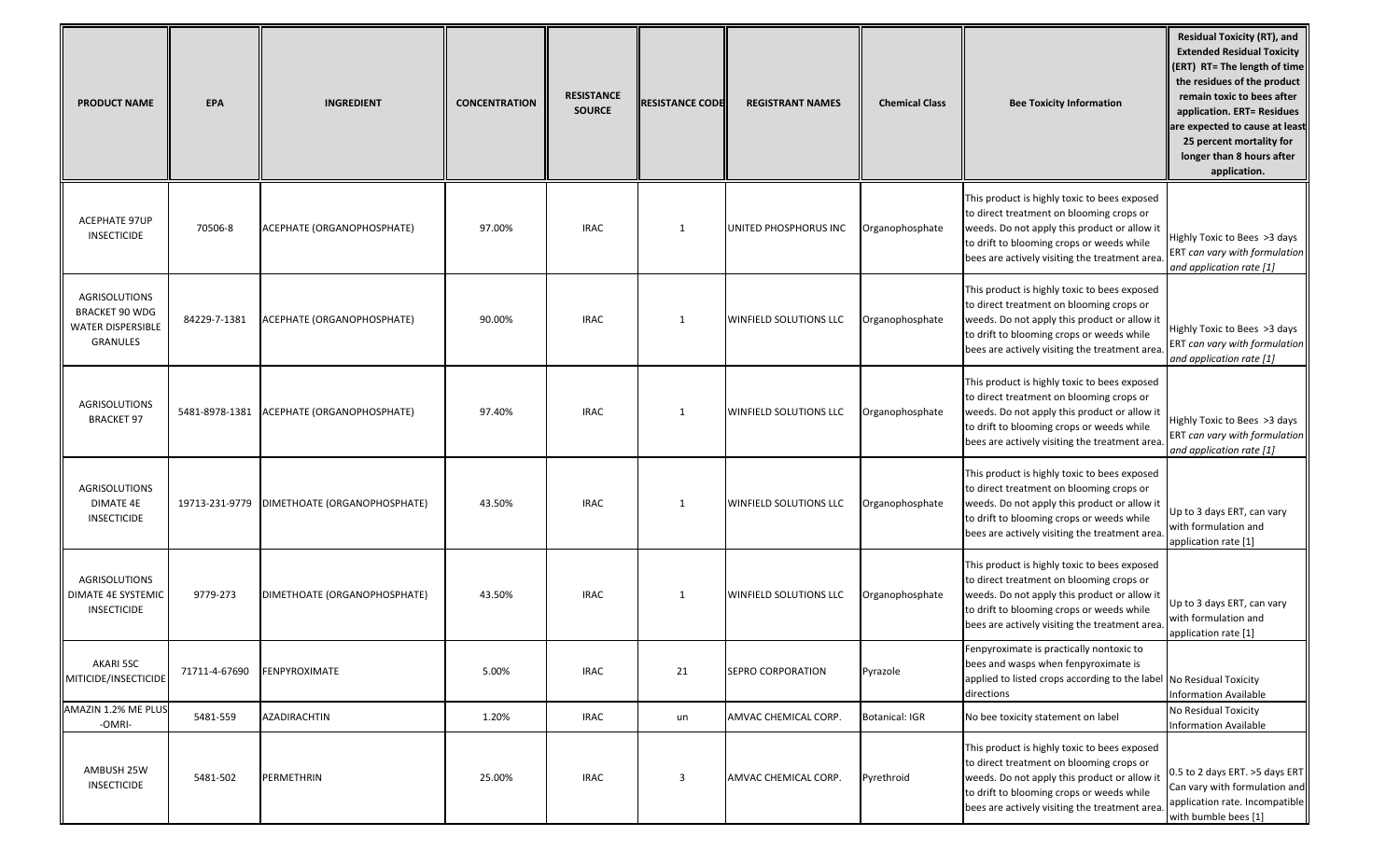| <b>PRODUCT NAME</b>                                                      | EPA           | <b>INGREDIENT</b>                        | <b>CONCENTRATION</b> | <b>RESISTANCE</b><br><b>SOURCE</b> | <b>RESISTANCE CODE</b> | <b>REGISTRANT NAMES</b>                | <b>Chemical Class</b> | <b>Bee Toxicity Information</b>                                                                                                                                                                                                                                                                                          | <b>Residual Toxicity (RT), and</b><br><b>Extended Residual Toxicity</b><br>(ERT) RT= The length of time<br>the residues of the product<br>remain toxic to bees after<br>application. ERT= Residues<br>are expected to cause at least<br>25 percent mortality for<br>longer than 8 hours after<br>application. |
|--------------------------------------------------------------------------|---------------|------------------------------------------|----------------------|------------------------------------|------------------------|----------------------------------------|-----------------------|--------------------------------------------------------------------------------------------------------------------------------------------------------------------------------------------------------------------------------------------------------------------------------------------------------------------------|---------------------------------------------------------------------------------------------------------------------------------------------------------------------------------------------------------------------------------------------------------------------------------------------------------------|
| <b>AMBUSH INSECTICIDE</b>                                                | 5481-549      | PERMETHRIN                               | 25.60%               | <b>IRAC</b>                        | 3                      | AMVAC CHEMICAL CORP.                   | Pyrethroid            | This product is highly toxic to bees exposed<br>to direct treatment or residues on blooming<br>crops or weeds. Do not apply this product or<br>allow it to drift to blooming crops or weeds<br>if bees are visiting the treatment area.                                                                                  | 0.5 to 2 days ERT. >5 days ERT<br>Can vary with formulation and<br>application rate. Incompatible<br>with bumble bees [1]                                                                                                                                                                                     |
| <b>AMVAC ORTHENE</b><br><b>TURF TREE &amp;</b><br>ORNAMENTAL 97<br>SPRAY | 5481-8978     | ACEPHATE (ORGANOPHOSPHATE)               | 97.40%               | <b>IRAC</b>                        | 1                      | AMVAC CHEMICAL CORP.                   | Organophosphate       | This product and its degradate are highly<br>toxic to bees exposed to direct treatment on<br>blooming crops or weeds. Do not apply this<br>product or allow it to drift to blooming crops   Highly Toxic to Bees >3 days<br>or weeds while bees are actively visiting the<br>treatment area.                             | <b>ERT</b> can vary with formulation<br>and application rate [1]                                                                                                                                                                                                                                              |
| AMVAC ORTHENE<br><b>TURF TREE &amp;</b><br>ORNAMENTAL WSP                | 5481-8971     | ACEPHATE (ORGANOPHOSPHATE)               | 75.00%               | <b>IRAC</b>                        | 1                      | AMVAC CHEMICAL CORP.                   | Organophosphate       | This product and its degradate are highly<br>toxic to bees exposed to direct treatment on<br>blooming crops or weeds. Do not apply this<br>product or allow it to drift to blooming crops Highly Toxic to Bees >3 days<br>or weeds while bees are actively visiting the<br>treatment area.                               | ERT can vary with formulation<br>and application rate [1]                                                                                                                                                                                                                                                     |
| ARIA INSECTICIDE                                                         | 279-3287      | <b>FLONICAMID</b>                        | 50.00%               | <b>IRAC</b>                        | 9                      | FMC CORP - AG PRODUCTS<br><b>GROUP</b> | Pyridincarboxamids    | No bee toxicity statement on label                                                                                                                                                                                                                                                                                       | Possible effects on honey<br>bees, more research needed<br>[1]                                                                                                                                                                                                                                                |
| ARTIC 3.2 EC<br><b>INSECTICIDE</b>                                       | 1381-187      | PERMETHRIN                               | 36.80%               | <b>IRAC</b>                        | 3                      | <b>WINFIELD SOLUTIONS LLC</b>          | Pyrethroid            | This product and its degradate are highly<br>toxic to bees exposed to direct treatment on<br>blooming crops or weeds. Do not apply this<br>product or allow it to drift to blooming crops Can vary with formulation and<br>or weeds while bees are actively visiting the<br>treatment area.                              | 0.5 to 2 days ERT. >5 days ERT<br>application rate. Incompatible<br>with bumble bees [1]                                                                                                                                                                                                                      |
| AVATAR INSECTICIDE                                                       |               | 81964-2-81943 ACEPHATE (ORGANOPHOSPHATE) | 75.00%               | <b>IRAC</b>                        | 1                      | PHOENIX ENVIRONMENTAL<br><b>CARE</b>   | Organophosphate       | This product and its degradate are highly<br>toxic to bees exposed to direct treatment on<br>blooming crops or weeds. Do not apply this<br>product or allow it to drift to blooming crops Highly Toxic to Bees >3 days<br>or weeds while bees are actively visiting the ERT can vary with formulation<br>treatment area. | and application rate [1]                                                                                                                                                                                                                                                                                      |
| AZA-DIRECT<br>BIOLOGICAL<br><b>INSECTICIDE</b>                           | 71908-1-10163 | AZADIRACHTIN                             | 1.20%                | <b>IRAC</b>                        | un                     | GOWAN CO.                              | Botanical: IGR        | No bee toxicity statement on label                                                                                                                                                                                                                                                                                       | Toxic to Bees <2 hours RT can<br>vary with formulation and<br>application rate [1]                                                                                                                                                                                                                            |
| AZAGUARD<br><b>BOTANICAL</b><br>INSECTICIDE/NEMATIC<br>IDE               | 70299-17      | AZADIRACHTIN                             | 3.00%                | <b>IRAC</b>                        | un                     | <b>BIOSAFE SYSTEMS</b>                 | Botanical: IGR        | No bee toxicity statement on label                                                                                                                                                                                                                                                                                       | Toxic to Bees <2 hours RT can<br>vary with formulation and<br>application rate [1]                                                                                                                                                                                                                            |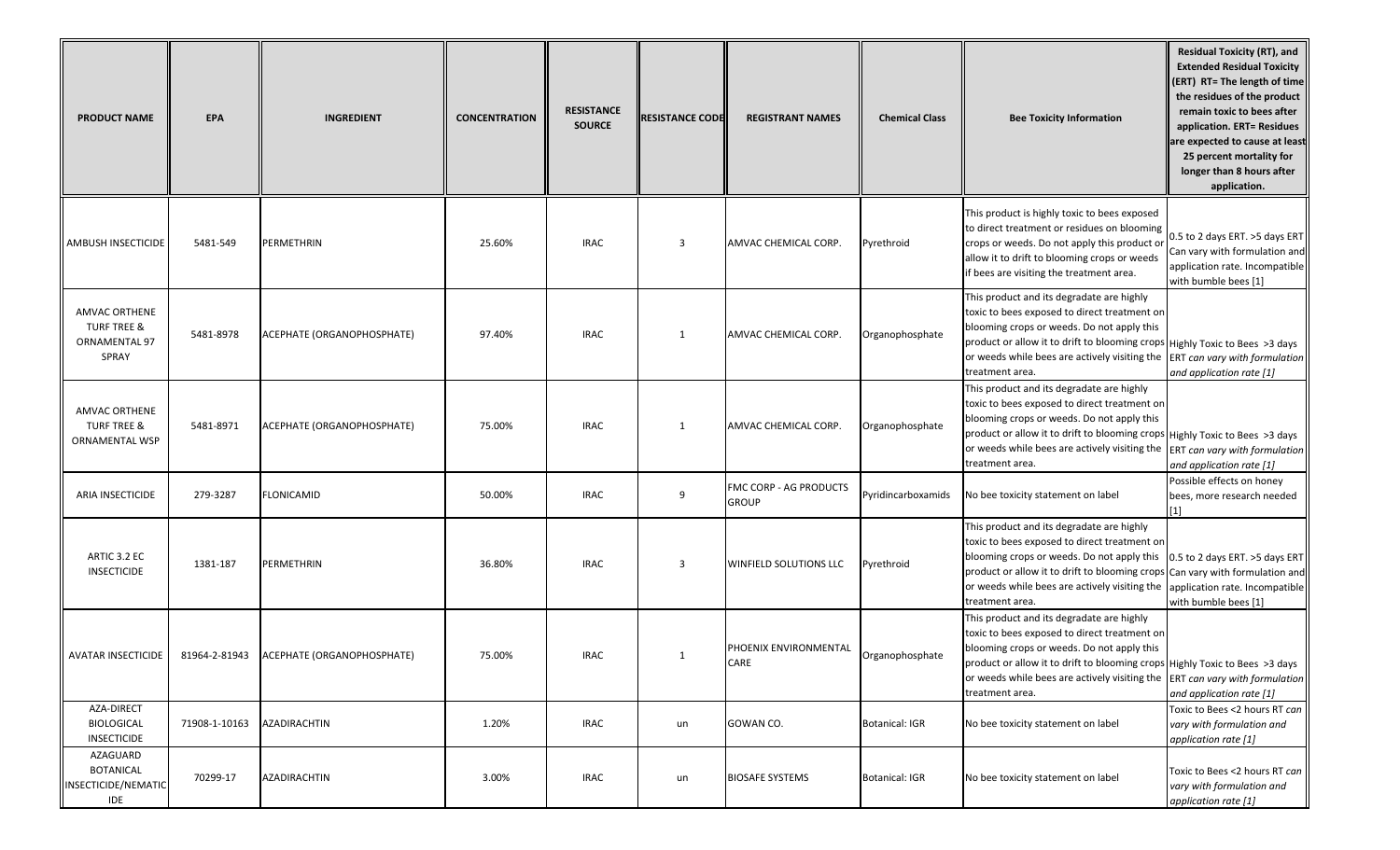| <b>PRODUCT NAME</b>                                                                                      | <b>EPA</b>     | <b>INGREDIENT</b>                                | <b>CONCENTRATION</b> | <b>RESISTANCE</b><br><b>SOURCE</b> | <b>RESISTANCE CODE</b> | <b>REGISTRANT NAMES</b>                | <b>Chemical Class</b>    | <b>Bee Toxicity Information</b>                                                                                                                                                                                                         | <b>Residual Toxicity (RT), and</b><br><b>Extended Residual Toxicity</b><br>(ERT) RT= The length of time<br>the residues of the product<br>remain toxic to bees after<br>application. ERT= Residues<br>are expected to cause at least<br>25 percent mortality for<br>longer than 8 hours after<br>application. |
|----------------------------------------------------------------------------------------------------------|----------------|--------------------------------------------------|----------------------|------------------------------------|------------------------|----------------------------------------|--------------------------|-----------------------------------------------------------------------------------------------------------------------------------------------------------------------------------------------------------------------------------------|---------------------------------------------------------------------------------------------------------------------------------------------------------------------------------------------------------------------------------------------------------------------------------------------------------------|
| AZAMAX AG 0.6                                                                                            | 71908-5-81268  | AZADIRACHTIN                                     | 0.60%                | <b>IRAC</b>                        | un                     | <b>PARRY AMERICA</b>                   | <b>Botanical: IGR</b>    | No bee toxicity statement on label                                                                                                                                                                                                      | Toxic to Bees <2 hours RT can<br>vary with formulation and<br>application rate [1]                                                                                                                                                                                                                            |
| <b>AZATIN O</b>                                                                                          | 70051-9-59807  | AZADIRACHTIN                                     | 4.50%                | <b>IRAC</b>                        | un                     | OHP INC.                               | Botanical: IGR           | No bee toxicity statement on label                                                                                                                                                                                                      | Toxic to Bees <2 hours RT can<br>vary with formulation and<br>application rate [1]                                                                                                                                                                                                                            |
| AZATIN XL BIOLOGICAL<br><b>INSECTICIDE</b>                                                               | 70051-27-59807 | AZADIRACHTIN                                     | 3.00%                | <b>IRAC</b>                        | un                     | OHP INC.                               | Botanical: IGR           | No bee toxicity statement on label                                                                                                                                                                                                      | Toxic to Bees <2 hours RT can<br>vary with formulation and<br>application rate [1]                                                                                                                                                                                                                            |
| <b>BIFEN 2 AG GOLD</b><br><b>RESTRICTED USE</b><br><b>PESTICIDE</b>                                      | 83222-1        | BIFENTHRIN                                       | 25.10%               | <b>IRAC</b>                        | 3                      | DIRECT AG SOURCE -R3 AG-               | Pyrethroid               | This product is highly toxic to bees exposed<br>to direct treatment on blooming crops or<br>weeds. Do not apply this product or allow it<br>to drift to blooming crops or weeds while<br>bees are actively visiting the treatment area. | Highly Toxic to Bees > 0.06 lb<br>ai/acre, >1 day ERT ≤0.04 lb<br>ai/acre 4-6 hours RT (can vary<br>with formulation and<br>application rate) [1]                                                                                                                                                             |
| <b>BIFEN 25% EC</b><br><b>INSECTICIDE</b> /<br><i><b>MITICIDE RESTRICTED</b></i><br><b>USE PESTICIDE</b> | 83520-4        | BIFENTHRIN                                       | 25.00%               | <b>IRAC</b>                        | 3                      | TACOMA AG. LLC                         | Pyrethroid               | This product is highly toxic to bees exposed<br>to direct treatment on blooming crops or<br>weeds. Do not apply this product or allow it<br>to drift to blooming crops or weeds while<br>bees are actively visiting the treatment area  | Highly Toxic to Bees > 0.06 lb<br>ai/acre, >1 day ERT ≤0.04 lb<br>ai/acre 4-6 hours RT (can vary<br>with formulation and<br>application rate) [1]                                                                                                                                                             |
| <b>BIOBIT HP BIO</b><br><b>INSECTICIDE</b><br>WETTABLE<br>POWDER/ORGANIC<br>PRODUCTION [34               | 73049-54       | <b>BACILLUS THURINGIENSIS SSP.</b><br>KURSTAKI 1 | 58.20%               | <b>IRAC</b>                        | 11                     | VALENT BIOSCIENCES CORP.   Biological  |                          | This product must not be applied<br>aeriallywithin %mile of any habitats of<br>threatened or endangered lepidoptera. No<br>manual application can be made within 300<br>feet of any threatened or endangered<br>lepidoptera.            | No Residual Toxicity<br><b>Information Available</b>                                                                                                                                                                                                                                                          |
| <b>BIOCOVER SS</b>                                                                                       | 34704-809      | MINERAL OIL/PETROLEUM DISTILLATE<br><b>LIGHT</b> | 98.00%               | FRAC                               | <b>NC</b>              | LOVELAND PROD./CROP<br>PROTECTION SVCS | Petroleum<br>Hydrocarbon | No bee toxicity statement on label                                                                                                                                                                                                      | <3 hours RT25 (can vary with<br>formulation and application<br>rate) [1]                                                                                                                                                                                                                                      |
| <b>BIOCOVER UL</b>                                                                                       | 34704-806      | MINERAL OIL/PETROLEUM DISTILLATE<br><b>LIGHT</b> | 98.00%               | FRAC                               | ${\sf NC}$             | LOVELAND PROD./CROP<br>PROTECTION SVCS | Petroleum<br>Hydrocarbon | No bee toxicity statement on label                                                                                                                                                                                                      | <3 hours RT25 (can vary with<br>formulation and application<br>rate) $[1]$                                                                                                                                                                                                                                    |
| <b>BIOMITE</b>                                                                                           | 70057-1        | <b>CITRONELLA OIL</b>                            | 0.42%                |                                    |                        | NATURAL PLANT<br>PROTECTION            | Petroleum<br>Hydrocarbon | No bee toxicity statement on label                                                                                                                                                                                                      | <3 hours RT25 (can vary with<br>formulation and application<br>rate) $[1]$                                                                                                                                                                                                                                    |
| <b>BIOMITE</b>                                                                                           | 70057-1        | FARNESOL                                         | 0.17%                |                                    |                        | NATURAL PLANT<br><b>PROTECTION</b>     | Botanical                | No bee toxicity statement on label                                                                                                                                                                                                      | No Residual Toxicity<br><b>Information Available</b>                                                                                                                                                                                                                                                          |
| <b>BIOMITE</b>                                                                                           | 70057-1        | GERANIOL                                         | 0.42%                |                                    |                        | NATURAL PLANT<br><b>PROTECTION</b>     | Botanical                | No bee toxicity statement on label                                                                                                                                                                                                      | No Residual Toxicity<br><b>Information Available</b>                                                                                                                                                                                                                                                          |
| <b>BIOMITE</b>                                                                                           | 70057-1        | NEROLIDOL                                        | 0.42%                |                                    |                        | NATURAL PLANT<br><b>PROTECTION</b>     | Botanical                | No bee toxicity statement on label                                                                                                                                                                                                      | No Residual Toxicity<br>Information Available                                                                                                                                                                                                                                                                 |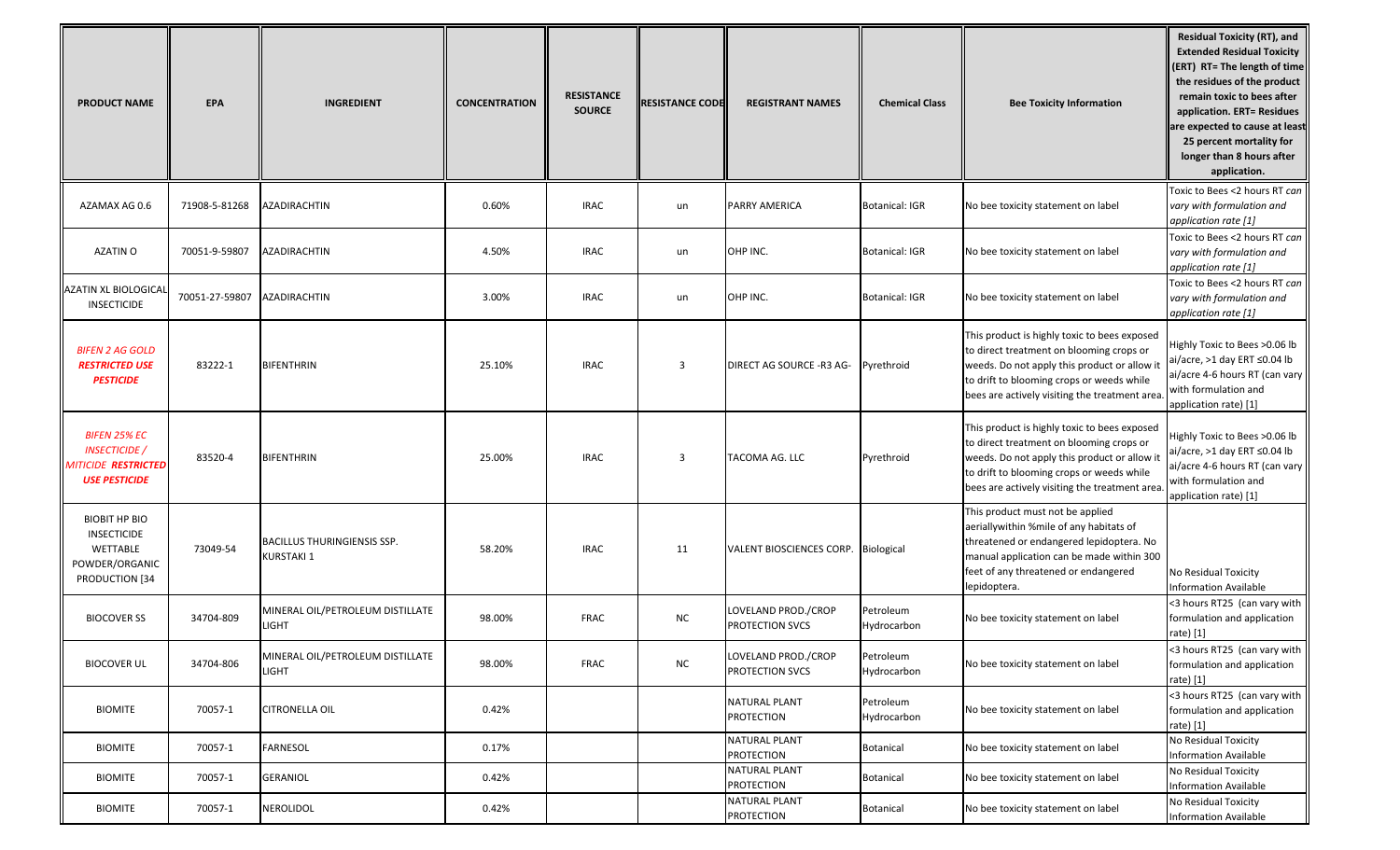| <b>PRODUCT NAME</b>                                                                                               | EPA          | <b>INGREDIENT</b>             | <b>CONCENTRATION</b> | <b>RESISTANCE</b><br><b>SOURCE</b> | <b>RESISTANCE CODE</b> | <b>REGISTRANT NAMES</b>                       | <b>Chemical Class</b> | <b>Bee Toxicity Information</b>                                                                                                                                                                                                         | <b>Residual Toxicity (RT), and</b><br><b>Extended Residual Toxicity</b><br>(ERT) RT= The length of time<br>the residues of the product<br>remain toxic to bees after<br>application. ERT= Residues<br>are expected to cause at least<br>25 percent mortality for<br>longer than 8 hours after<br>application. |
|-------------------------------------------------------------------------------------------------------------------|--------------|-------------------------------|----------------------|------------------------------------|------------------------|-----------------------------------------------|-----------------------|-----------------------------------------------------------------------------------------------------------------------------------------------------------------------------------------------------------------------------------------|---------------------------------------------------------------------------------------------------------------------------------------------------------------------------------------------------------------------------------------------------------------------------------------------------------------|
| <b>BISECT G</b><br><b>RESTRICTED USE</b><br><b>PESTICIDE</b>                                                      | 34704-957    | <b>BIFENTHRIN</b>             | 0.20%                | <b>IRAC</b>                        | 3                      | LOVELAND PROD./CROP<br><b>PROTECTION SVCS</b> | Pyrethroid            | This product is highly toxic to bees exposed<br>to direct treatment on blooming crops or<br>weeds. Do not apply this product or allow it<br>to drift to blooming crops or weeds while<br>bees are actively visiting the treatment area  | Highly Toxic to Bees > 0.06 lb<br>ai/acre, >1 day ERT ≤0.04 lb<br>ai/acre 4-6 hours RT (can vary<br>with formulation and<br>application rate) [1]                                                                                                                                                             |
| <b>BONIDE CYPER EIGHT</b><br><b>INSECT CONTROL</b>                                                                | 4-427        | <b>CYPERMETHRIN</b>           | 26.00%               | <b>IRAC</b>                        | 3                      | <b>BONIDE PRODUCTS INC</b>                    | Pyrethroid            | This product is highly toxic to bees exposed<br>to direct treatment on blooming crops or<br>weeds. Do not apply this product or allow it<br>to drift to blooming crops or weeds while<br>bees are actively visiting the treatment area. | >0.025 lb ai/acre, >3 days ERT,<br><0.025 lb ai/acre <2 hours RT<br>can vary with formulation and<br>application rate. Incompatible<br>with bumble bees [1]                                                                                                                                                   |
| <b>BONIDE INSECTICIDAL</b><br>MULTI-PURPOSE<br><b>INSECT CONTROL</b><br>SOAP CONC                                 | 67702-11-4   | POTASSIUM LAURATE             | 47%                  |                                    |                        | <b>BONIDE PRODUCTS INC</b>                    | Soap Salts            | No bee toxicity statement on label                                                                                                                                                                                                      | No Residual Toxicity<br>Information Available                                                                                                                                                                                                                                                                 |
| <b>BONIDE INSECTICIDAL</b><br><b>SOAP MULTI-PURPOSE</b><br><b>INSECT CONTROL R-T-</b><br>U / ORGANIC<br>GARDENING | 67702-13-4   | POTASSIUM LAURATE             | 1%                   |                                    |                        | <b>BONIDE PRODUCTS INC</b>                    | Soap Salts            | No bee toxicity statement on label                                                                                                                                                                                                      | No Residual Toxicity<br>Information Available                                                                                                                                                                                                                                                                 |
| <b>BOTANIGARD 22WP</b>                                                                                            | 82074-2      | BEAUVERIA BASSIANA GHA        | 22%                  |                                    |                        | LAVERLAM INTERNATIONAL<br>CORPORATION         | Microbiological       | This product is highly toxic to bees exposed<br>to direct treatment on blooming crops or<br>weeds. Do not apply this product or allow it<br>to drift to blooming crops or weeds while<br>bees are actively visiting the treatment area  | Potentially pathogenic to<br>honey bees, and laboratory<br>studies suggest effects on<br>bumble bees [1]                                                                                                                                                                                                      |
| <b>BOTANIGARD ES</b>                                                                                              | 82074-1      | <b>BEAUVERIA BASSIANA GHA</b> | 11.30%               |                                    |                        | LAVERLAM INTERNATIONAL<br>CORPORATION         | Microbiological       | This product is highly toxic to bees exposed<br>to direct treatment on blooming crops or<br>weeds. Do not apply this product or allow it<br>to drift to blooming crops or weeds while<br>bees are actively visiting the treatment area. | Potentially pathogenic to<br>honey bees, and laboratory<br>studies suggest effects on<br>bumble bees [1]                                                                                                                                                                                                      |
| <b>BRACKET 97</b><br>INSECTICIDE                                                                                  | 70506-8-1381 | ACEPHATE (ORGANOPHOSPHATE)    | 97%                  | <b>IRAC</b>                        | 1                      | <b>WINFIELD SOLUTIONS LLC</b>                 | Organophosphate       | This product is highly toxic to bees exposed<br>to direct treatment on blooming crops or<br>weeds. Do not apply this product or allow it<br>to drift to blooming crops or weeds while<br>bees are actively visiting the treatment area. | Highly Toxic to Bees >3 days<br>ERT can vary with formulation<br>and application rate [1]                                                                                                                                                                                                                     |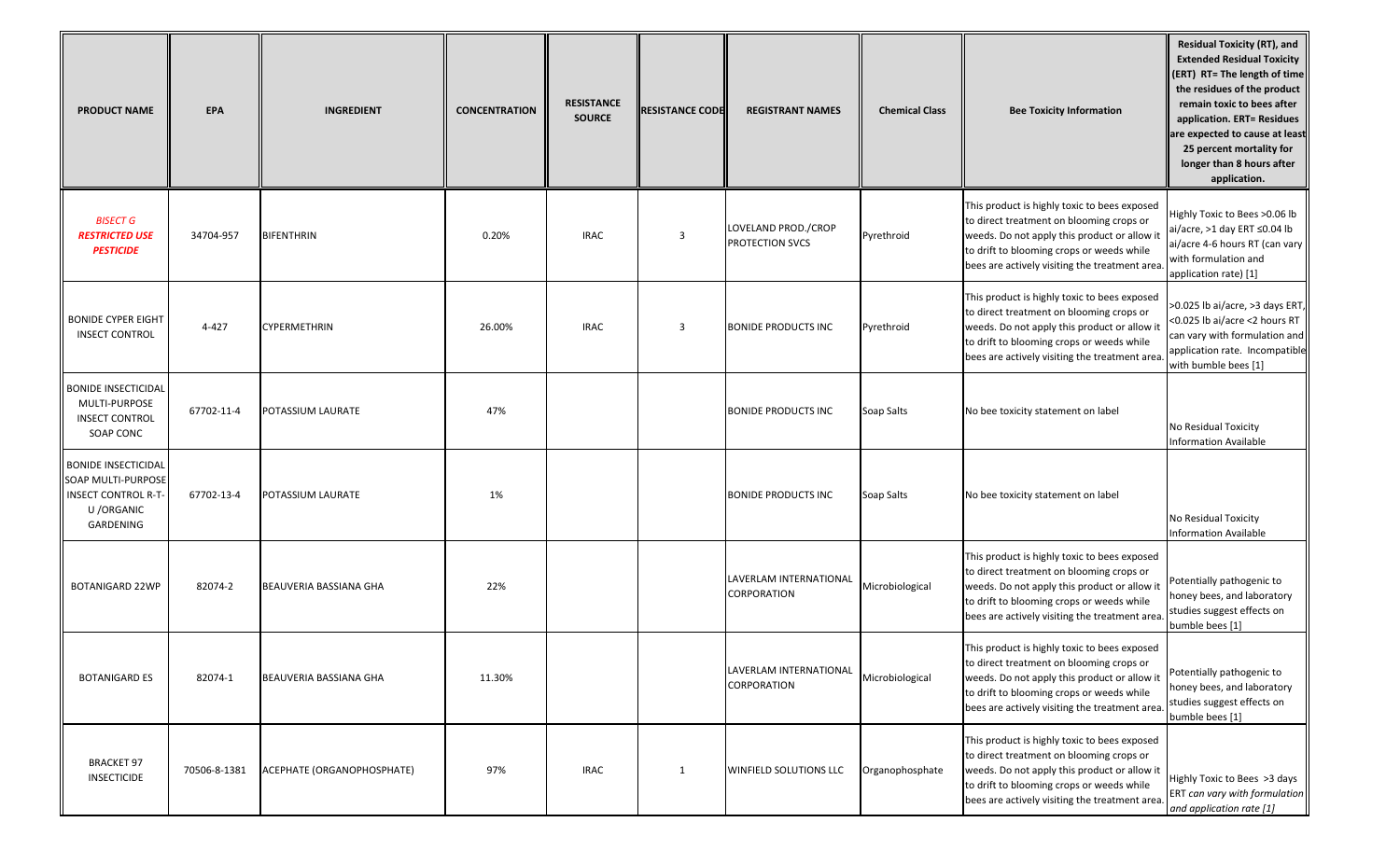| <b>PRODUCT NAME</b>                                                                                                   | <b>EPA</b>     | <b>INGREDIENT</b>              | <b>CONCENTRATION</b> | <b>RESISTANCE</b><br><b>SOURCE</b> | <b>RESISTANCE CODE</b> | <b>REGISTRANT NAMES</b>                       | <b>Chemical Class</b> | <b>Bee Toxicity Information</b>                                                                                                                                                                                                        | <b>Residual Toxicity (RT), and</b><br><b>Extended Residual Toxicity</b><br>(ERT) RT= The length of time<br>the residues of the product<br>remain toxic to bees after<br>application. ERT= Residues<br>are expected to cause at least<br>25 percent mortality for<br>longer than 8 hours after<br>application. |
|-----------------------------------------------------------------------------------------------------------------------|----------------|--------------------------------|----------------------|------------------------------------|------------------------|-----------------------------------------------|-----------------------|----------------------------------------------------------------------------------------------------------------------------------------------------------------------------------------------------------------------------------------|---------------------------------------------------------------------------------------------------------------------------------------------------------------------------------------------------------------------------------------------------------------------------------------------------------------|
| <b>BRANDT SLUGGO PLUS</b><br>T&O                                                                                      | 67702-24-48813 | RON PHOSPHATE (FEPO4)          | 0.97%                |                                    |                        | <b>BRANDT CONSOLIDATED</b>                    | Inorganic             | No bee toxicity statement on label                                                                                                                                                                                                     | No Residual Toxicity<br>Information Available                                                                                                                                                                                                                                                                 |
| <b>BRANDT SLUGGO PLUS</b><br><b>T&amp;O</b>                                                                           | 67702-24-48813 | SPINOSAD (SPINOSYN A+D)        | 0.07%                | <b>IRAC</b>                        | 5                      | <b>BRANDT CONSOLIDATED</b>                    | Spinosyn              | No bee toxicity statement on label                                                                                                                                                                                                     | Highly Toxic to Bees >3 days<br>ERT can vary with formulation<br>and application rate [1]                                                                                                                                                                                                                     |
| BUG-N-SLUGGO<br>NSECT SLUG & SNAIL<br><b>BAIT / ORGANIC</b><br><b>PRODUCTION</b>                                      | 67702-24-70051 | <b>IRON PHOSPHATE (FEPO4)</b>  | 0.97%                |                                    |                        | CERTIS USA LLC                                | Inorganic             | No bee toxicity statement on label                                                                                                                                                                                                     | No Residual Toxicity<br>Information Available                                                                                                                                                                                                                                                                 |
| BUG-N-SLUGGO<br>NSECT SLUG & SNAIL<br><b>BAIT /ORGANIC</b><br><b>PRODUCTION</b>                                       | 67702-24-70051 | SPINOSAD (SPINOSYN A+D)        | 0.07%                | <b>IRAC</b>                        | 5                      | <b>CERTIS USA LLC</b>                         | Spinosyn              | No bee toxicity statement on label                                                                                                                                                                                                     | Highly Toxic to Bees >3 days<br>ERT can vary with formulation<br>and application rate [1]                                                                                                                                                                                                                     |
| CARBARYL 4L<br><b>INSECTICIDE</b>                                                                                     | 34704-447      | CARBARYL (CARBAMATE)           | 43.00%               | <b>IRAC</b>                        | $\mathbf{1}$           | LOVELAND PROD./CROP<br><b>PROTECTION SVCS</b> | Carbamate             | This product is highly toxic to bees exposed<br>to direct treatment on blooming crops or<br>weeds. Do not apply this product or allow it<br>to drift to blooming crops or weeds while<br>bees are actively visiting the treatment area | Carbaryl is highly toxic to<br>bees. Residual toxicity varies<br>with formulation and<br>application rate. Bees are<br>unlikely to be exposed to<br>granular and bait formulations                                                                                                                            |
| CHLORPYRIFOS 4E AG<br><b>INSECTICIDE</b>                                                                              | 66222-19       | CHLORPYRIFOS (ORGANOPHOSPHATE) | 42.50%               | <b>IRAC</b>                        | $\mathbf{1}$           | MAKHTESHIM-AGAN OF<br>NORTH AMERICAN INC.     | Organophosphate       | This product is highly toxic to bees exposed<br>to direct treatment on blooming crops or<br>weeds. Do not apply this product or allow it<br>to drift to blooming crops or weeds while<br>bees are actively visiting the treatment area | Organophosphate is highly<br>toxic to bees. RT and ERT rates<br>vary depending upon<br>formulation and application<br>rate. (EC 4-6 days ERT, ULV<br>0.05 lb ai/acre or less <2 hours<br>RT) [1]                                                                                                              |
| <b>CINNACURE</b>                                                                                                      | 58866-12       | CINNAMALDEHYDE                 | 30%                  |                                    |                        | PROGUARD INC                                  | Botanical             | No bee toxicity statement on label                                                                                                                                                                                                     | No Residual Toxicity<br>Information Available                                                                                                                                                                                                                                                                 |
| <b>COMPARE-N-SAVE</b><br><b>CONC IN/OUTDOOR</b><br><b>INSECT CONTROL</b><br><b>RESTRICTED USE</b><br><b>PESTICIDE</b> | 228-451-84009  | BIFENTHRIN                     | 7.90%                | <b>IRAC</b>                        | $\overline{3}$         | RAGAN & MASSEY INC.                           | Pyrethroid            | This product is highly toxic to bees exposed<br>to direct treatment on blooming crops or<br>weeds. Do not apply this product or allow it<br>to drift to blooming crops or weeds while<br>bees are actively visiting the treatment area | Highly Toxic to Bees > 0.06 lb<br>ai/acre, >1 day ERT ≤0.04 lb<br>ai/acre 4-6 hours RT (can vary<br>with formulation and<br>application rate)                                                                                                                                                                 |
| <b>CONCERN INSECT</b><br>KILLING SOAP CONC.                                                                           | 50932-3        | POTASSIUM LAURATE              | 19.90%               |                                    |                        | <b>WOODSTREAM CORP.</b>                       | Soap salts            | No bee toxicity statement on label                                                                                                                                                                                                     | No Residual Toxicity<br><b>Information Available</b>                                                                                                                                                                                                                                                          |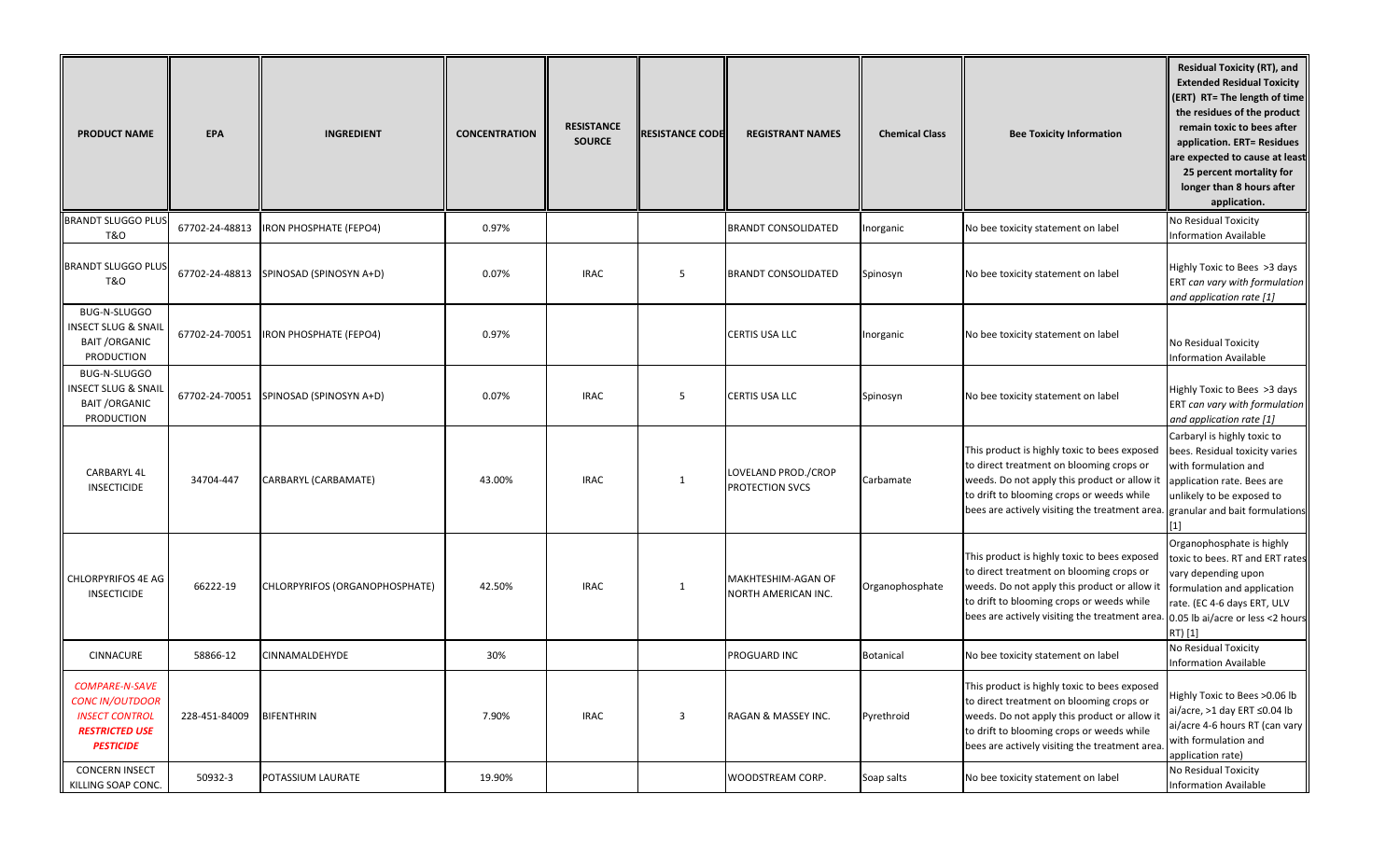| <b>PRODUCT NAME</b>                                                                       | <b>EPA</b>                | <b>INGREDIENT</b>                                   | <b>CONCENTRATION</b> | <b>RESISTANCE</b><br><b>SOURCE</b> | <b>RESISTANCE CODE</b> | <b>REGISTRANT NAMES</b>                   | <b>Chemical Class</b>    | <b>Bee Toxicity Information</b>                                                                                                                                                                                                                                                                | <b>Residual Toxicity (RT), and</b><br><b>Extended Residual Toxicity</b><br>(ERT) RT= The length of time<br>the residues of the product<br>remain toxic to bees after<br>application. ERT= Residues<br>are expected to cause at least<br>25 percent mortality for<br>longer than 8 hours after<br>application. |
|-------------------------------------------------------------------------------------------|---------------------------|-----------------------------------------------------|----------------------|------------------------------------|------------------------|-------------------------------------------|--------------------------|------------------------------------------------------------------------------------------------------------------------------------------------------------------------------------------------------------------------------------------------------------------------------------------------|---------------------------------------------------------------------------------------------------------------------------------------------------------------------------------------------------------------------------------------------------------------------------------------------------------------|
| <b>CONSERVE SC T&amp;O</b>                                                                | 62719-291                 | SPINOSAD (SPINOSYN A+D)                             | 11.60%               | <b>IRAC</b>                        | 5                      | DOW AGROSCIENCES LLC                      | Spinosyn                 | This product is toxic to bees following the 3<br>hours after treatment. Do not apply this<br>pesticide to blooming, pollen-shedding, or<br>nectar producing parts of plants if bees may<br>forage on the plants during this time period.                                                       | Highly Toxic to Bees >3 days<br>ERT can vary with formulation<br>and application rate [1]                                                                                                                                                                                                                     |
| <b>CROPSMART</b><br><b>PERMETHRIN 3.2 EC</b><br><b>RESTRICTED USE</b><br><b>PESTICIDE</b> | 83772-6-85945             | PERMETHRIN                                          | 36.08%               | <b>IRAC</b>                        | 3                      | <b>CROPSMART LLC</b>                      | Pyrethroid               | This pesticide is highly toxic to bees exposed<br>to direct treatment on blooming crops or<br>weeds. Do not apply this product or allow it<br>to drift to bloom ing crops or weeds while<br>bees are actively visiting the treatment area.                                                     | 0.5 to 2 days ERT. >5 days ERT<br>Can vary with formulation and<br>application rate. Incompatible<br>with bumble bees [1]                                                                                                                                                                                     |
| CRYMAX<br><b>BIOINSECTICIDE</b>                                                           | 70051-86                  | <b>BACILLUS THURINGIENSIS SSP.</b><br>KURSTAKI 7841 | 40.00%               | <b>IRAC</b>                        | 11                     | CERTIS USA LLC                            | Microbiological          | This product must not be applied aerially<br>within 1/4 mile of any<br>habitantsofendangeredorthreatenedLepidop<br>tera, Nomanual application can be made<br>within 300 ft. of any threatened or<br>endangered Lepidoptera.                                                                    | No Residual Toxicity<br>Information Available                                                                                                                                                                                                                                                                 |
| DAMOIL DORMANT &<br>SUMMER SPRAY OIL                                                      | 19713-123                 | MINERAL OIL/PETROLEUM DISTILLATE<br><b>KEROSENE</b> | 98.00%               | <b>FRAC</b>                        | <b>NC</b>              | DREXEL CHEMICAL<br>COMPANY                | Petroleum<br>Hydrocarbon | No bee toxicity statement on label                                                                                                                                                                                                                                                             | <3 hours RT25 (can vary with<br>formulation and application<br>rate) $[1]$                                                                                                                                                                                                                                    |
| DAZITOL CONC                                                                              | 61966-4-87865             | CAPSAICIN                                           | 0.42%                |                                    |                        | ENGAGE AGRO USA                           | Botanical                | No bee toxicity statement on label                                                                                                                                                                                                                                                             | No Residual Toxicity<br>Information Available                                                                                                                                                                                                                                                                 |
| <b>CROPSMART</b><br><b>PERMETHRIN 3.2 EC</b><br><b>RESTRICTED USE</b><br><b>PESTICIDE</b> | 432-1402-59807 CYFLUTHRIN |                                                     | 20%                  | <b>IRAC</b>                        | 3                      | OHP INC.                                  | Pyrethroid               | This pesticide is highly toxic to bees exposed<br>to direct treatment or residues on crops or<br>weeds. Do not allow it to drift onto crops or<br>weeds on which bees are actively foraging.<br>Additional information may be obtained by<br>consulting your Cooperative Extension<br>Service. | >1 day ERT [1] Incompatible<br>with bumble bees                                                                                                                                                                                                                                                               |
| DES-X INSECTICIDAL<br>SOAP CONC / ORGANIC<br><b>PRODUCTION</b>                            |                           | 67702-22-70051 POTASSIUM LAURATE                    | 47.00%               |                                    |                        | CERTIS USA LLC                            | Soap salts               | No bee toxicity statement on label                                                                                                                                                                                                                                                             | No Residual Toxicity<br>Information Available                                                                                                                                                                                                                                                                 |
| <b>DIAZINON 50W</b><br><b>RESTRICTED USE</b><br><b>PESTICIDE</b>                          | 66222-10                  | DIAZINON (ORGANOPHOSPHATE)                          | 50%                  | <b>IRAC</b>                        | $\mathbf{1}$           | MAKHTESHIM-AGAN OF<br>NORTH AMERICAN INC. | Organophosphate          | This pesticide is highly toxic to bees exposed<br>to direct treatment or residues on crops or<br>weeds. Do not apply insecticide or allow it to formulation and application<br>drift onto crops or weeds on which bees are<br>actively foraging.                                               | 2 day ERT Can vary with<br>rate, Incompatible with<br>bumble bees [1]                                                                                                                                                                                                                                         |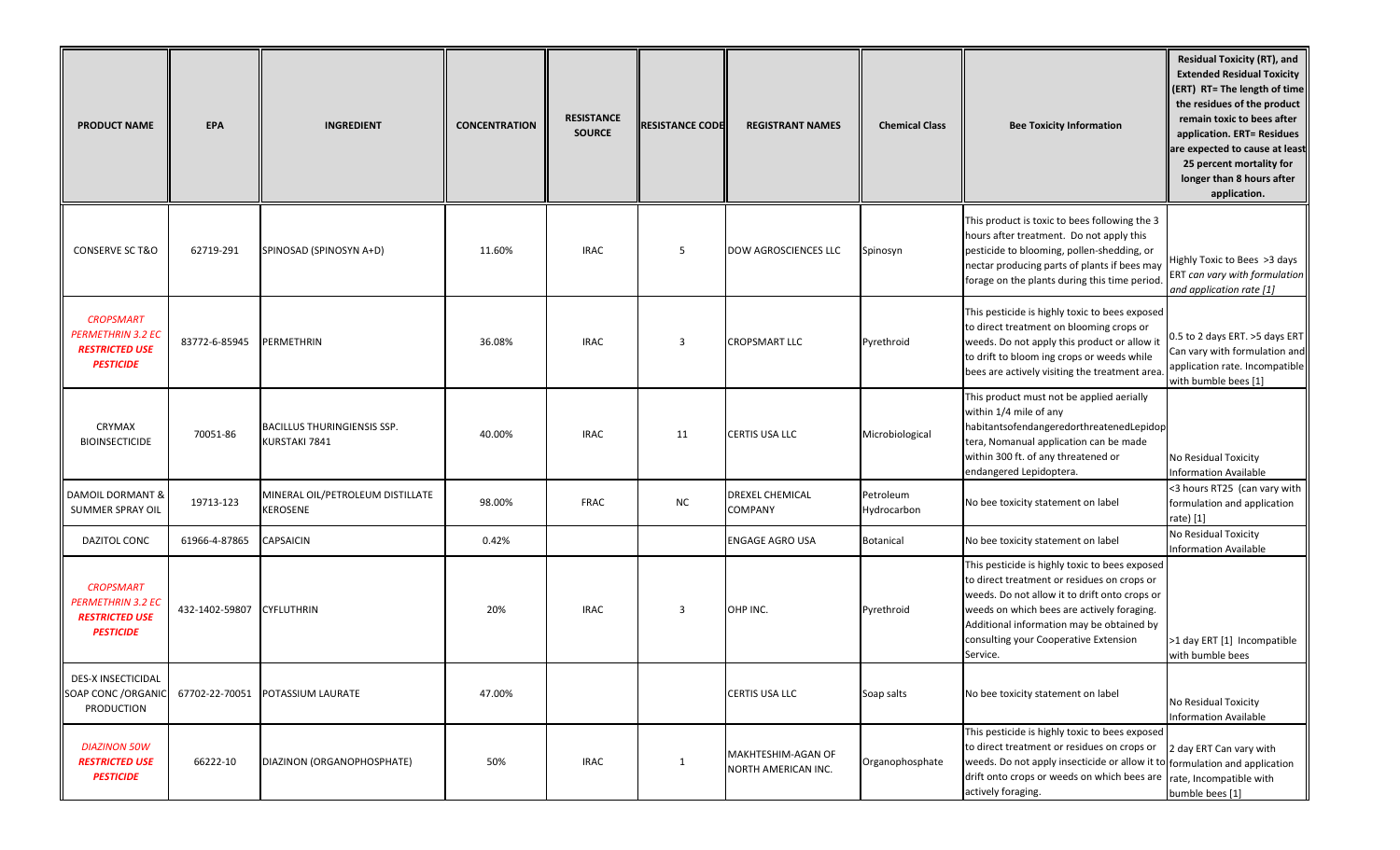| <b>PRODUCT NAME</b>                                                                             | <b>EPA</b> | <b>INGREDIENT</b>                                      | <b>CONCENTRATION</b> | <b>RESISTANCE</b><br><b>SOURCE</b> | <b>RESISTANCE CODE</b> | <b>REGISTRANT NAMES</b>                       | <b>Chemical Class</b> | <b>Bee Toxicity Information</b>                                                                                                                                                                                                                                           | <b>Residual Toxicity (RT), and</b><br><b>Extended Residual Toxicity</b><br>(ERT) RT= The length of time<br>the residues of the product<br>remain toxic to bees after<br>application. ERT= Residues<br>are expected to cause at least<br>25 percent mortality for<br>longer than 8 hours after<br>application. |
|-------------------------------------------------------------------------------------------------|------------|--------------------------------------------------------|----------------------|------------------------------------|------------------------|-----------------------------------------------|-----------------------|---------------------------------------------------------------------------------------------------------------------------------------------------------------------------------------------------------------------------------------------------------------------------|---------------------------------------------------------------------------------------------------------------------------------------------------------------------------------------------------------------------------------------------------------------------------------------------------------------|
| <b>DIAZINON AG500</b><br><b>INSECTICIDE</b><br><i><b>RESTRICTED USE</b></i><br><b>PESTICIDE</b> | 66222-9    | DIAZINON (ORGANOPHOSPHATE)                             | 48.00%               | <b>IRAC</b>                        | 1                      | MAKHTESHIM-AGAN OF<br>NORTH AMERICAN INC.     | Organophosphate       | This pesticide is highly toxic to bees exposed<br>to direct treatment or residues on crops or<br>weeds. Do not apply insecticide or allow it to formulation and application<br>drift onto crops or weeds on which bees are rate, Incompatible with<br>actively foraging.  | 2 day ERT Can vary with<br>bumble bees [1]                                                                                                                                                                                                                                                                    |
| <b>DIAZINON AG600 WBC</b><br><b>INSECTICIDE</b><br><b>RESTRICED USE</b><br><b>PESTICIDE</b>     |            | 66222-103-34704   DIAZINON (ORGANOPHOSPHATE)           | 56.00%               | <b>IRAC</b>                        | $\mathbf{1}$           | LOVELAND PROD./CROP<br><b>PROTECTION SVCS</b> | Organophosphate       | This pesticide is highly toxic to bees exposed<br>to direct treatment or residues on crops or<br>weeds. Do not apply insecticide or allow it to formulation and application<br>drift onto crops or weeds on which bees are<br>actively foraging.                          | 2 day ERT Can vary with<br>rate, Incompatible with<br>bumble bees [1]                                                                                                                                                                                                                                         |
| <b>DIMETHOATE 400</b><br><b>RESTRICTED USE</b><br><b>PESTICIDE</b>                              | 66222-9    | DIMETHOATE (ORGANOPHOSPHATE)                           | 43.50%               | <b>IRAC</b>                        | 1                      | LOVELAND PROD./CROP<br><b>PROTECTION SVCS</b> | Organophosphate       | This pesticide is highly toxic to bees exposed<br>to direct treatment or residues on crops or<br>weeds. Do not apply insecticide or allow it to formulation and application<br>drift onto crops or weeds on which bees are<br>actively foraging.                          | 2 day ERT Can vary with<br>rate, Incompatible with<br>bumble bees [1]                                                                                                                                                                                                                                         |
| <b>DIMETHOATE 4E</b><br><b>RESTRICTED USE</b><br><b>PESTICIDE</b>                               | 66330-223  | DIMETHOATE (ORGANOPHOSPHATE)                           | 43.50%               | <b>IRAC</b>                        | 1                      | <b>ARYSTA LIFESCIENCE NORTH</b><br>AMERICA    | Organophosphate       | This pesticide is highly toxic to bees exposed<br>to direct treatment or residues on crops or<br>weeds. Do not apply insecticide or allow it to formulation and application<br>drift onto crops or weeds on which bees are rate, Incompatible with<br>actively foraging.  | 2 day ERT Can vary with<br>bumble bees [1]                                                                                                                                                                                                                                                                    |
| DIPEL PRO DF<br><b>BIOLOGICAL</b><br><b>INSECTICIDE DRY</b><br><b>FLOW</b>                      | 73049-39   | <b>BACILLUS THURINGIENSIS SSP.</b><br><b>KURSTAKI1</b> | 54%                  | <b>IRAC</b>                        | 11                     | VALENT BIOSCIENCES CORP. Microbiological      |                       | This pesticide is highly toxic to bees exposed<br>to direct treatment or residues on crops or<br>weeds. Do not apply insecticide or allow it to<br>drift onto crops or weeds on which bees are No Residual Toxicity<br>actively foraging.                                 | Information Available                                                                                                                                                                                                                                                                                         |
| <b>DREXEL CARBARYL 4L</b><br><b>INSECTICIDE</b>                                                 | 19713-49   | CARBARYL (CARBAMATE)                                   | 43.40%               | <b>IRAC</b>                        | $\mathbf{1}$           | <b>DREXEL CHEMICAL</b><br><b>COMPANY</b>      | Carbamate             | This pesticide is highly toxic to bees exposed<br>to direct treatment or residues on crops or<br>weeds. Do not apply insecticide or allow it to application rate. Bees are<br>drift onto crops or weeds on which bees are unlikely to be exposed to<br>actively foraging. | Carbaryl is highly toxic to<br>bees. Residual toxicity varies<br>with formulation and<br>granular and bait formulations                                                                                                                                                                                       |
| DREXEL DIMETHOATE<br><b>4EC SYSTEMIC</b><br>NSECTICIDE/MITICIDE                                 | 19713-231  | DIMETHOATE (ORGANOPHOSPHATE)                           | 43.50%               | <b>IRAC</b>                        | 1                      | <b>DREXEL CHEMICAL</b><br><b>COMPANY</b>      | Organophosphate       | This pesticide is highly toxic to bees exposed<br>to direct treatment or residues on crops or<br>weeds. Do not apply insecticide or allow it to formulation and application<br>drift onto crops or weeds on which bees are<br>actively foraging.                          | 2 day ERT Can vary with<br>rate, Incompatible with<br>bumble bees [1]                                                                                                                                                                                                                                         |
| DURSBAN 50W IN WSP<br>SPECIALTY INSECTICIDE<br><b>RESTRICTED USE</b><br><b>PESTICIDE</b>        | 62719-72   | CHLORPYRIFOS (ORGANOPHOSPHATE)                         | 50%                  | <b>IRAC</b>                        | 1                      | DOW AGROSCIENCES LLC                          | Organophosphate       | This pesticide is highly toxic to bees exposed<br>to direct treatment or residues on crops or<br>weeds. Do not apply insecticide or allow it to formulation and application<br>drift onto crops or weeds on which bees are<br>actively foraging.                          | 2 day ERT Can vary with<br>rate, Incompatible with<br>bumble bees [1]                                                                                                                                                                                                                                         |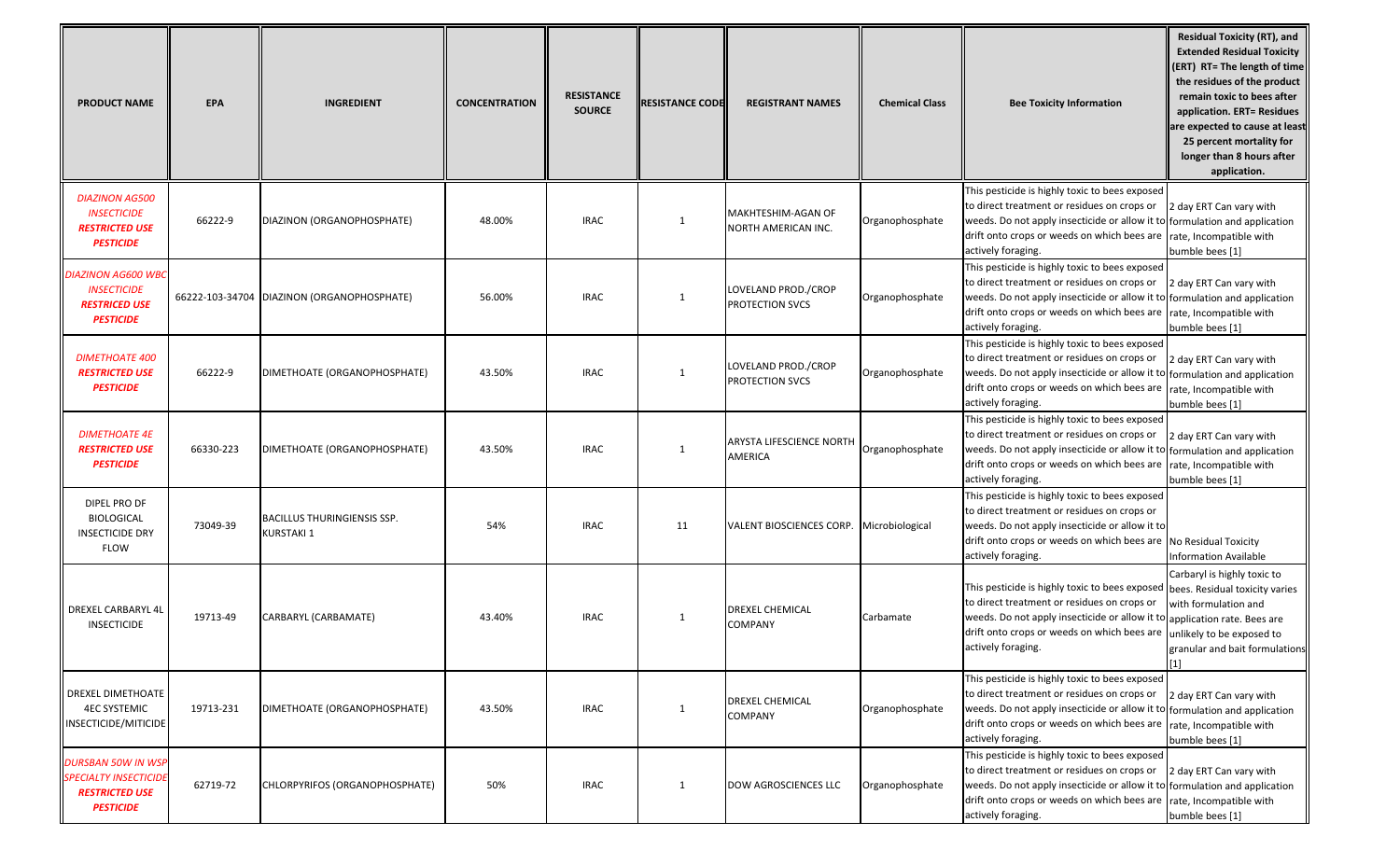| <b>PRODUCT NAME</b>                                                            | EPA                          | <b>INGREDIENT</b>        | <b>CONCENTRATION</b> | <b>RESISTANCE</b><br><b>SOURCE</b> | <b>RESISTANCE CODE</b> | <b>REGISTRANT NAMES</b>                 | <b>Chemical Class</b> | <b>Bee Toxicity Information</b>                                                                                                                                                                              | <b>Residual Toxicity (RT), and</b><br><b>Extended Residual Toxicity</b><br><b>(ERT) RT= The length of time</b><br>the residues of the product<br>remain toxic to bees after<br>application. ERT= Residues<br>are expected to cause at least<br>25 percent mortality for<br>longer than 8 hours after<br>application. |
|--------------------------------------------------------------------------------|------------------------------|--------------------------|----------------------|------------------------------------|------------------------|-----------------------------------------|-----------------------|--------------------------------------------------------------------------------------------------------------------------------------------------------------------------------------------------------------|----------------------------------------------------------------------------------------------------------------------------------------------------------------------------------------------------------------------------------------------------------------------------------------------------------------------|
| <b>EARTH OPTIONS BY</b><br>RAID INSECTICIDAL<br>SOAP - OMRI-                   | 67702-21-4822                | <b>POTASSIUM LAURATE</b> | 1%                   |                                    |                        | <b>SC JOHNSON &amp; SON INC</b>         | Soap salts            | No bee toxicity statement on label                                                                                                                                                                           | No Residual Toxicity<br><b>Information Available</b>                                                                                                                                                                                                                                                                 |
| <b>EARTH-TONE INSECT</b><br>CONTROL CONC.                                      | 67702-5-83598                | CANOLA OIL               | 89.50%               |                                    |                        | ESPOMA COMPANY THE                      | Botanical             | No bee toxicity statement on label                                                                                                                                                                           | No Residual Toxicity<br><b>Information Available</b>                                                                                                                                                                                                                                                                 |
| <b>EARTH-TONE INSECT</b><br>CONTROL CONC.                                      | 67702-5-83598                | PYRETHRINS               | 0.50%                | <b>IRAC</b>                        | $\overline{3}$         | ESPOMA COMPANY THE                      | Pyrethroid            | No bee toxicity statement on label                                                                                                                                                                           | <2 hours RT, can vary with<br>formulation and application<br>rate [1]                                                                                                                                                                                                                                                |
| EARTH-TONE<br><b>INSECTICIDAL SOAP</b><br>/ORGANIC<br>PRODUCTION               | 67702-21-83598               | <b>POTASSIUM LAURATE</b> | 1.00%                |                                    |                        | <b>ESPOMA COMPANY THE</b>               | Soap salts            | No bee toxicity statement on label                                                                                                                                                                           | No Residual Toxicity<br><b>Information Available</b>                                                                                                                                                                                                                                                                 |
| EARTH-TONE<br>INSECTICIDAL SOAP<br>CONC. / ORGANIC<br><b>PRODUCTION</b>        | 67702-22-83598               | <b>POTASSIUM LAURATE</b> | 47.00%               |                                    |                        | <b>ESPOMA COMPANY THE</b>               | Soap salts            | No bee toxicity statement on label                                                                                                                                                                           | No Residual Toxicity<br><b>Information Available</b>                                                                                                                                                                                                                                                                 |
| <b>ECO E-RASE</b>                                                              | 68186-1                      | <b>JOJOBA OIL</b>        | 97.50%               |                                    |                        | <b>IJO PRODUCTS LLC</b>                 | Botanical             | No bee toxicity statement on label                                                                                                                                                                           | No Residual Toxicity<br>nformation Available                                                                                                                                                                                                                                                                         |
| <b>ECOTEC BROAD</b><br>SPECTRUM<br><b>INSECTICIDE &amp;</b><br><b>MITICIDE</b> | 48813-09001                  | PEPPERMINT               | 2.00%                |                                    |                        | <b>BRANDT CONSOLIDATED</b>              | <b>Botanical</b>      | No bee toxicity statement on label                                                                                                                                                                           | No Residual Toxicity<br><b>Information Available</b>                                                                                                                                                                                                                                                                 |
| <b>ECOTEC BROAD</b><br>SPECTRUM<br><b>INSECTICIDE &amp;</b><br><b>MITICIDE</b> | 48813-09001                  | <b>ROSEMARY OIL</b>      | 10.00%               |                                    |                        | <b>BRANDT CONSOLIDATED</b>              | Botanical             | No bee toxicity statement on label                                                                                                                                                                           | No Residual Toxicity<br><b>Information Available</b>                                                                                                                                                                                                                                                                 |
| ENDEAVOR<br><b>INSECTICIDE</b>                                                 | 100-913                      | PYMETROZINE              | 50%                  | <b>IRAC</b>                        | 9                      | <b>SYNGENTA CROP</b><br>PROTECTION INC. |                       | Endeavor is suitable for Integrated Pest<br>Management (IPM) programs as it has a low<br>Pyridine Azomethines toxicity to beneficial insect (including<br>honeybees and bumblebees) and mite<br>populations. | <2 hours RT, can vary with<br>formulation and application<br>rate, some toxicity observed in<br>field studies [1]                                                                                                                                                                                                    |
| <b>ENFORCER OVER NITE</b><br>PEST CONTROL CONC                                 | 73049-154-40849 CYPERMETHRIN |                          | 26.00%               | <b>IRAC</b>                        | $\overline{3}$         | ZEP COMMERICAL<br>SALES&SERVICE         | Pyrethroid            | No bee toxicity statement on label                                                                                                                                                                           | >0.025 lb ai/acre, >3 days ERT,<br><0.025 lb ai/acre <2 hours RT<br>can vary with formulation and<br>application rate. Incompatible<br>with bumble bees [1]                                                                                                                                                          |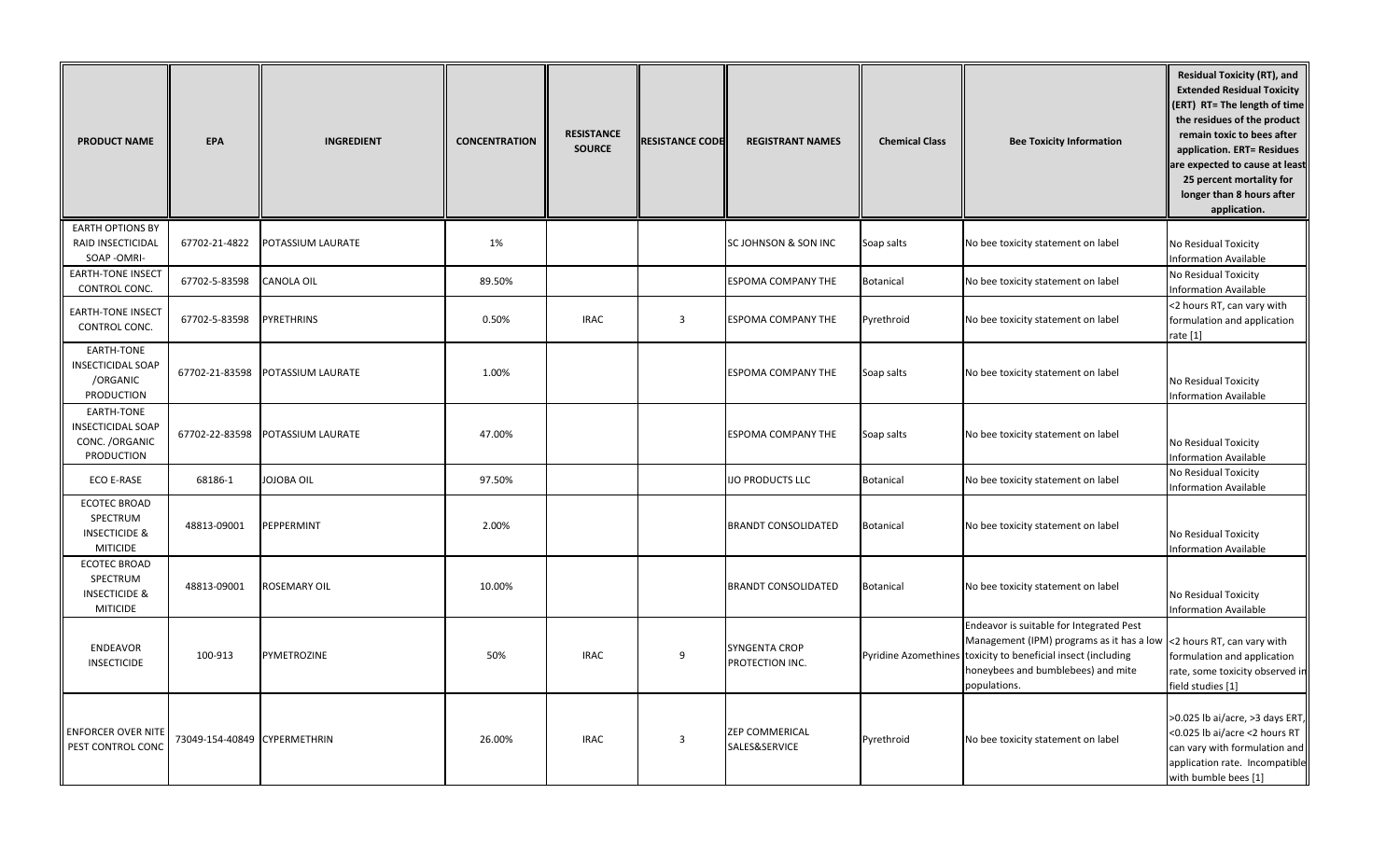| <b>PRODUCT NAME</b>                                                             | <b>EPA</b>     | <b>INGREDIENT</b>                                | <b>CONCENTRATION</b> | <b>RESISTANCE</b><br><b>SOURCE</b> | <b>RESISTANCE CODE</b> | <b>REGISTRANT NAMES</b>                  | <b>Chemical Class</b>    | <b>Bee Toxicity Information</b>                                                                                                                                                                                                                 | <b>Residual Toxicity (RT), and</b><br><b>Extended Residual Toxicity</b><br>(ERT) RT= The length of time<br>the residues of the product<br>remain toxic to bees after<br>application. ERT= Residues<br>are expected to cause at least<br>25 percent mortality for<br>longer than 8 hours after<br>application. |
|---------------------------------------------------------------------------------|----------------|--------------------------------------------------|----------------------|------------------------------------|------------------------|------------------------------------------|--------------------------|-------------------------------------------------------------------------------------------------------------------------------------------------------------------------------------------------------------------------------------------------|---------------------------------------------------------------------------------------------------------------------------------------------------------------------------------------------------------------------------------------------------------------------------------------------------------------|
| <b>ENTRUST SC</b>                                                               | 62719-621      | SPINOSAD (SPINOSYN A+D)                          | 22.50%               | <b>IRAC</b>                        | 5                      | DOW AGROSCIENCES LLC                     | Spinosyn                 | This product is toxic to bees following the 3<br>hours after treatment. Do not apply this<br>pesticide to blooming, pollen-shedding, or<br>nectar producing parts of plants if bees may<br>forage on the plants during this time period.        | 3 hours RT to 1 day ERT, can<br>vary with formulation and<br>application rate [1]                                                                                                                                                                                                                             |
| <b>EVERGREEN</b><br>PYRETHRUM CONC                                              | 1021-2560      | PYRETHRINS                                       | 5.00%                | <b>IRAC</b>                        | 3                      | MCLAUGHLIN GORMLEY<br><b>KING</b>        | Pyrethroid               | This pesticide is highly toxic to bees exposed<br>to direct treatment or residues on crops or<br>weeds. Do not apply insecticide or allow it to <2 hours RT, can vary with<br>drift onto crops or weeds on which bees are<br>actively foraging. | formulation and application<br>rate [1]                                                                                                                                                                                                                                                                       |
| EVERGREEN<br>PYRETHRUM DUST                                                     | 1021-1871      | PYRETHRINS                                       | 1.00%                | <b>IRAC</b>                        | 3                      | MCLAUGHLIN GORMLEY<br><b>KING</b>        | Pyrethroid               | This pesticide is highly toxic to bees exposed<br>to direct treatment or residues on crops or<br>weeds. Do not allow it to drift onto crops or<br>weeds on which bees are actively foraging.                                                    | <2 hours RT, can vary with<br>formulation and application<br>rate [1]                                                                                                                                                                                                                                         |
| <b>EVERRIS OVATION SC</b>                                                       | 66222-53-58185 | <b>CLOFENTEZINE</b>                              | 42%                  | <b>IRAC</b>                        | 10                     | EVERRIS NA INC                           | Tetrazine                | No bee toxicity statement on label                                                                                                                                                                                                              | No Residual Toxicity<br><b>Information Available</b>                                                                                                                                                                                                                                                          |
| <b>FIREBIRD PRO</b><br><b>RESTRICTED USE</b><br><b>PESTICIDE</b>                | 70506-256      | BIFENTHRIN                                       | 7.90%                | <b>IRAC</b>                        | 3                      | UNITED PHOSPHORUS INC                    | Pyrethroid               | This pesticide is highly toxic to bees exposed<br>to direct treatment or residues on crops or<br>weeds. Do not allow it to drift onto crops or<br>weeds on which bees are actively foraging.                                                    | >0.06 lb ai/acre, > 1 day ERT, ≤<br>0.04 lb ai/acre 4-6 hours RT<br>(can vary with formulation<br>and application rate) [1]                                                                                                                                                                                   |
| <b>FIREBIRD PRO</b><br><b>INSECTICIDE</b><br>RESTRICTED USE<br><b>PESTICIDE</b> | 81943-9        | BIFENTHRIN                                       | 7.90%                | <b>IRAC</b>                        | 3                      | PHOENIX ENVIRONMENTAL<br>CARE            | Pyrethroid               | This pesticide is highly toxic to bees exposed<br>to direct treatment or residues on crops or<br>weeds. Do not allow it to drift onto crops or<br>weeds on which bees are actively foraging.                                                    | >0.06 lb ai/acre, > 1 day ERT, ≤<br>0.04 lb ai/acre 4-6 hours RT<br>(can vary with product and<br>application rate) [1]                                                                                                                                                                                       |
| <b>FIRST CHOICE</b><br>NARROW RANGE 415<br>SPRAY OIL                            | 34704-1025     | MINERAL OIL/PETROLEUM DISTILLATE                 | 98.00%               | <b>FRAC</b>                        | NC                     | LOVELAND PROD./CROP<br>PROTECTION SVCS   | Petroleum<br>Hydrocarbon | No bee toxicity statement on label                                                                                                                                                                                                              | No Residual Toxicity<br><b>Information Available</b>                                                                                                                                                                                                                                                          |
| <b>FIRST CHOICE</b><br>PERMETHRIN<br><b>CUTWORM BAIT</b>                        | 34704-1027     | PERMETHRIN                                       | 0.50%                | <b>IRAC</b>                        | $\overline{3}$         | LOVELAND PROD./CROP<br>PROTECTION SVCS   | Pyrethroid               | This pesticide is highly toxic to bees exposed<br>to direct treatment or residues on crops or<br>weeds. Do not allow it to drift onto crops or<br>weeds on which bees are actively foraging.                                                    | 0.5 to 2 days ERT. >5 days ERT<br>Can vary with formulation and<br>application rate. Incompatible<br>with bumble bees [1]                                                                                                                                                                                     |
| <b>FORAY XG BIOLOGICAL</b><br><b>INSECTICIDE</b>                                | 73049-46       | <b>BACILLUS THURINGIENSIS SSP.</b><br>KURSTAKI 1 | 17.19%               | <b>IRAC</b>                        | 11                     | VALENT BIOSCIENCES CORP. Microbiological |                          | No bee toxicity statement on label                                                                                                                                                                                                              | No Residual Toxicity<br><b>Information Available</b>                                                                                                                                                                                                                                                          |
| <b>GLACIAL SPRAY FLUID</b>                                                      | 34704-849      | MINERAL OIL/PETROLEUM DISTILLATE<br>LIGHT        | 98.40%               | FRAC                               | <b>NC</b>              | LOVELAND PROD./CROP<br>PROTECTION SVCS   | Petroleum<br>Hydrocarbon | No bee toxicity statement on label                                                                                                                                                                                                              | No Residual Toxicity<br><b>Information Available</b>                                                                                                                                                                                                                                                          |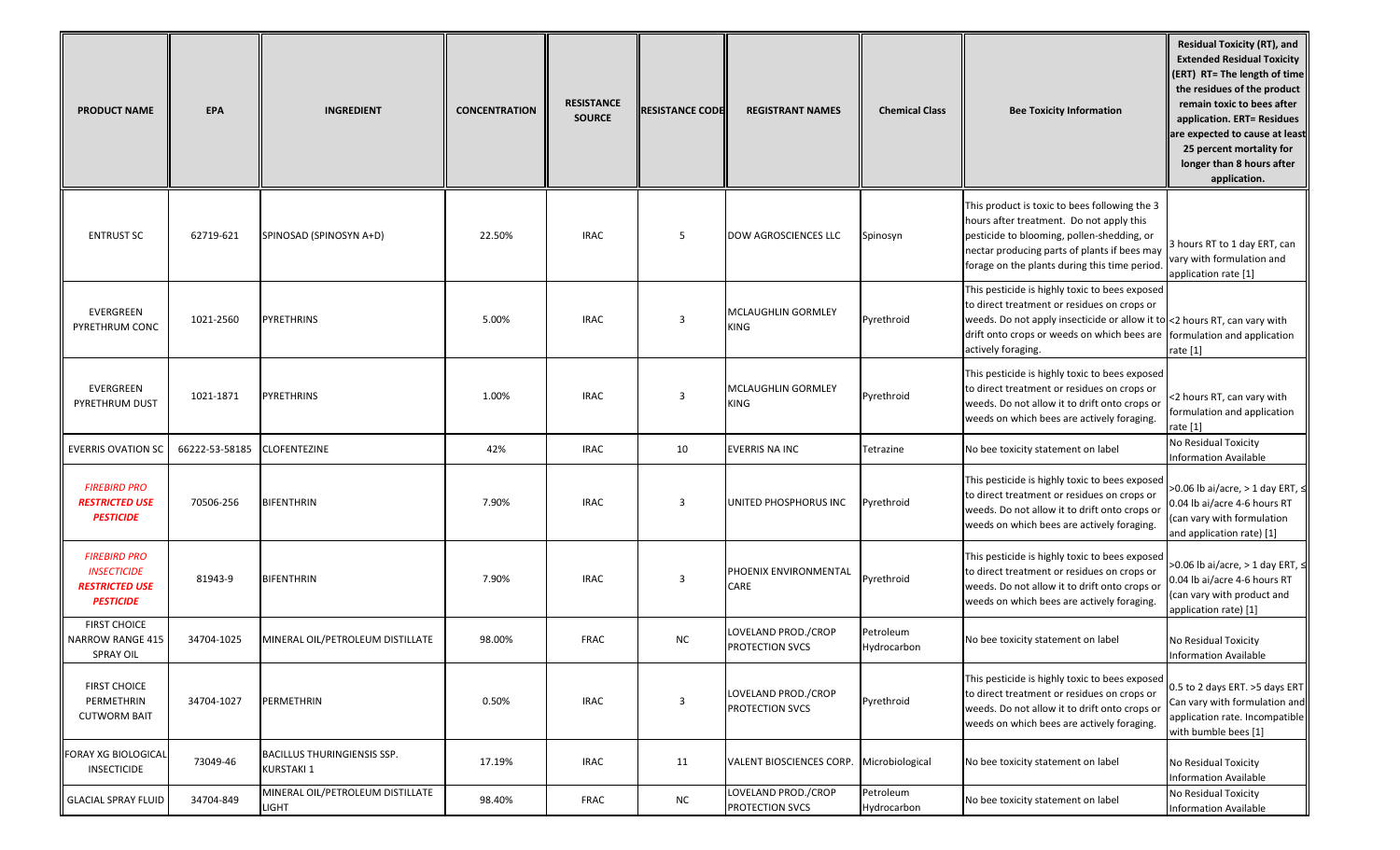| <b>PRODUCT NAME</b>                                                                        | <b>EPA</b>     | <b>INGREDIENT</b>                                        | <b>CONCENTRATION</b> | <b>RESISTANCE</b><br><b>SOURCE</b> | <b>RESISTANCE CODE</b> | <b>REGISTRANT NAMES</b>                    | <b>Chemical Class</b>    | <b>Bee Toxicity Information</b>                                                                                                                                                                                                            | <b>Residual Toxicity (RT), and</b><br><b>Extended Residual Toxicity</b><br>(ERT) RT= The length of time<br>the residues of the product<br>remain toxic to bees after<br>application. ERT= Residues<br>are expected to cause at least<br>25 percent mortality for<br>longer than 8 hours after<br>application. |
|--------------------------------------------------------------------------------------------|----------------|----------------------------------------------------------|----------------------|------------------------------------|------------------------|--------------------------------------------|--------------------------|--------------------------------------------------------------------------------------------------------------------------------------------------------------------------------------------------------------------------------------------|---------------------------------------------------------------------------------------------------------------------------------------------------------------------------------------------------------------------------------------------------------------------------------------------------------------|
| GNATROL                                                                                    | 73049-11       | <b>BACILLUS THURINGIENSIS SSP.</b><br><b>ISRAELENSIS</b> | 6.38%                | <b>IRAC</b>                        | 11                     | VALENT BIOSCIENCES CORP.   Microbiological |                          | No bee toxicity statement on label                                                                                                                                                                                                         | No Residual Toxicity<br>Information Available                                                                                                                                                                                                                                                                 |
| <b>GORDONS PRO T&amp;O</b><br><b>AZATROL EC</b><br><b>INSECTICIDE</b>                      | 2217-836       | AZADIRACHTIN                                             | 1.20%                | <b>IRAC</b>                        | un                     | PBI/GORDON CORPORATION   Botanical: IGR    |                          | No bee toxicity statement on label                                                                                                                                                                                                         | No Residual Toxicity<br>Information Available                                                                                                                                                                                                                                                                 |
| <b>GOWAN CRYOLITE</b><br><b>BAIT</b>                                                       | 10163-225      | <b>CRYOLITE</b>                                          | 20%                  | <b>IRAC</b>                        | un                     | GOWAN CO.                                  | Inorganic                | No bee toxicity statement on label                                                                                                                                                                                                         | No Residual Toxicity<br><b>Information Available</b>                                                                                                                                                                                                                                                          |
| <b>GRANDEVO</b>                                                                            | 84059-17       | CHROMOBACTERIUM SUB STRAIN<br>PRAA4-1 CELLS              | 30.00%               |                                    |                        | <b>MARRONE BIO</b><br>INNOVATIONS -TSG-    | Microbiological          | This product is toxic to certain nontarget<br>terrestrial arthropods. Minimize spray<br>drift away from target area to reduce<br>effects to nontarget insects.                                                                             | No Residual Toxicity<br><b>Information Available</b>                                                                                                                                                                                                                                                          |
| <b>HEXYGON DF</b><br>OVICIDE/MITICIDE                                                      | 10163-251      | <b>HEXYTHIAZOX</b>                                       | 50.00%               | <b>IRAC</b>                        | 10                     | GOWAN CO.                                  | Thiazolidine             | No bee toxicity statement on label                                                                                                                                                                                                         | No Residual Toxicity<br><b>Information Available</b>                                                                                                                                                                                                                                                          |
| <b>JUDO</b><br>MITICIDE/INSECTICIDE                                                        | 432-1280-59807 | <b>SPIROMESIFEN</b>                                      | 45.20%               | <b>IRAC</b>                        | 23                     | OHP INC.                                   | Tetromic Acid            | No bee toxicity statement on label                                                                                                                                                                                                         | No Residual Toxicity<br>Information Available                                                                                                                                                                                                                                                                 |
| <b>LAMBDA SELECT</b><br><b>RESTRICTED USE</b><br><b>PESTICIDE</b>                          | 86869-5        | LAMBDA-CYHALOTHRIN                                       | 13.00%               | <b>IRAC</b>                        | 3                      | <b>SELECT SOURCE</b>                       | Pyrethroid               | This pesticide is highly toxic to bees exposed<br>to direct treatment on blooming crops or<br>weeds. Do not apply this product or allow it<br>to drift to blooming crops or weeds while<br>bees are actively visiting the treatment area   | 0.013 lbs/A on Alfalfa $RT_{25}$<br>0.031 on alfalfa at $RT_{25}$ of 54                                                                                                                                                                                                                                       |
| <b>LAMBDA-CY EC</b><br><b>INSECTICIDE-RUP</b><br><b>RESTRICTED USE</b><br><b>PESTICIDE</b> | 70506-121      | LAMBDA-CYHALOTHRIN                                       | 11.40%               | <b>IRAC</b>                        | 3                      | UNITED PHOSPHORUS INC                      | Pyrethroid               | This pesticide is highly toxic to bees exposed<br>to direct treatment on blooming crops or<br>weeds. Do not apply this product or allow it<br>to drift to bloom ing crops or weeds while<br>bees are actively visiting the treatment area  | 0.013 lbs/A on Alfalfa $RT_{25}$<br>$0.031$ on alfalfa at RT <sub>25</sub> of 54                                                                                                                                                                                                                              |
| <b>LAMCAP</b><br><b>RESTRICTED USE</b><br><b>PESTICIDE</b>                                 | 100-1112       | LAMBDA-CYHALOTHRIN                                       | 11.40%               | <b>IRAC</b>                        | 3                      | <b>SYNGENTA CROP</b><br>PROTECTION INC.    | Pyrethroid               | This pesticide is highly toxic to bees exposed<br>to direct treatment on blooming crops or<br>weeds. Do not apply this product or allow it<br>to drift to bloom ing crops or weeds while<br>bees are actively visiting the treatment area. | 0.013 lbs/A on Alfalfa RT <sub>25</sub><br>0.031 on alfalfa at $RT_{25}$ of 54                                                                                                                                                                                                                                |
| LEAF LIFE GAVICIDE<br>GREEN 415 / ORGANIC<br>PRODUCTION                                    | 34704-1028     | MINERAL OIL/PETROLEUM DISTILLATE                         | 98.00%               | FRAC                               | ${\sf NC}$             | LOVELAND PROD./CROP<br>PROTECTION SVCS     | Petroleum<br>Hydrocarbon | No bee toxicty statement on label                                                                                                                                                                                                          | No Residual Toxicity<br>Information Available                                                                                                                                                                                                                                                                 |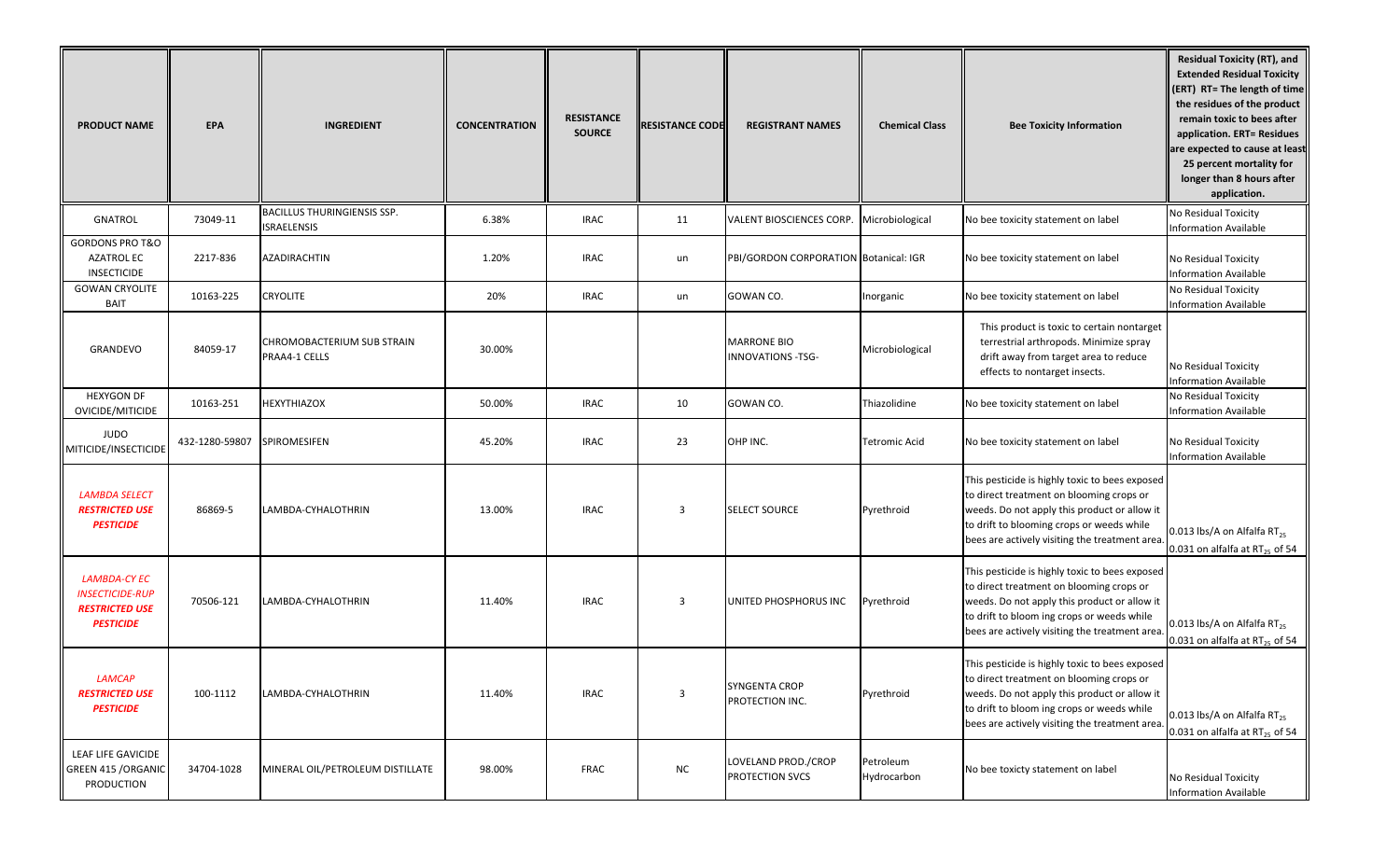| <b>PRODUCT NAME</b>                                                                                                | <b>EPA</b>     | <b>INGREDIENT</b>                         | <b>CONCENTRATION</b> | <b>RESISTANCE</b><br><b>SOURCE</b> | <b>RESISTANCE CODE</b>  | <b>REGISTRANT NAMES</b>                       | <b>Chemical Class</b>    | <b>Bee Toxicity Information</b>                                                                                                                                                                                                           | <b>Residual Toxicity (RT), and</b><br><b>Extended Residual Toxicity</b><br>(ERT) RT= The length of time<br>the residues of the product<br>remain toxic to bees after<br>application. ERT= Residues<br>are expected to cause at least<br>25 percent mortality for<br>longer than 8 hours after<br>application. |
|--------------------------------------------------------------------------------------------------------------------|----------------|-------------------------------------------|----------------------|------------------------------------|-------------------------|-----------------------------------------------|--------------------------|-------------------------------------------------------------------------------------------------------------------------------------------------------------------------------------------------------------------------------------------|---------------------------------------------------------------------------------------------------------------------------------------------------------------------------------------------------------------------------------------------------------------------------------------------------------------|
| ESCO CROSS X CHECK<br><b>PLUS MULTI-</b><br><b>INSECTICIDE</b><br><i><b>RESTRICTED USE</b></i><br><b>PESTICIDE</b> | 279-3206-10404 | BIFENTHRIN                                | 7.90%                | <b>IRAC</b>                        | $\overline{\mathbf{3}}$ | LESCO INC                                     | Pyrethroid               | This pesticide is highly toxic to bees exposed<br>to direct treatment on blooming crops or<br>weeds. Do not apply this product or allow it<br>to drift to blooming crops or weeds while<br>bees are actively visiting the treatment area. | >0.06 lb ai/acre, > 1 day ERT, ≤<br>0.04 lb ai/acre 4-6 hours RT<br>(can vary with formulation<br>and application rate) [1]                                                                                                                                                                                   |
| LESCO<br>HORTICULTURAL OIL<br><b>INSECTICIDE</b>                                                                   | 10404-66       | MINERAL OIL/PETROLEUM DISTILLATE<br>LIGHT | 98.80%               | <b>FRAC</b>                        | <b>NC</b>               | <b>LESCO INC</b>                              | Petroleum<br>Hydrocarbon | No bee toxicity statement on label                                                                                                                                                                                                        | No Residual Toxicity<br>Information Available                                                                                                                                                                                                                                                                 |
| LOVELAND NARROW<br>RANGE 415 SPRAY OIL                                                                             | 34704-1025     | MINERAL OIL/PETROLEUM DISTILLATE          | 98.00%               | <b>FRAC</b>                        | <b>NC</b>               | LOVELAND PROD./CROP<br><b>PROTECTION SVCS</b> | Petroleum<br>Hydrocarbon | No bee toxicity statement on label                                                                                                                                                                                                        | No Residual Toxicity<br>Information Available                                                                                                                                                                                                                                                                 |
| LOVELAND<br>PERMETHRIN<br>CUTWORM BAIT                                                                             | 34704-1027     | PERMETHRIN                                | 0.50%                | <b>IRAC</b>                        | $\overline{\mathbf{3}}$ | LOVELAND PROD./CROP<br><b>PROTECTION SVCS</b> | Pyrethroid               | This pesticide is highly toxic to bees exposed<br>to direct treatment on blooming crops or<br>weeds. Do not apply this product or allow it<br>to drift to blooming crops or weeds while<br>bees are actively visiting the treatment area  | 0.5 to 2 days ERT. >5 days ERT<br>Can vary with formulation and<br>application rate. Incompatible<br>with bumble bees [1]                                                                                                                                                                                     |
| M-PEDE<br>INSECTICIDE/FUNGICID<br>E-OMRI-                                                                          | 62719-515      | POTASSIUM LAURATE                         | 49%                  |                                    |                         | DOW AGROSCIENCES LLC                          | Soap Salts               | No bee toxicity statement on label                                                                                                                                                                                                        | No Residual Toxicity<br><b>Information Available</b>                                                                                                                                                                                                                                                          |
| M-PEDE                                                                                                             | 10163-324      | POTASSIUM LAURATE                         | 49.00%               |                                    |                         | GOWAN CO.                                     | Soap Salts               | No bee toxicity statement on label                                                                                                                                                                                                        | No Residual Toxicity<br><b>Information Available</b>                                                                                                                                                                                                                                                          |
| <b>MALATHION 5EC</b>                                                                                               | 66330-220      | MALATHION                                 | 56.00%               | <b>IRAC</b>                        | $\mathbf{1}$            | <b>ARYSTA LIFESCIENCE NORTH</b><br>AMERICA    | Organophosphate          | This pesticide is highly toxic to bees exposed<br>to direct treatment on blooming crops or<br>weeds. Do not apply this product or allow it<br>to drift to bloom ing crops or weeds while<br>bees are actively visiting the treatment area | 2 day ERT Can vary with<br>formulation and application<br>rate, Incompatible with<br>bumble bees [1]                                                                                                                                                                                                          |
| <b>MASTER NURSERY</b><br>PEST FIGHTER RTU<br>YEAR-ROUND SPRAY<br>OIL/ORGANIC<br><b>GARDENING [8</b>                | 6218-78        | MINERAL OIL/PETROLEUM DISTILLATE<br>LIGHT | 1.00%                | <b>FRAC</b>                        | <b>NC</b>               | <b>SUMMIT CHEMICAL</b><br><b>COMPANY</b>      | Petroleum<br>Hydrocarbon | No bee toxicity statement on label                                                                                                                                                                                                        | No Residual Toxicity<br><b>Information Available</b>                                                                                                                                                                                                                                                          |
| <b>MASTER NURSERY</b><br>PEST FIGHTER YEAR-<br>ROUND SPRAY OIL<br>/ORGANIC<br><b>GARDENING [5</b>                  | 6218-71        | MINERAL OIL/PETROLEUM DISTILLATE          | 98.80%               | <b>FRAC</b>                        | <b>NC</b>               | <b>SUMMIT CHEMICAL</b><br><b>COMPANY</b>      | Petroleum<br>Hydrocarbon | No bee toxicity statement on label                                                                                                                                                                                                        | No Residual Toxicity<br><b>Information Available</b>                                                                                                                                                                                                                                                          |
| MAVRIK AQUAFLOW<br>NSECTICIDE/MITICIDE                                                                             | 2724-478       | <b>TAU-FLUVALINATE</b>                    | 22.30%               |                                    |                         | WELLMARK INTERNATIONAL Pyrethroid             |                          | No bee toxicity statement on label                                                                                                                                                                                                        | <2 hours RT 1/2 day ERT, can<br>vary with formulation and<br>applcation rate [1]                                                                                                                                                                                                                              |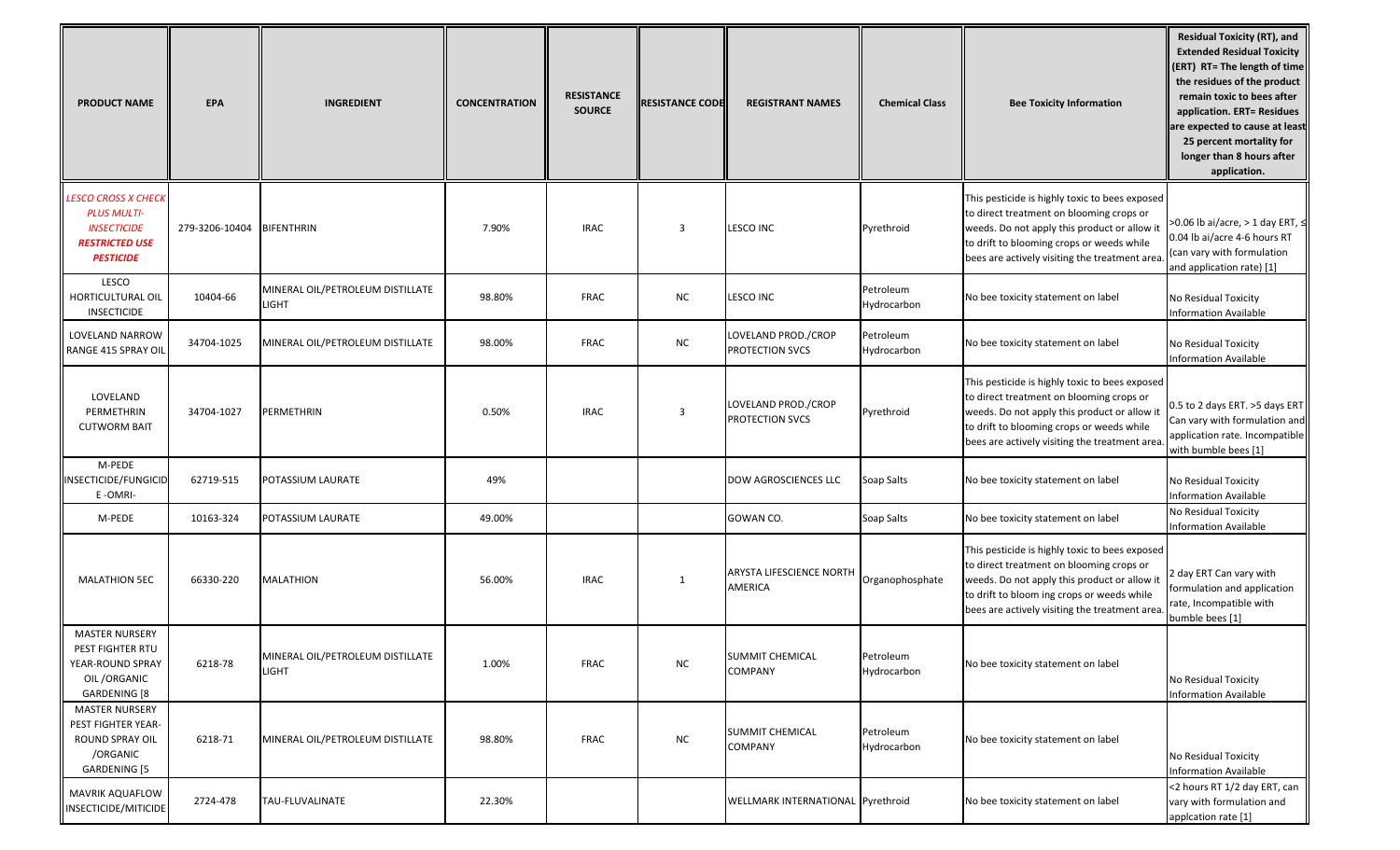| <b>PRODUCT NAME</b>                                                                   | <b>EPA</b>   | <b>INGREDIENT</b>                           | <b>CONCENTRATION</b> | <b>RESISTANCE</b><br><b>SOURCE</b> | <b>RESISTANCE CODE</b> | <b>REGISTRANT NAMES</b>                 | <b>Chemical Class</b>    | <b>Bee Toxicity Information</b>                                                                                                                                                                                                            | <b>Residual Toxicity (RT), and</b><br><b>Extended Residual Toxicity</b><br>(ERT) RT= The length of time<br>the residues of the product<br>remain toxic to bees after<br>application. ERT= Residues<br>are expected to cause at least<br>25 percent mortality for<br>longer than 8 hours after<br>application. |
|---------------------------------------------------------------------------------------|--------------|---------------------------------------------|----------------------|------------------------------------|------------------------|-----------------------------------------|--------------------------|--------------------------------------------------------------------------------------------------------------------------------------------------------------------------------------------------------------------------------------------|---------------------------------------------------------------------------------------------------------------------------------------------------------------------------------------------------------------------------------------------------------------------------------------------------------------|
| MBC-33 SOIL<br><b>FUMIGANT</b><br><b>RESTRICTED USE</b><br><b>PESTICIDE</b>           | 8853-3-11220 | <b>CHLOROPICRIN</b>                         | 32.80%               | <b>IRAC</b>                        | 8                      | TRICAL INC                              | Inorganic                | No bee toxicity statement on label                                                                                                                                                                                                         | No Residual Toxicity<br><b>Information Available</b>                                                                                                                                                                                                                                                          |
| MBC-33 SOIL<br><b>FUMIGANT</b><br><b>RESTRICTED USE</b><br><b>PESTICIDE</b>           | 8853-3-11220 | METHYL BROMIDE                              | 67.00%               | <b>IRAC</b>                        | 8                      | TRICAL INC                              | Organobromine            | No bee toxicity statement on label                                                                                                                                                                                                         | No Residual Toxicity<br><b>Information Available</b>                                                                                                                                                                                                                                                          |
| <b>MBI-203 EP</b><br><b>BIOINSECTICIDE</b>                                            | 84059-10     | CHROMOBACTERIUM SUB STRAIN<br>PRAA4-1 CELLS | 94.50%               |                                    |                        | <b>MARRONE BIO</b><br>INNOVATIONS -TSG- | Microbiological          | This product is toxic to certain nontarget<br>terrestrial arthropods. Minimize spray drift<br>away from target area to reduce effects to<br>nontarget insects.                                                                             | No Residual Toxicity<br>Information Available                                                                                                                                                                                                                                                                 |
| <b>MENACE 7.9%</b><br><b>FLOWABLE</b><br><b>RESTRICTED USE</b><br><b>PESTICIDE</b>    | 228-451      | BIFENTHRIN                                  | 7.90%                | <b>IRAC</b>                        | 3                      | NUFARM AMERICAS INC                     | Pyrethroid               | This pesticide is highly toxic to bees exposed<br>to direct treatment on blooming crops or<br>weeds. Do not apply this product or allow it<br>to drift to bloom ing crops or weeds while<br>bees are actively visiting the treatment area. | >0.06 lb ai/acre, > 1 day ERT, ≤<br>0.04 lb ai/acre 4-6 hours RT<br>(can vary with formulation<br>and application rate) [1]                                                                                                                                                                                   |
| <b>MENACE GC 7.9%</b><br><b>FLOWABLE</b><br><b>RESTRICTED USE</b><br><b>PESTICIDE</b> | 228-458      | BIFENTHRIN                                  | 7.90%                | <b>IRAC</b>                        | 3                      | <b>NUFARM AMERICAS INC</b>              | Pyrethroid               | This pesticide is highly toxic to bees exposed<br>to direct treatment on blooming crops or<br>weeds. Do not apply this product or allow it<br>to drift to bloom ing crops or weeds while<br>bees are actively visiting the treatment area. | >0.06 lb ai/acre, > 1 day ERT, ≤<br>0.04 lb ai/acre 4-6 hours RT<br>(can vary with formulation<br>and application rate) [1]                                                                                                                                                                                   |
| <b>MERAZ MITICIDE WSP</b><br><b>RESTRICTED USE</b><br><b>PESTICIDE</b>                | 70506-211    | <b>FENBUTATIN-OXIDE</b>                     | 50%                  | <b>IRAC</b>                        | 12                     | UNITED PHOSPHORUS INC                   | Organotin                | No bee toxicity statement on label                                                                                                                                                                                                         | No Residual Toxicity<br>Information Available                                                                                                                                                                                                                                                                 |
| <b>MESUROL 75-W</b><br><b>RESTRICTED USE</b><br><b>PESTICIDE</b>                      | 10163-231    | <b>METHIOCARB (CARBAMATE)</b>               | 75%                  | <b>IRAC</b>                        | 1                      | GOWAN CO.                               | Carbamate                | This pesticide is highly toxic to bees exposed<br>to direct treatment on blooming crops or<br>weeds. Do not apply this product or allow it<br>to drift to bloom ing crops or weeds while<br>bees are actively visiting the treatment area. | No Residual Toxicity<br><b>Information Available</b>                                                                                                                                                                                                                                                          |
| MET52 GRANULAR<br><b>BIOINSECTICIDE</b>                                               | 70127-8      | METARHIZIUM ANISOPLIAE STRAIN F52           | 2.00%                |                                    |                        | NOVOZYMES BIOLOGICALS<br>INC.           | Microbiological          | Do not use near endangered insect habitat                                                                                                                                                                                                  | No Residual Toxicity<br><b>Information Available</b>                                                                                                                                                                                                                                                          |
| MET52EC<br><b>BIOINSECTICIDE</b>                                                      | 70127-10     | METARHIZIUM ANISOPLIAE STRAIN F52           | 11.00%               |                                    |                        | NOVOZYMES BIOLOGICALS<br>INC.           | Microbiological          | Do not use near endangered insect habitat                                                                                                                                                                                                  | No Residual Toxicity<br><b>Information Available</b>                                                                                                                                                                                                                                                          |
| MITE-E-OIL<br>INSECTICIDE-<br>MITICIDE/SPRAY                                          | 5905-302     | MINERAL OIL/PETROLEUM DISTILLATE<br>LIGHT   | 90.00%               | FRAC                               | <b>NC</b>              | HELENA CHEMICAL<br><b>COMPANY</b>       | Petroleum<br>Hydrocarbon | No bee toxicity statement on label                                                                                                                                                                                                         | No Residual Toxicity<br>Information Available                                                                                                                                                                                                                                                                 |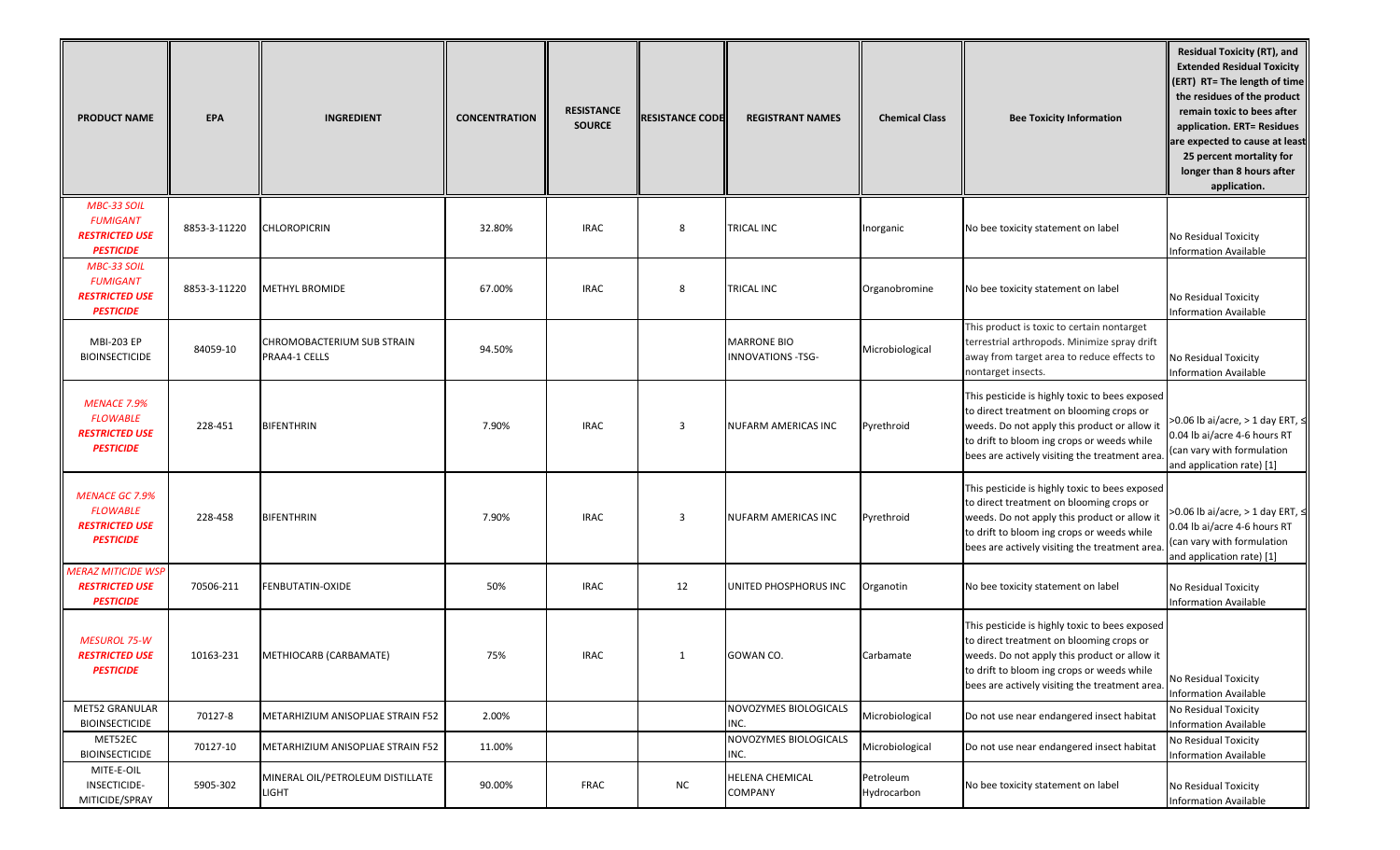| <b>PRODUCT NAME</b>                                                                                            | EPA            | <b>INGREDIENT</b>                                | <b>CONCENTRATION</b> | <b>RESISTANCE</b><br><b>SOURCE</b> | <b>RESISTANCE CODE</b> | <b>REGISTRANT NAMES</b>                      | <b>Chemical Class</b> | <b>Bee Toxicity Information</b>                                                                                                                                                                                                            | <b>Residual Toxicity (RT), and</b><br><b>Extended Residual Toxicity</b><br>(ERT) RT= The length of time<br>the residues of the product<br>remain toxic to bees after<br>application. ERT= Residues<br>are expected to cause at least<br>25 percent mortality for<br>longer than 8 hours after<br>application. |
|----------------------------------------------------------------------------------------------------------------|----------------|--------------------------------------------------|----------------------|------------------------------------|------------------------|----------------------------------------------|-----------------------|--------------------------------------------------------------------------------------------------------------------------------------------------------------------------------------------------------------------------------------------|---------------------------------------------------------------------------------------------------------------------------------------------------------------------------------------------------------------------------------------------------------------------------------------------------------------|
| <b>MOCAPEC</b><br><b>NEMATICIDE-</b><br><b>INSECTICIDE</b><br><i><b>RESTRICTED USE</b></i><br><b>PESTICIDE</b> | 264-458        | <b>ETHOPROP</b>                                  | 69.60%               |                                    |                        | <b>BAYER CROPSCIENCE LP</b>                  | Organophosphate       | This pesticide is highly toxic to bees exposed<br>to direct treatment on blooming crops or<br>weeds. Do not apply this product or allow it<br>to drift to bloom ing crops or weeds while<br>bees are actively visiting the treatment area  | 2 day ERT Can vary with<br>formulation and application<br>rate, Incompatible with<br>bumble bees [1]                                                                                                                                                                                                          |
| <b>MOCAPEC</b><br>RESTRICTED USE<br><b>PESTICIDE</b>                                                           | 5481-9041      | <b>ETHOPROP</b>                                  | 69.60%               |                                    |                        | AMVAC CHEMICAL CORP.                         | Organophosphate       | This pesticide is highly toxic to bees exposed<br>to direct treatment on blooming crops or<br>weeds. Do not apply this product or allow it<br>to drift to bloom ing crops or weeds while<br>bees are actively visiting the treatment area  | 2 day ERT Can vary with<br>formulation and application<br>rate, Incompatible with<br>bumble bees [1]                                                                                                                                                                                                          |
| MOLT-X                                                                                                         | 68539-11       | <b>AZADIRACHTIN</b>                              | 3.00%                | <b>IRAC</b>                        | un                     | <b>BIOWORKS INC</b>                          | <b>Botanical: IGR</b> | No bee toxicity statement on label                                                                                                                                                                                                         | No Residual Toxicity<br><b>Information Available</b>                                                                                                                                                                                                                                                          |
| <b>MONTEREY</b><br>HORTICULTURAL OIL                                                                           | 48813-1-54705  | MINERAL OIL/PETROLEUM DISTILLATE<br><b>LIGHT</b> | 80%                  | FRAC                               | <b>NC</b>              | LAWN & GARDEN PRODUCTS Petroleum<br>INC.     | Hydrocarbon           | No bee toxicity statement on label                                                                                                                                                                                                         | No Residual Toxicity<br>Information Available                                                                                                                                                                                                                                                                 |
| <b>MONTEREY TURF &amp;</b><br>ORNAMENTAL INSECT<br>SPRAY                                                       | 228-459-54705  | BIFENTHRIN                                       | 2.40%                | <b>IRAC</b>                        | $\overline{3}$         | LAWN & GARDEN PRODUCTS<br>INC.               | Pyrethroid            | This pesticide is highly toxic to bees exposed<br>to direct treatment on blooming crops or<br>weeds. Do not apply this product or allow it<br>to drift to bloom ing crops or weeds while<br>bees are actively visiting the treatment area  | >0.06 lb ai/acre, > 1 day ERT, ≤<br>0.04 lb ai/acre 4-6 hours RT<br>(can vary with formulation<br>and application rate) [1]                                                                                                                                                                                   |
| <b>MSR SPRAY</b><br><b>CONCENTRATE</b><br><b>RESTRICTED USE</b><br><b>PESTICIDE</b>                            | 10163-220      | <b>OXYDEMETON METHYL</b>                         | 25.00%               | <b>IRAC</b>                        | 1                      | GOWAN CO.                                    | Organophosphate       | This pesticide is highly toxic to bees exposed<br>to direct treatment on blooming crops or<br>weeds. Do not apply this product or allow it<br>to drift to bloom ing crops or weeds while<br>bees are actively visiting the treatment area. | day ERT Can vary with<br>formulation and application<br>rate, Incompatible with<br>bumble bees [1]                                                                                                                                                                                                            |
| MYCOTROL O                                                                                                     | 82074-3        | BEAUVERIA BASSIANA GHA                           | 10.90%               |                                    |                        | LAVERLAM INTERNATIONAL<br>CORPORATION        | Microbiological       | This pesticide is potentially pathogenic to<br>bees. Do not apply where bees are actually No Residual Toxicity<br>foraging or around bee hives.                                                                                            | <b>Information Available</b>                                                                                                                                                                                                                                                                                  |
| NATURAL GUARD<br><b>INSECTICIDAL SOAP</b>                                                                      | 67702-22-7401  | POTASSIUM LAURATE                                | 47.00%               |                                    |                        | <b>VOLUNTARY PURCHASING</b><br><b>GROUPS</b> | Soap Salts            | No bee toxicity statement on label                                                                                                                                                                                                         | No Residual Toxicity<br><b>Information Available</b>                                                                                                                                                                                                                                                          |
| NATURAL GUARD R-T-<br>U INSECTICIDAL SOAP                                                                      | 67702-21-7401  | POTASSIUM LAURATE                                | 1%                   |                                    |                        | <b>VOLUNTARY PURCHASING</b><br><b>GROUPS</b> | Soap Salts            | No bee toxicity statement on label                                                                                                                                                                                                         | No Residual Toxicity<br><b>Information Available</b>                                                                                                                                                                                                                                                          |
| NATURES CARE<br><b>INSECTICIDAL SOAP</b>                                                                       | 67702-21-62355 | POTASSIUM LAURATE                                | 1%                   |                                    |                        | MIRACLE-GRO LAWN PROD<br><b>INC</b>          | Soap Salts            | No bee toxicity statement on label                                                                                                                                                                                                         | No Residual Toxicity<br><b>Information Available</b>                                                                                                                                                                                                                                                          |
| <b>NATURES CARE</b><br>INSECTICIDAL SOAP1                                                                      | 67702-21-62355 | POTASSIUM LAURATE                                | 1%                   |                                    |                        | MIRACLE-GRO LAWN PROD<br><b>INC</b>          | Soap Salts            | No bee toxicity statement on label                                                                                                                                                                                                         | No Residual Toxicity<br><b>Information Available</b>                                                                                                                                                                                                                                                          |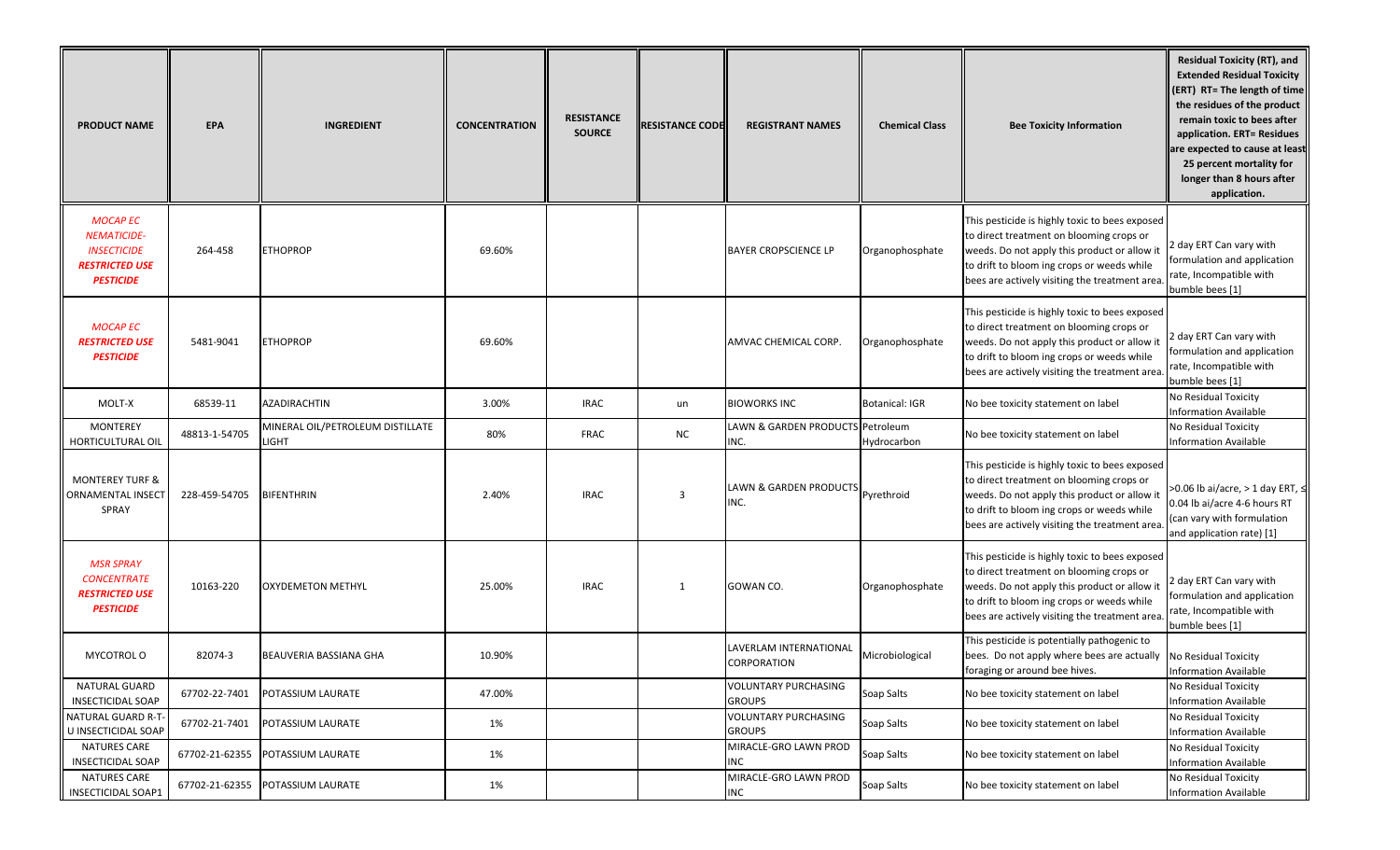| <b>PRODUCT NAME</b>                                                                                                 | <b>EPA</b> | <b>INGREDIENT</b>                         | <b>CONCENTRATION</b> | <b>RESISTANCE</b><br><b>SOURCE</b> | <b>RESISTANCE CODE</b> | <b>REGISTRANT NAMES</b>                | <b>Chemical Class</b>    | <b>Bee Toxicity Information</b>                                                                                                                                                                                                           | <b>Residual Toxicity (RT), and</b><br><b>Extended Residual Toxicity</b><br>(ERT) RT= The length of time<br>the residues of the product<br>remain toxic to bees after<br>application. ERT= Residues<br>are expected to cause at least<br>25 percent mortality for<br>longer than 8 hours after<br>application. |
|---------------------------------------------------------------------------------------------------------------------|------------|-------------------------------------------|----------------------|------------------------------------|------------------------|----------------------------------------|--------------------------|-------------------------------------------------------------------------------------------------------------------------------------------------------------------------------------------------------------------------------------------|---------------------------------------------------------------------------------------------------------------------------------------------------------------------------------------------------------------------------------------------------------------------------------------------------------------|
| NEEMAZAD 1% EC<br><b>INSECT GROWTH</b><br><b>REGULATOR / ORGANIC</b><br>PRODUCTION                                  | 70051-104  | <b>AZADIRACHTIN</b>                       | 1.00%                | <b>IRAC</b>                        | un                     | <b>CERTIS USA LLC</b>                  | Botanical: IGR           | No bee toxicity statement on label                                                                                                                                                                                                        | No Residual Toxicity<br>Information Available                                                                                                                                                                                                                                                                 |
| NEEMIX 4.5 IGR                                                                                                      | 70051-9    | AZADIRACHTIN                              | 4.50%                | <b>IRAC</b>                        | un                     | CERTIS USA LLC                         | Botanical: IGR           | No bee toxicity statement on label                                                                                                                                                                                                        | No Residual Toxicity<br><b>Information Available</b>                                                                                                                                                                                                                                                          |
| NIMBIOSYS NEEM OIL<br>/ORGANIC<br>PRODUCTION                                                                        | 84181-2    | <b>NEEM OIL COLD PRESSED</b>              | 100.00%              |                                    |                        | AHIMSA ALTERNATIVE INC.<br>THE         | Botanical: IGR           | No bee toxicity statement on label                                                                                                                                                                                                        | No Residual Toxicity<br><b>Information Available</b>                                                                                                                                                                                                                                                          |
| NOVASOURCE<br>SURROUND WP CROP<br>PROTECTANT                                                                        | 61842-18   | <b>KAOLIN</b>                             | 95.00%               |                                    |                        | TESSENDERLO KERLEY INC.                | norganic                 | No bee toxicity statement on label                                                                                                                                                                                                        | No Residual Toxicity<br>Information Available                                                                                                                                                                                                                                                                 |
| <b>NUFARM</b><br><b>CHLORPYRIFOS SPC 4</b><br><b>INSECTICIDE</b><br><b>RESTRICTED USE</b><br><b>PESTICIDE</b>       | 228-624    | <b>CHLORPYRIFOS</b>                       | 44.70%               | <b>IRAC</b>                        | 1                      | <b>NUFARM AMERICAS INC</b>             | Organophosphate          | This pesticide is highly toxic to bees exposed<br>to direct treatment on blooming crops or<br>weeds. Do not apply this product or allow it<br>to drift to bloom ing crops or weeds while<br>bees are actively visiting the treatment area | 2 day ERT Can vary with<br>formulation and application<br>rate, Incompatible with<br>bumble bees [1]                                                                                                                                                                                                          |
| <b>NUFARM LAMBDA-</b><br><b>CYHALOTHRIN 1 EC</b><br><b>INSECTICIDE</b><br><b>RESTRICTED USE</b><br><b>PESTICIDE</b> | 228-708    | LAMBDA-CYHALOTHRIN                        | 13.00%               | <b>IRAC</b>                        | 3                      | NUFARM AMERICAS INC                    | Pyrethroid               | This pesticide is highly toxic to bees exposed<br>to direct treatment on blooming crops or<br>weeds. Do not apply this product or allow it<br>to drift to bloom ing crops or weeds while<br>bees are actively visiting the treatment area | 0.013 lbs/A on Alfalfa RT <sub>25</sub><br>0.031 on alfalfa at $RT_{25}$ of 54                                                                                                                                                                                                                                |
| OMITE-30WS<br>AGRICULTURAL<br><b>MITICIDE</b>                                                                       | PROPARGITE | PROPARGITE                                | 32%                  | <b>IRAC</b>                        | 12                     | CHEMTURA CORPORATION                   | N/A                      | No bee toxicity statement on label                                                                                                                                                                                                        | No Residual Toxicity<br><b>Information Available</b>                                                                                                                                                                                                                                                          |
| <b>OMNI SUPREME SPRAY</b>                                                                                           | 5905-368   | MINERAL OIL/PETROLEUM DISTILLATE<br>LIGHT | 98%                  | FRAC                               | NC                     | HELENA CHEMICAL<br>COMPANY             | Petroleum<br>Hydrocarbon | No bee toxicity statement on label                                                                                                                                                                                                        | No Residual Toxicity<br>Information Available                                                                                                                                                                                                                                                                 |
| <b>ONYXPRO INSECTICIDE</b><br><b>RESTRICTED USE</b><br><b>PESTICIDE</b>                                             | 279-4269   | BIFENTHRIN                                | 23.40%               | <b>IRAC</b>                        | 3                      | FMC CORP - AG PRODUCTS<br><b>GROUP</b> | Pyrethroid               | This pesticide is highly toxic to bees exposed<br>to direct treatment on blooming crops or<br>weeds. Do not apply this product or allow it<br>to drift to bloom ing crops or weeds while<br>bees are actively visiting the treatment area | >0.06 lb ai/acre, > 1 day ERT, ≤<br>0.04 lb ai/acre 4-6 hours RT<br>(can vary with formulation<br>and application rate) [1]                                                                                                                                                                                   |
| ORANGE GUARD<br><b>ORNAMENTAL PLANTS</b>                                                                            | 61887-3    | <b>LIMONENE</b>                           | 5.80%                |                                    |                        | ORANGE GUARD INC                       | Botanical                | Bee Hazard: This product is toxic to bees<br>when exposed to direct treatment. Do not<br>apply this product while bees are actively<br>visiting the treatment area.                                                                       | No Residual Toxicity<br>Information Available                                                                                                                                                                                                                                                                 |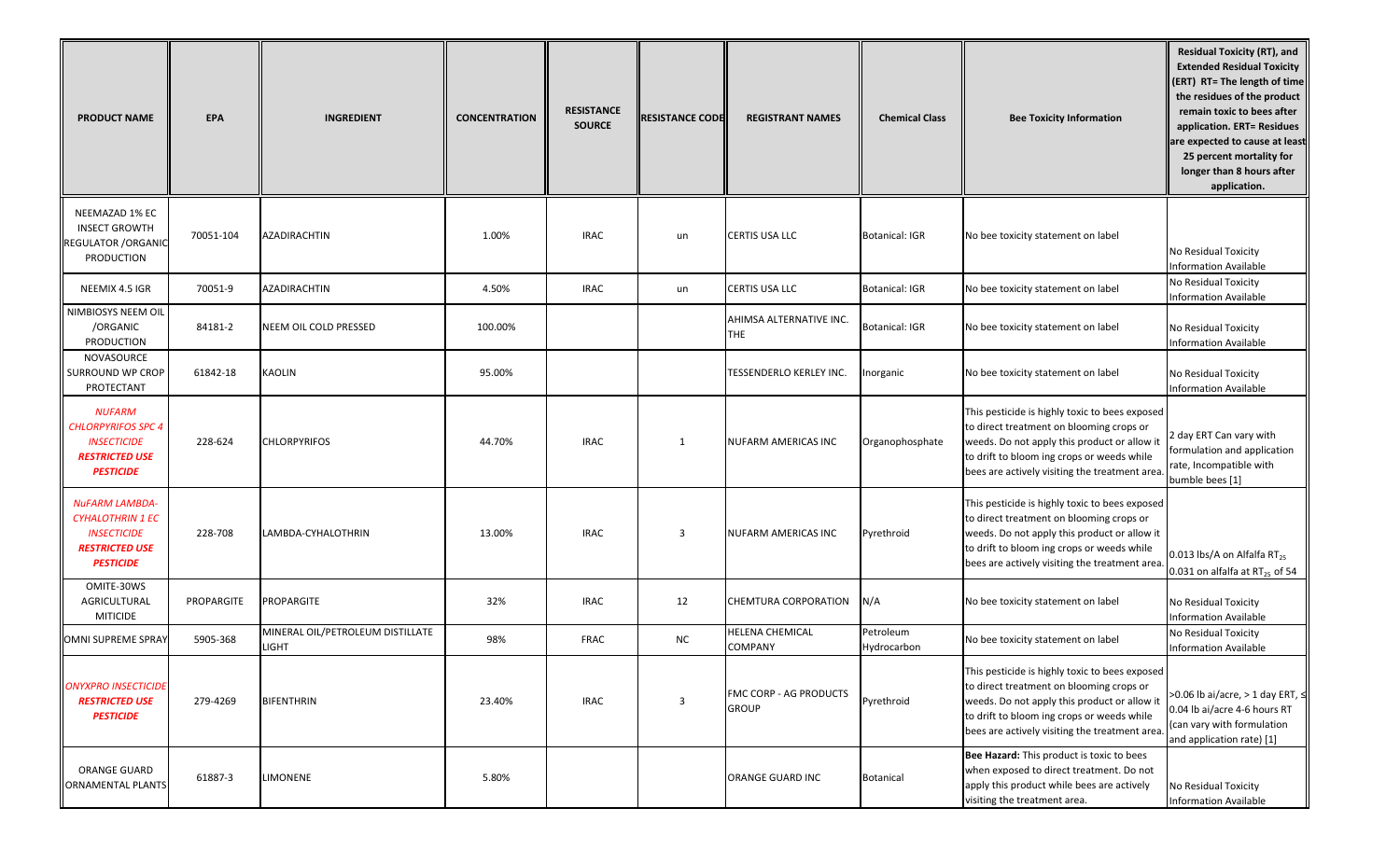| <b>PRODUCT NAME</b>                                                                                           | <b>EPA</b>     | <b>INGREDIENT</b>   | <b>CONCENTRATION</b> | <b>RESISTANCE</b><br><b>SOURCE</b> | <b>RESISTANCE CODE</b>  | <b>REGISTRANT NAMES</b>                       | <b>Chemical Class</b> | <b>Bee Toxicity Information</b>                                                                                                                                                                                                           | <b>Residual Toxicity (RT), and</b><br><b>Extended Residual Toxicity</b><br>(ERT) RT= The length of time<br>the residues of the product<br>remain toxic to bees after<br>application. ERT= Residues<br>re expected to cause at least<br>25 percent mortality for<br>longer than 8 hours after<br>application. |
|---------------------------------------------------------------------------------------------------------------|----------------|---------------------|----------------------|------------------------------------|-------------------------|-----------------------------------------------|-----------------------|-------------------------------------------------------------------------------------------------------------------------------------------------------------------------------------------------------------------------------------------|--------------------------------------------------------------------------------------------------------------------------------------------------------------------------------------------------------------------------------------------------------------------------------------------------------------|
| ORNAZIN 3% EC<br><b>BOTANICAL</b><br><b>INSECTICIDE</b>                                                       | 5481-476-67690 | AZADIRACHTIN        | 3.00%                | <b>IRAC</b>                        | un                      | <b>SEPRO CORPORATION</b>                      | Botanical             | No bee toxicity statement on label                                                                                                                                                                                                        | No Residual Toxicity<br>Information Available                                                                                                                                                                                                                                                                |
| ORTHO ECOSENSE<br><b>BRAND INSECTICIDAL</b><br>SOAP                                                           | 67702-21-239   | POTASSIUM LAURATE   | 1%                   |                                    |                         | <b>ORTHO GROUP</b>                            | Soap salts            | No bee toxicity statement on label                                                                                                                                                                                                        | No Residual Toxicity<br>Information Available                                                                                                                                                                                                                                                                |
| <b>ORTHO ELEMENTALS</b><br><b>INSECTICIDAL SOAP</b>                                                           | 67702-21-239   | POTASSIUM LAURATE   | 1%                   |                                    |                         | <b>ORTHO GROUP</b>                            | Soap salts            | No bee toxicity statement on label                                                                                                                                                                                                        | No Residual Toxicity<br>Information Available                                                                                                                                                                                                                                                                |
| ORTHO MAX -PRO-                                                                                               | 279-3206       | BIFENTHRIN          | 7.90%                | <b>IRAC</b>                        | $\overline{3}$          | <b>FMC CORP - AG PRODUCTS</b><br><b>GROUP</b> | Pyrethroid            | This pesticide is highly toxic to bees exposed<br>to direct treatment on blooming crops or<br>weeds. Do not apply this product or allow it<br>to drift to blooming crops or weeds while<br>bees are actively visiting the treatment area  | >0.06 lb ai/acre, > 1 day ERT, ≤<br>0.04 lb ai/acre 4-6 hours RT<br>(can vary with formulation<br>and application rate) [1]                                                                                                                                                                                  |
| <b>OVATION SC</b>                                                                                             | 66222-53-58185 | <b>CLOFENTEZINE</b> | 42%                  | <b>IRAC</b>                        | 10                      | <b>SCOTTS-SIERRA CROP</b><br>PROTECTION CO.   | Tetrazine             | Do not apply when weather conditions favor No Residual Toxicity<br>drift from treated area.                                                                                                                                               | Information Available                                                                                                                                                                                                                                                                                        |
| PEDESTAL<br><b>NOVALURON</b><br><b>INSECTICIDE</b>                                                            | 66222-40-400   | <b>NOVALURON</b>    | 10.00%               | <b>IRAC</b>                        | 15                      | CHEMTURA CORPORATION                          | Benzoylurea           | No bee toxicity statement on label                                                                                                                                                                                                        | No Residual Toxicity<br><b>Information Available</b>                                                                                                                                                                                                                                                         |
| <b>PERM-UP 25DF</b><br><b>INSECTICIDE</b><br><b>RESTRICTED USE</b><br><b>PESTICIDE</b>                        | 70506-66       | PERMETHRIN          | 25.00%               | <b>IRAC</b>                        | $\overline{3}$          | UNITED PHOSPHORUS INC                         | Pyrethroid            | This pesticide is highly toxic to bees exposed<br>to direct treatment on blooming crops or<br>weeds. Do not apply this product or allow it<br>to drift to blooming crops or weeds while<br>bees are actively visiting the treatment area. | 0.5 to 2 days ERT. >5 days ERT<br>Can vary with formulation and<br>application rate. Incompatible<br>with bumble bees [1]                                                                                                                                                                                    |
| <b>PERMASTAR AG</b><br><b>AGRICULTURAL</b><br><b>INSECTICIDE</b><br><b>RESTRICTED USE</b><br><b>PESTICIDE</b> | 71532-15-73006 | PERMETHRIN          | 38.00%               | <b>IRAC</b>                        | $\overline{\mathbf{3}}$ | LG INTERNATIONAL -<br><b>AMERICA-INC</b>      | Pyrethroid            | This pesticide is highly toxic to bees exposed<br>to direct treatment on blooming crops or<br>weeds. Do not apply this product or allow it<br>to drift to blooming crops or weeds while<br>bees are actively visiting the treatment area. | 0.5 to 2 days ERT. >5 days ERT<br>Can vary with formulation and<br>application rate. Incompatible<br>with bumble bees [1]                                                                                                                                                                                    |
| <b>PERMETHRIN 3.2EC</b><br><b>INSECTICIDE</b><br><b>RESTRICTED USE</b><br><b>PESTICIDE</b>                    | 70506-9-5905   | PERMETHRIN          | 36.80%               | <b>IRAC</b>                        | $\overline{3}$          | <b>HELENA CHEMICAL</b><br><b>COMPANY</b>      | Pyrethroid            | This pesticide is highly toxic to bees exposed<br>to direct treatment on blooming crops or<br>weeds. Do not apply this product or allow it<br>to drift to blooming crops or weeds while<br>bees are actively visiting the treatment area. | 0.5 to 2 days ERT. >5 days ERT<br>Can vary with formulation and<br>application rate. Incompatible<br>with bumble bees [1]                                                                                                                                                                                    |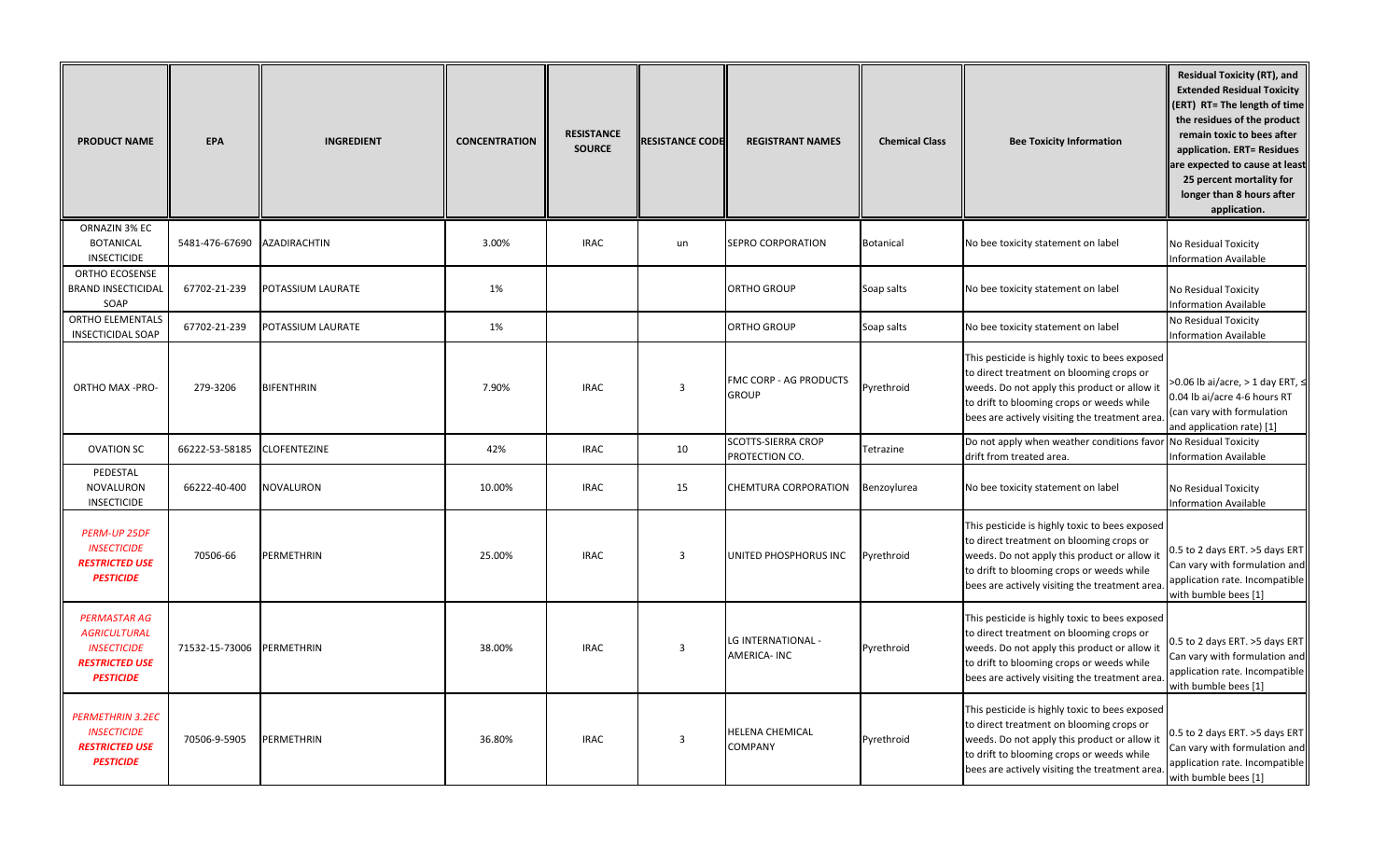| <b>PRODUCT NAME</b>                                                                   | <b>EPA</b>  | <b>INGREDIENT</b>        | <b>CONCENTRATION</b> | <b>RESISTANCE</b><br><b>SOURCE</b> | <b>RESISTANCE CODE</b> | <b>REGISTRANT NAMES</b>                       | <b>Chemical Class</b> | <b>Bee Toxicity Information</b>                                                                                                                                                                                                            | <b>Residual Toxicity (RT), and</b><br><b>Extended Residual Toxicity</b><br>(ERT) RT= The length of time<br>the residues of the product<br>remain toxic to bees after<br>application. ERT= Residues<br>are expected to cause at least<br>25 percent mortality for<br>longer than 8 hours after<br>application. |
|---------------------------------------------------------------------------------------|-------------|--------------------------|----------------------|------------------------------------|------------------------|-----------------------------------------------|-----------------------|--------------------------------------------------------------------------------------------------------------------------------------------------------------------------------------------------------------------------------------------|---------------------------------------------------------------------------------------------------------------------------------------------------------------------------------------------------------------------------------------------------------------------------------------------------------------|
| PERMETHRIN CS -<br><b>CONTROLLED RELEASE</b><br><b>INSECTICIDE</b>                    | 53883-282   | PERMETHRIN               | 23.60%               | <b>IRAC</b>                        | 3                      | CONTROL SOLUTIONSü INC                        | Pyrethroid            | This pesticide is highly toxic to bees exposed<br>to direct treatment on blooming crops or<br>weeds. Do not apply this product or allow it<br>to drift to blooming crops or weeds while<br>bees are actively visiting the treatment area.  | 0.5 to 2 days ERT. >5 days ERT<br>Can vary with formulation and<br>application rate. Incompatible<br>with bumble bees [1]                                                                                                                                                                                     |
| <b>PERMETHRIN</b><br><b>RESTRICTED USE</b><br><b>PESTICIDE</b>                        | 34704-873   | PERMETHRIN               | 38.40%               | <b>IRAC</b>                        | 3                      | LOVELAND PROD./CROP<br><b>PROTECTION SVCS</b> | Pyrethroid            | This pesticide is highly toxic to bees exposed<br>to direct treatment on blooming crops or<br>weeds. Do not apply this product or allow it<br>to drift to bloom ing crops or weeds while<br>bees are actively visiting the treatment area. | 0.5 to 2 days ERT. >5 days ERT<br>Can vary with formulation and<br>application rate. Incompatible<br>with bumble bees [1]                                                                                                                                                                                     |
| PESTOUT BROAD<br>SPECTRUM<br>MITICIDE/INSECTICIDE                                     | 68573-09001 | <b>CLOVE OIL</b>         | 20%                  |                                    |                        | JH BIOTECH INC.                               | Botanical             | No bee toxicity statement on label                                                                                                                                                                                                         | No Residual Toxicity<br><b>Information Available</b>                                                                                                                                                                                                                                                          |
| PESTOUT BROAD<br>SPECTRUM<br>MITICIDE/INSECTICIDE                                     | 68573-09001 | <b>COTTONSEED OIL</b>    | 40%                  |                                    |                        | JH BIOTECH INC.                               | Botanical             | No bee toxicity statement on label                                                                                                                                                                                                         | No Residual Toxicity<br><b>Information Available</b>                                                                                                                                                                                                                                                          |
| PESTOUT BROAD<br>SPECTRUM<br>MITICIDE/INSECTICIDE                                     | 68573-09001 | <b>GARLIC OIL/POWDER</b> | 10%                  |                                    |                        | JH BIOTECH INC.                               | Botanical             | No bee toxicity statement on label                                                                                                                                                                                                         | No Residual Toxicity<br>Information Available                                                                                                                                                                                                                                                                 |
| PFR-97 20% WDG<br><b>MICROBIAL</b><br><b>INSECTICIDE / ORGANIC</b><br>PRODUCTION      | 70051-19    | ISARIA FUMOSOROSEA       | 20%                  |                                    |                        | CERTIS USA LLC                                | Microbiological       | No bee toxicity statement on label                                                                                                                                                                                                         | No Residual Toxicity<br>Information Available                                                                                                                                                                                                                                                                 |
| PLASMA NEEM OIL<br><b>BIOLOGICAL</b><br><b>INSECTICIDE / ORGANIC</b><br>PRODUCTION    | 84185-4     | NEEM OIL COLD PRESSED    | 100%                 |                                    |                        | PLASMA POWER PRIVATE<br><b>LIMITED</b>        | Botanical: IGR        | No bee toxicity statement on label                                                                                                                                                                                                         | No Residual Toxicity<br><b>Information Available</b>                                                                                                                                                                                                                                                          |
| <b>POUNCE 25WP</b><br><b>INSECTICIDE</b><br><b>RESTRICTED USE</b><br><b>PESTICIDE</b> | 279-3051    | PERMETHRIN               | 25%                  | <b>IRAC</b>                        | 3                      | FMC CORP - AG PRODUCTS<br><b>GROUP</b>        | Pyrethroid            | This pesticide is highly toxic to bees exposed<br>to direct treatment on blooming crops or<br>weeds. Do not apply this product or allow it<br>to drift to bloom ing crops or weeds while<br>bees are actively visiting the treatment area. | 0.5 to 2 days ERT. >5 days ERT<br>Can vary with formulation and<br>application rate. Incompatible<br>with bumble bees [1]                                                                                                                                                                                     |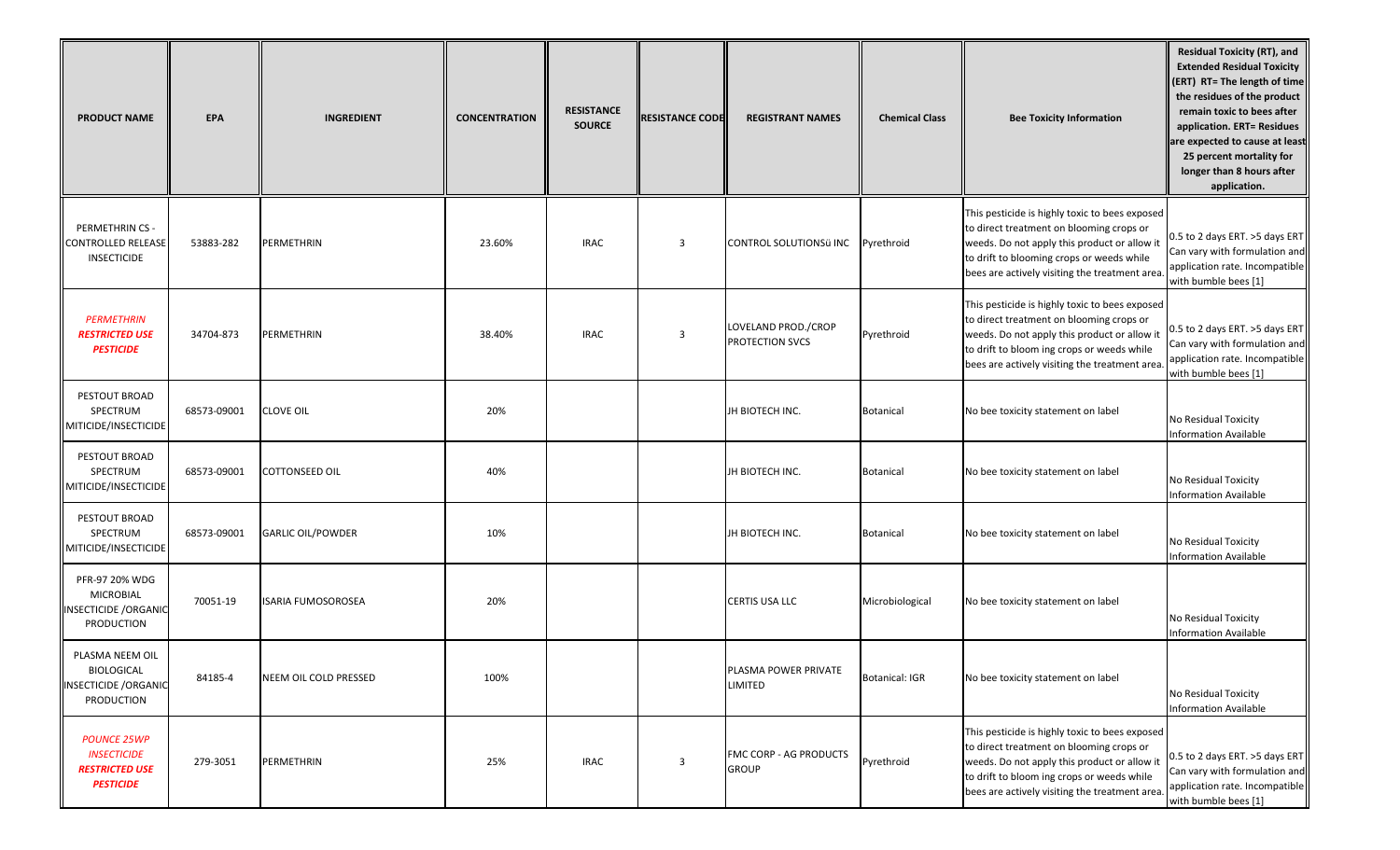| <b>PRODUCT NAME</b>                                                                 | <b>EPA</b>     | <b>INGREDIENT</b>                | <b>CONCENTRATION</b> | <b>RESISTANCE</b><br><b>SOURCE</b> | <b>RESISTANCE CODE</b> | <b>REGISTRANT NAMES</b>                           | <b>Chemical Class</b>    | <b>Bee Toxicity Information</b>                                                                                                                                                                                                           | <b>Residual Toxicity (RT), and</b><br><b>Extended Residual Toxicity</b><br>(ERT) RT= The length of time<br>the residues of the product<br>remain toxic to bees after<br>application. ERT= Residues<br>are expected to cause at least<br>25 percent mortality for<br>longer than 8 hours after<br>application. |
|-------------------------------------------------------------------------------------|----------------|----------------------------------|----------------------|------------------------------------|------------------------|---------------------------------------------------|--------------------------|-------------------------------------------------------------------------------------------------------------------------------------------------------------------------------------------------------------------------------------------|---------------------------------------------------------------------------------------------------------------------------------------------------------------------------------------------------------------------------------------------------------------------------------------------------------------|
| PRECISE ACEPHATE<br><b>GREENHOUSE AND</b><br>NURSERY SYSTEMIC<br><b>INSECTICIDE</b> | 84886-2        | ACEPHATE                         | 4.00%                | <b>IRAC</b>                        | $\overline{1}$         | <b>AGRIUM ADVANCED</b><br>TECHNOLOGIES (US) INC   | Organophosphate          | This pesticide is highly toxic to bees exposed<br>to direct treatment on blooming crops or<br>weeds. Do not apply this product or allow it<br>to drift to bloom ing crops or weeds while<br>bees are actively visiting the treatment area | day ERT Can vary with<br>formulation and application<br>rate, Incompatible with<br>bumble bees [1]                                                                                                                                                                                                            |
| PREFERAL MICROBIAL<br><b>INSECTICIDE</b>                                            | 70051-19-67690 | SARIA FUMOSOROSEA                | 20%                  |                                    |                        | <b>SEPRO CORPORATION</b>                          | Microbiological          | No bee toxicity statement on label                                                                                                                                                                                                        | No Residual Toxicity<br>Information Available                                                                                                                                                                                                                                                                 |
| PRENTOX 5LB<br><b>MALATHION SPRAY</b>                                               | 655-777        | <b>MALATHION</b>                 | 57.00%               | <b>IRAC</b>                        | $\mathbf{1}$           | PRENTISS INCORPORATED                             | Organophosphate          | This pesticide is highly toxic to bees exposed<br>to direct treatment on blooming crops or<br>weeds. Do not apply this product or allow it<br>to drift to bloom ing crops or weeds while<br>bees are actively visiting the treatment area | day ERT Can vary with<br>formulation and application<br>rate, Incompatible with<br>bumble bees [1]                                                                                                                                                                                                            |
| PRES TRMT 1300<br>ORTHENE TR MICRO<br><b>OTAL RELEASE INSECT</b>                    | 499-421        | ACEPHATE                         | 12.00%               | <b>IRAC</b>                        | $\mathbf{1}$           | WHITMIRE MICRO-GEN<br>RESEARCH LABS               | Organophosphate          | This pesticide is highly toxic to bees exposed<br>to direct treatment on blooming crops or<br>weeds. Do not apply this product or allow it<br>to drift to bloom ing crops or weeds while<br>bees are actively visiting the treatment area | 2 day ERT Can vary with<br>formulation and application<br>rate, Incompatible with<br>bumble bees [1]                                                                                                                                                                                                          |
| PRES TRMT 1600 X-<br>CLUDE TIMED RELEASE<br>PYRETHRUM                               | 499-239        | PYRETHRINS                       | 0.30%                | <b>IRAC</b>                        | $\overline{3}$         | <b>WHITMIRE MICRO-GEN</b><br><b>RESEARCH LABS</b> | Pyrethroid               | No bee toxicity statement on label                                                                                                                                                                                                        | <2 hours RT, can vary with<br>formulation and application<br>rate [1]                                                                                                                                                                                                                                         |
| PRES TRMT<br>DURAGUARD ME                                                           | 499-367        | <b>CHLORPYRIFOS</b>              | 20%                  | <b>IRAC</b>                        | $\mathbf{1}$           | WHITMIRE MICRO-GEN<br>RESEARCH LABS               | Organophosphate          | This pesticide is highly toxic to bees exposed<br>to direct treatment on blooming crops or<br>weeds. Do not apply this product or allow it<br>to drift to blooming crops or weeds while<br>bees are actively visiting the treatment area  | day ERT Can vary with<br>formulation and application<br>rate, Incompatible with<br>bumble bees [1]                                                                                                                                                                                                            |
| PRES TRMT<br>PYRETHRUM TR<br>MICRO TOTAL RELEASE<br><b>INSECT</b>                   | 499-479        | PYRETHRINS                       | 4.00%                | <b>IRAC</b>                        | $\mathbf{3}$           | WHITMIRE MICRO-GEN<br><b>RESEARCH LABS</b>        | Pyrethroid               | No bee toxicity statement on label                                                                                                                                                                                                        | No Residual Toxicity<br>Information Available                                                                                                                                                                                                                                                                 |
| PRES TRMT ULTRA-<br>PURE OIL                                                        | 69526-5-499    | MINERAL OIL/PETROLEUM DISTILLATE | 98.00%               | <b>FRAC</b>                        | <b>NC</b>              | WHITMIRE MICRO-GEN<br>RESEARCH LABS               | Petroleum<br>Hydrocarbon | No bee toxicity statement on label                                                                                                                                                                                                        | No Residual Toxicity<br><b>Information Available</b>                                                                                                                                                                                                                                                          |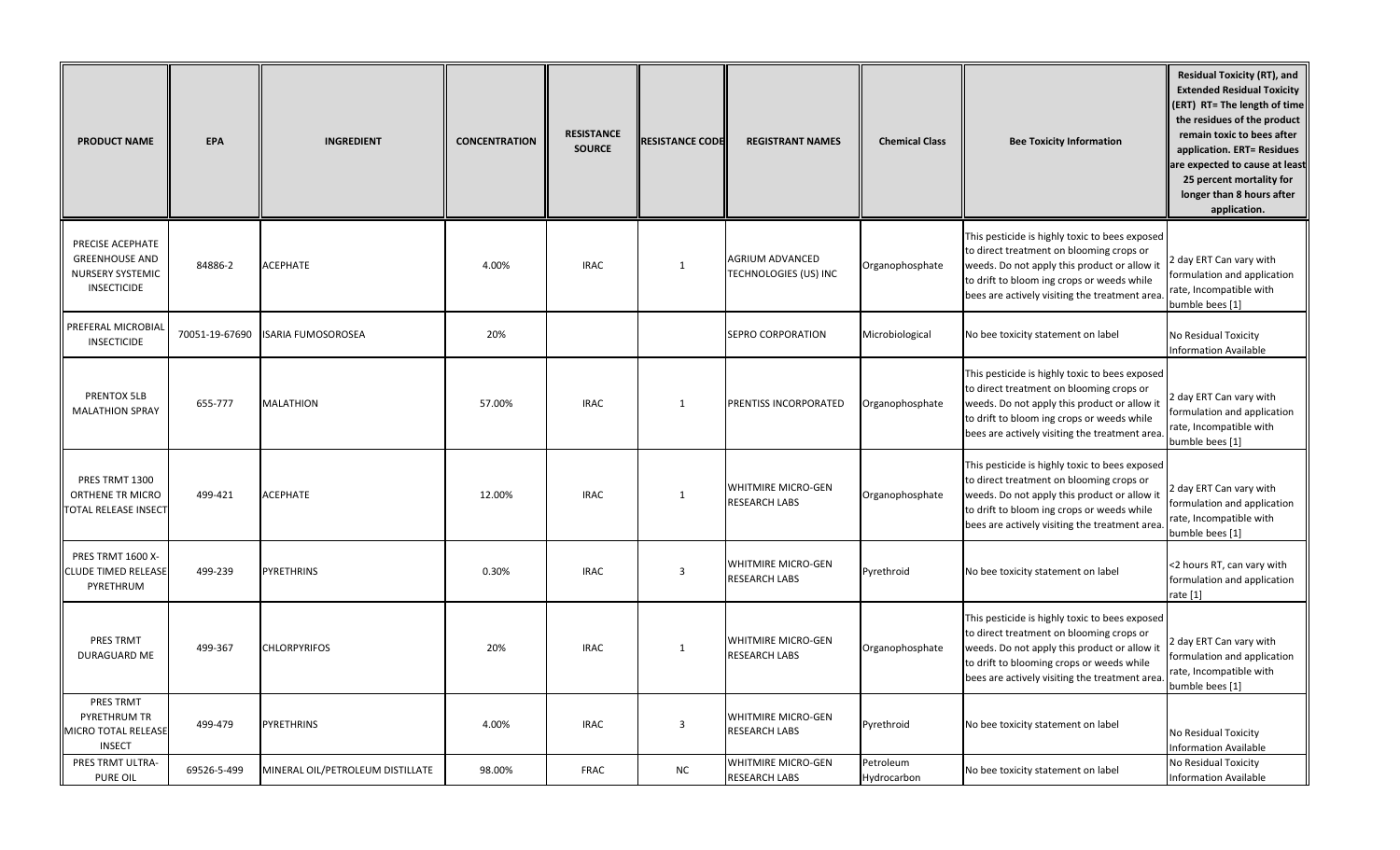| <b>PRODUCT NAME</b>                                          | <b>EPA</b>    | <b>INGREDIENT</b>                         | <b>CONCENTRATION</b> | <b>RESISTANCE</b><br><b>SOURCE</b> | <b>RESISTANCE CODE</b> | <b>REGISTRANT NAMES</b>                  | <b>Chemical Class</b>    | <b>Bee Toxicity Information</b>                                                                                                                                                                                                                                                      | <b>Residual Toxicity (RT), and</b><br><b>Extended Residual Toxicity</b><br>(ERT) RT= The length of time<br>the residues of the product<br>remain toxic to bees after<br>application. ERT= Residues<br>are expected to cause at least<br>25 percent mortality for<br>longer than 8 hours after<br>application. |
|--------------------------------------------------------------|---------------|-------------------------------------------|----------------------|------------------------------------|------------------------|------------------------------------------|--------------------------|--------------------------------------------------------------------------------------------------------------------------------------------------------------------------------------------------------------------------------------------------------------------------------------|---------------------------------------------------------------------------------------------------------------------------------------------------------------------------------------------------------------------------------------------------------------------------------------------------------------|
| PREV-AM ULTRA<br>CONTROL                                     | 72662-3       | SODIUM BORATE (BORAX)                     | 0.99%                | <b>IRAC</b>                        | 8                      | ORO AGRI INC.                            | Inorganic                | Do not allow spray to drift from the<br>application site and contact people,<br>structures people occupy at any time and<br>the associated property, parks, and<br>recreation areas, non-target crops, aquatic<br>and wetland areas, woodlands, pastures,<br>rangelands, or animals. | No Residual Toxicity<br>Information Available                                                                                                                                                                                                                                                                 |
| PRO-MATE<br><b>BIFENTHRIN</b><br>TERMITICIDE/INSECTIC<br>IDE | 279-3206-5905 | BIFENTHRIN                                | 7.90%                | <b>IRAC</b>                        | 3                      | <b>HELENA CHEMICAL</b><br><b>COMPANY</b> | Pyrethroid               | This pesticide is highly toxic to bees exposed<br>to direct treatment on blooming crops or<br>weeds. Do not apply this product or allow it<br>to drift to blooming crops or weeds while<br>bees are actively visiting the treatment area                                             | >0.06 lb ai/acre, > 1 day ERT, ≤<br>0.04 lb ai/acre 4-6 hours RT<br>(can vary with formulation<br>and application rate) [1]                                                                                                                                                                                   |
| PROMITE 50WP<br><b>MITICIDE</b>                              | 67690-40      | <b>FENBUTATIN-OXIDE</b>                   | 50%                  | <b>IRAC</b>                        | 12                     | SEPRO CORPORATION                        | Organotin                | No bee toxicity statement on label                                                                                                                                                                                                                                                   | No Residual Toxicity<br>Information Available                                                                                                                                                                                                                                                                 |
| <b>PURE SPRAY GREEN</b><br>CONC                              | 69526-14      | MINERAL OIL/PETROLEUM DISTILLATE          | 98.00%               | <b>FRAC</b>                        | NC                     | PETRO-CANADA                             | Petroleum<br>Hydrocarbon | No bee toxicity statement on label                                                                                                                                                                                                                                                   | No Residual Toxicity<br><b>Information Available</b>                                                                                                                                                                                                                                                          |
| <b>PURESPRAY GREEN</b>                                       | 69526-9       | MINERAL OIL/PETROLEUM DISTILLATE<br>LIGHT | 98.00%               | <b>FRAC</b>                        | NC                     | PETRO-CANADA                             | Petroleum<br>Hydrocarbon | No bee toxicity statement on label                                                                                                                                                                                                                                                   | No Residual Toxicity<br><b>Information Available</b>                                                                                                                                                                                                                                                          |
| PURESPRAY SPRAY OIL<br>10E                                   | 69526-5       | MINERAL OIL/PETROLEUM DISTILLATE          | 98.00%               | <b>FRAC</b>                        | NC                     | PETRO-CANADA                             | Petroleum<br>Hydrocarbon | No bee toxicity statement on label                                                                                                                                                                                                                                                   | No Residual Toxicity<br><b>Information Available</b>                                                                                                                                                                                                                                                          |
| PYGANIC CROP<br>PROTECTION EC 5.0 II                         | 1021-1772     | PYRETHRINS                                | 5.00%                | <b>IRAC</b>                        | 3                      | MCLAUGHLIN GORMLEY<br>KING               | Pyrethroid               | This pesticide is highly toxic to bees exposed<br>to direct treatment on blooming crops or<br>weeds. Do not apply this product or allow it<br>to drift to blooming crops or weeds while<br>bees are actively visiting the treatment area                                             | <2 hours RT, can vary with<br>formulation and application<br>rate [1]                                                                                                                                                                                                                                         |
| PYGANIC DUST                                                 | 1021-1871     | PYRETHRINS                                | 1.00%                | <b>IRAC</b>                        | 3                      | MCLAUGHLIN GORMLEY<br>KING               | Pyrethroid               | This pesticide is highly toxic to bees exposed<br>to direct treatment on blooming crops or<br>weeds. Do not apply this product or allow it<br>to drift to blooming crops or weeds while<br>bees are actively visiting the treatment area.                                            | <2 hours RT, can vary with<br>formulation and application<br>rate [1]                                                                                                                                                                                                                                         |
| PYGANIC PRO                                                  | 1021-1772     | PYRETHRINS                                | 5.00%                | <b>IRAC</b>                        | 3                      | MCLAUGHLIN GORMLEY<br>KING               | Pyrethroid               | This pesticide is highly toxic to bees exposed<br>to direct treatment on blooming crops or<br>weeds. Do not apply this product or allow it<br>to drift to blooming crops or weeds while<br>bees are actively visiting the treatment area.                                            | <2 hours RT, can vary with<br>formulation and application<br>rate [1]                                                                                                                                                                                                                                         |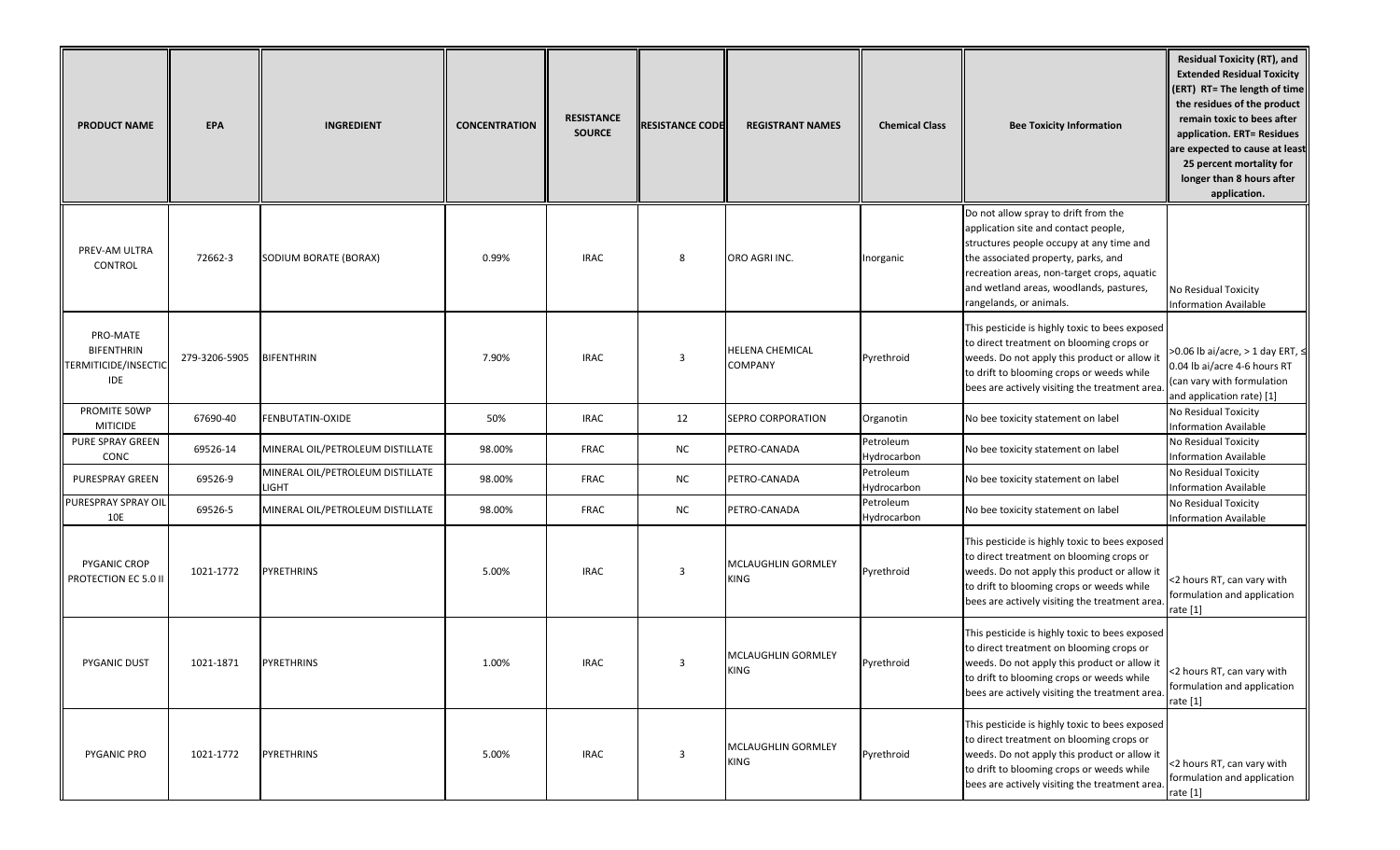| <b>PRODUCT NAME</b>                                                                                           | <b>EPA</b>    | <b>INGREDIENT</b>                                | <b>CONCENTRATION</b> | <b>RESISTANCE</b><br><b>SOURCE</b> | <b>RESISTANCE CODE</b> | <b>REGISTRANT NAMES</b>                   | <b>Chemical Class</b>    | <b>Bee Toxicity Information</b>                                                                                                                                                                                                          | <b>Residual Toxicity (RT), and</b><br><b>Extended Residual Toxicity</b><br>(ERT) RT= The length of time<br>the residues of the product<br>remain toxic to bees after<br>application. ERT= Residues<br>are expected to cause at least<br>25 percent mortality for<br>longer than 8 hours after<br>application. |
|---------------------------------------------------------------------------------------------------------------|---------------|--------------------------------------------------|----------------------|------------------------------------|------------------------|-------------------------------------------|--------------------------|------------------------------------------------------------------------------------------------------------------------------------------------------------------------------------------------------------------------------------------|---------------------------------------------------------------------------------------------------------------------------------------------------------------------------------------------------------------------------------------------------------------------------------------------------------------|
| <b>QUALI-PRO</b><br>BIFENTHRIN GOLF &<br><b>NURSERY 7.9F</b><br><b>RESTRICTED USE</b><br><b>PESTICIDE</b>     | 66222-192     | BIFENTHRIN                                       | 7.90%                | <b>IRAC</b>                        | 3                      | MAKHTESHIM-AGAN OF<br>NORTH AMERICAN INC. | Pyrethroid               | This pesticide is highly toxic to bees exposed<br>to direct treatment on blooming crops or<br>weeds. Do not apply this product or allow it<br>to drift to blooming crops or weeds while<br>bees are actively visiting the treatment area | <2 hours RT, can vary with<br>formulation and application<br>rate [1]                                                                                                                                                                                                                                         |
| <b>QUALI-PRO</b><br><b>CHLORPYRIFOS 4E</b><br><b>INSECTICIDE</b><br><b>RESTRICTED USE</b><br><b>PESTICIDE</b> | 66222-19      | <b>CHLORPYRIFOS</b>                              | 42.50%               | <b>IRAC</b>                        | 1                      | MAKHTESHIM-AGAN OF<br>NORTH AMERICAN INC. | Organophosphate          | This pesticide is highly toxic to bees exposed<br>to direct treatment on blooming crops or<br>weeds. Do not apply this product or allow it<br>to drift to blooming crops or weeds while<br>bees are actively visiting the treatment area | 2 day ERT Can vary with<br>formulation and application<br>rate, Incompatible with<br>bumble bees [1]                                                                                                                                                                                                          |
| <b>QUALI-PRO LAMBDA</b><br><b>GC-O INSECTICIDE</b><br><b>RESTRICTED USE</b><br><b>PESTICIDE</b>               |               | 53883-244-66222 LAMBDA-CYHALOTHRIN               | 9.70%                | <b>IRAC</b>                        | 3                      | MAKHTESHIM-AGAN OF<br>NORTH AMERICAN INC. | Pyrethroid               | This pesticide is highly toxic to bees exposed<br>to direct treatment on blooming crops or<br>weeds. Do not apply this product or allow it<br>to drift to blooming crops or weeds while<br>bees are actively visiting the treatment area | <2 hours RT, can vary with<br>formulation and application<br>rate [1]                                                                                                                                                                                                                                         |
| <b>R-D-20 RESTRICTED</b><br><b>USE PESTICIDE</b>                                                              | 17545-12      | N-ALKYL                                          | 10%                  |                                    |                        | MONTEREY AG-RESOURCES                     |                          | No bee toxicity statement on label                                                                                                                                                                                                       | No Residual Toxicity<br>Information Available                                                                                                                                                                                                                                                                 |
| R-T-U YEAR-ROUND<br>SPRAY OIL / ORGANIC<br>GARDENING                                                          | 6218-78       | MINERAL OIL/PETROLEUM DISTILLATE<br><b>LIGHT</b> | 1.00%                | <b>FRAC</b>                        | <b>NC</b>              | <b>SUMMIT CHEMICAL</b><br><b>COMPANY</b>  | Petroleum<br>Hydrocarbon | No bee toxicity statement on label                                                                                                                                                                                                       | No Residual Toxicity<br>Information Available                                                                                                                                                                                                                                                                 |
| <b>RAID EARTH OPTIONS</b><br><b>INSECTICIDAL SOAP</b>                                                         | 67702-21-4822 | POTASSIUM LAURATE                                | 1%                   |                                    |                        | SC JOHNSON & SON INC                      | Soap Salt                | No bee toxicity statement on label                                                                                                                                                                                                       | No Residual Toxicity<br>Information Available                                                                                                                                                                                                                                                                 |
| REVENGE GRANULAR<br><b>ANT BAIT</b>                                                                           | 64405-2-4     | <b>BORIC ACID</b>                                | 5.00%                |                                    |                        | <b>BONIDE PRODUCTS INC</b>                | Inorganic                | No bee toxicity statement on label                                                                                                                                                                                                       | No Residual Toxicity<br>Information Available                                                                                                                                                                                                                                                                 |
| RIMON 0.83 EC<br><b>INSECTICIDE</b>                                                                           | 66222-35      | <b>NOVALURON</b>                                 | 9.30%                | <b>IRAC</b>                        | 15                     | MAKHTESHIM-AGAN OF<br>NORTH AMERICAN INC. | Benzoylurea              | No bee toxicity statement on label                                                                                                                                                                                                       | No Residual Toxicity<br>Information Available                                                                                                                                                                                                                                                                 |
| <b>SAFER BRAND</b><br><b>BIONEEM MULTI-</b><br>PURP. INSECT&REPELL<br>CONC.                                   | 70051-6-42697 | AZADIRACHTIN                                     | 0.09%                | <b>IRAC</b>                        | un                     | <b>WOODSTREAM CORP.</b>                   | Botanical: IGR           | No bee toxicity statement on label                                                                                                                                                                                                       | No Residual Toxicity<br>Information Available                                                                                                                                                                                                                                                                 |
| SAFER BRAND INSECT<br>KILLING SOAP CONC. II                                                                   | 42697-60      | <b>POTASSIUM LAURATE</b>                         | 49.52%               |                                    |                        | WOODSTREAM CORP.                          | Soap Salt                | No bee toxicity statement on label                                                                                                                                                                                                       | No Residual Toxicity<br><b>Information Available</b>                                                                                                                                                                                                                                                          |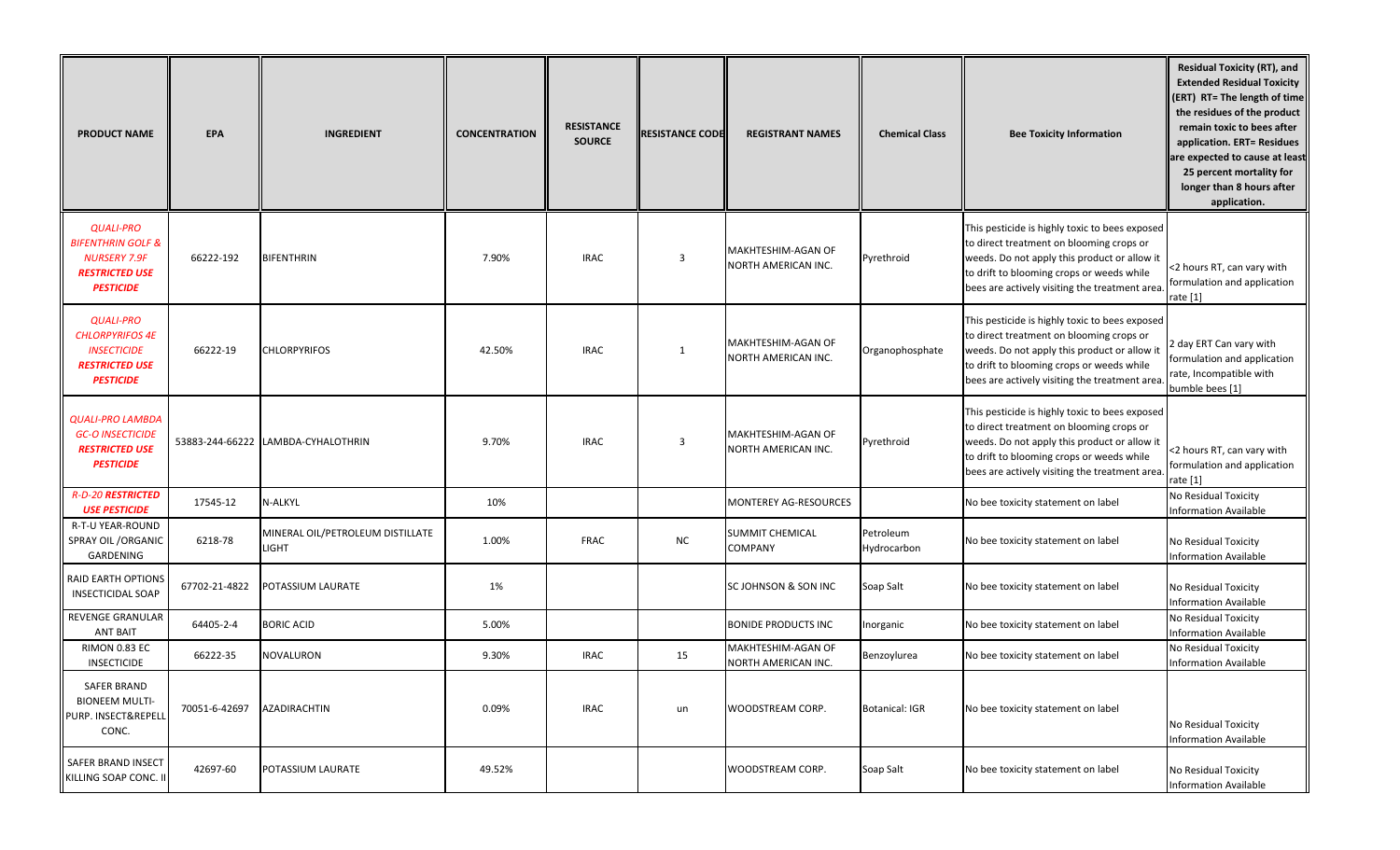| <b>PRODUCT NAME</b>                                                                   | <b>EPA</b>     | <b>INGREDIENT</b>         | <b>CONCENTRATION</b> | <b>RESISTANCE</b><br><b>SOURCE</b> | <b>RESISTANCE CODE</b>  | <b>REGISTRANT NAMES</b>                 | <b>Chemical Class</b> | <b>Bee Toxicity Information</b>                                                                                                                                                                                                           | <b>Residual Toxicity (RT), and</b><br><b>Extended Residual Toxicity</b><br>(ERT) RT= The length of time<br>the residues of the product<br>remain toxic to bees after<br>application. ERT= Residues<br>are expected to cause at least<br>25 percent mortality for<br>longer than 8 hours after<br>application. |
|---------------------------------------------------------------------------------------|----------------|---------------------------|----------------------|------------------------------------|-------------------------|-----------------------------------------|-----------------------|-------------------------------------------------------------------------------------------------------------------------------------------------------------------------------------------------------------------------------------------|---------------------------------------------------------------------------------------------------------------------------------------------------------------------------------------------------------------------------------------------------------------------------------------------------------------|
| <b>SCIMITAR GC</b><br><b>INSECTICIDE</b><br><b>RESTRICTED USE</b><br><b>PESTICIDE</b> | 100-1088       | LAMBDA-CYHALOTHRIN        | 9.70%                | <b>IRAC</b>                        | $\overline{\mathbf{3}}$ | <b>SYNGENTA CROP</b><br>PROTECTION INC. | Pyrethroid            | This pesticide is highly toxic to bees exposed<br>to direct treatment on blooming crops or<br>weeds. Do not apply this product or allow it<br>to drift to blooming crops or weeds while<br>bees are actively visiting the treatment area. | 0.013 lbs/A on Alfalfa RT <sub>25</sub><br>$0.031$ on alfalfa at RT <sub>25</sub> of 54                                                                                                                                                                                                                       |
| SEDUCE INSECT BAIT<br>/ORGANIC<br><b>PRODUCTION</b>                                   | 67702-25-70051 | SPINOSAD (SPINOSYN A+D)   | 0.07%                | <b>IRAC</b>                        | 5                       | <b>CERTIS USA LLC</b>                   | Spinosyn              | No bee toxicity statement on label                                                                                                                                                                                                        | No Residual Toxicity<br><b>Information Available</b>                                                                                                                                                                                                                                                          |
| SEVIN BRAND 4F<br>CARBARYL<br><b>INSECTICIDE</b>                                      | 264-349        | CARBARYL (CARBAMATE)      | 43.00%               | <b>IRAC</b>                        | 1                       | <b>BAYER CROPSCIENCE LP</b>             | Carbamate             | This pesticide is highly toxic to bees exposed<br>to direct treatment on blooming crops or<br>weeds. Do not apply this product or allow it<br>to drift to blooming crops or weeds while<br>bees are actively visiting the treatment area  | Carbaryl is highly toxic to<br>bees. Residual toxicity varies<br>with formulation and<br>application rate. Bees are<br>unlikely to be exposed to<br>granular and bait formulations                                                                                                                            |
| SEVIN BRAND RP4<br>CARBARYL<br>INSECITICIDE (B)                                       | 264-335        | CARBARYL (CARBAMATE)      | 43.00%               | <b>IRAC</b>                        | 1                       | <b>BAYER CROPSCIENCE LP</b>             | Carbamate             | This pesticide is highly toxic to bees exposed<br>to direct treatment on blooming crops or<br>weeds. Do not apply this product or allow it<br>to drift to blooming crops or weeds while<br>bees are actively visiting the treatment area  | Carbaryl is highly toxic to<br>bees. Residual toxicity varies<br>with formulation and<br>application rate. Bees are<br>unlikely to be exposed to<br>granular and bait formulations                                                                                                                            |
| <b>SEVIN BRAND XLR</b><br>PLUS CARBARYL<br><b>INSECTICIDE</b>                         | 264-333        | CARBARYL (CARBAMATE)      | 44.10%               | <b>IRAC</b>                        | 1                       | <b>BAYER CROPSCIENCE LP</b>             | Carbamate             | This pesticide is highly toxic to bees exposed<br>to direct treatment on blooming crops or<br>weeds. Do not apply this product or allow it<br>to drift to blooming crops or weeds while<br>bees are actively visiting the treatment area  | Carbaryl is highly toxic to<br>bees. Residual toxicity varies<br>with formulation and<br>application rate. Bees are<br>unlikely to be exposed to<br>granular and bait formulations                                                                                                                            |
| SHUTTLE 15 SC<br><b>MITICIDE</b>                                                      | 66330-38       | ACEQUINOCYL               | 15.80%               | <b>IRAC</b>                        | 20                      | ARYSTA LIFESCIENCE NORTH<br>AMERICA     | Unclassified          | No bee toxicity statement on label                                                                                                                                                                                                        | No Residual Toxicity<br><b>Information Available</b>                                                                                                                                                                                                                                                          |
| SHUTTLE O MITICIDE                                                                    | 66330-38-59807 | ACEQUINOCYL               | 15.80%               | IRAC                               | 20                      | OHP INC.                                | Unclassified          | No bee toxicity statement on label                                                                                                                                                                                                        | No Residual Toxicity<br><b>Information Available</b>                                                                                                                                                                                                                                                          |
| SIESTA INSECTICIDE<br>FIRE ANT BAIT                                                   | 7969-232       | METAFLUMIZONE             | 0.06%                | <b>IRAC</b>                        | 22                      | <b>BASF CORP</b>                        | semicarbazone         | No bee toxicity statement on label                                                                                                                                                                                                        | No Residual Toxicity<br><b>Information Available</b>                                                                                                                                                                                                                                                          |
| <b>SIROCCO</b><br>MITICIDE/INSECTICIDE                                                | 400-582-59807  | ABAMECTIN (AVERMECTIN B1) | 2.20%                | IRAC                               | 6                       | OHP INC.                                | Microbiological       | This pesticide is highly toxic to bees exposed<br>to direct treatment on blooming crops or<br>weeds. Do not apply this product or allow it<br>to drift to bloom ing crops or weeds while<br>bees are actively visiting the treatment area | 0.025 lb ai/acre 1-3 days ERT,<br>$\leq$ 0.025 lb ai/acre 8 hours RT<br>(can vary with formulation<br>and application rate) [1]                                                                                                                                                                               |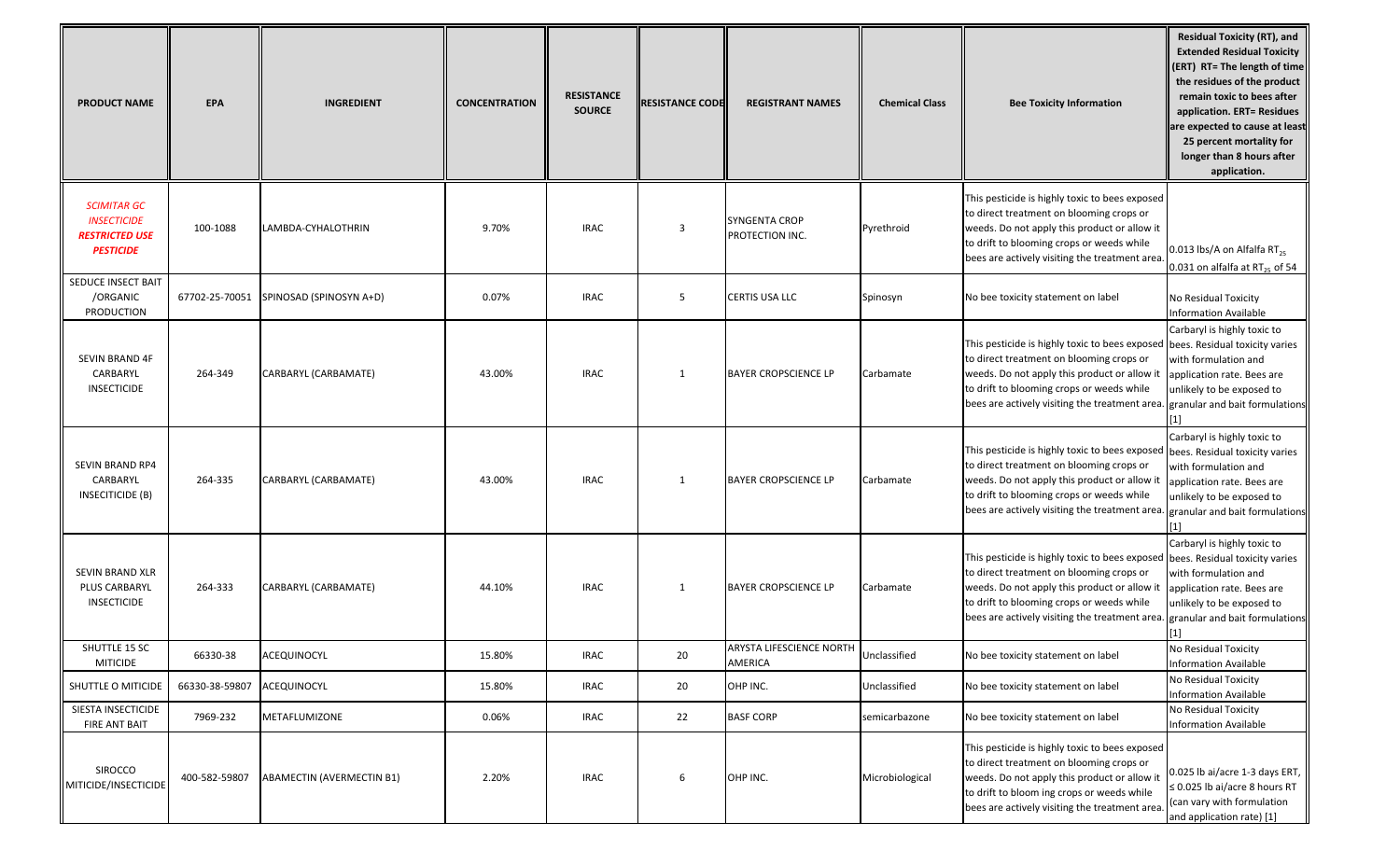| <b>PRODUCT NAME</b>                                                                           | <b>EPA</b>                  | <b>INGREDIENT</b>                         | <b>CONCENTRATION</b> | <b>RESISTANCE</b><br><b>SOURCE</b> | <b>RESISTANCE CODE</b> | <b>REGISTRANT NAMES</b>                              | <b>Chemical Class</b>    | <b>Bee Toxicity Information</b>                                                                                                                                                                                                            | <b>Residual Toxicity (RT), and</b><br><b>Extended Residual Toxicity</b><br>(ERT) RT= The length of time<br>the residues of the product<br>remain toxic to bees after<br>application. ERT= Residues<br>are expected to cause at least<br>25 percent mortality for<br>longer than 8 hours after<br>application. |
|-----------------------------------------------------------------------------------------------|-----------------------------|-------------------------------------------|----------------------|------------------------------------|------------------------|------------------------------------------------------|--------------------------|--------------------------------------------------------------------------------------------------------------------------------------------------------------------------------------------------------------------------------------------|---------------------------------------------------------------------------------------------------------------------------------------------------------------------------------------------------------------------------------------------------------------------------------------------------------------|
| SLUGGO PLUS T&O                                                                               | 67702-24-17575              | <b>IRON PHOSPHATE (FEPO4)</b>             | 0.97%                |                                    |                        | MONTEREY AG-RESOURCES                                | norganic                 | No bee toxicity statement on label                                                                                                                                                                                                         | No Residual Toxicity<br><b>Information Available</b>                                                                                                                                                                                                                                                          |
| SLUGGO PLUS T&O                                                                               | 67702-24-17575              | SPINOSAD (SPINOSYN A+D)                   | 0.07%                | <b>IRAC</b>                        | 5                      | MONTEREY AG-RESOURCES                                | Spinosyn                 | No bee toxicity statement on label                                                                                                                                                                                                         | No Residual Toxicity<br><b>Information Available</b>                                                                                                                                                                                                                                                          |
| <b>SPECKOZ BIFENTHRIN</b><br><b>TERMITICIDE/INSECTIC</b><br>IDE                               | 279-3206-72113   BIFENTHRIN |                                           | 7.90%                | <b>IRAC</b>                        | 3                      | <b>SPECKOZ INC</b>                                   | Pyrethroid               | This pesticide is highly toxic to bees exposed<br>to direct treatment on blooming crops or<br>weeds. Do not apply this product or allow it<br>to drift to blooming crops or weeds while<br>bees are actively visiting the treatment area   | >0.06 lb ai/acre, > 1 day ERT, ≤<br>0.04 lb ai/acre 4-6 hours RT<br>(can vary with formulation<br>and application rate) [1]                                                                                                                                                                                   |
| SUFFOIL-X                                                                                     | 48813-1-68539               | MINERAL OIL/PETROLEUM DISTILLATE<br>LIGHT | 80%                  | <b>FRAC</b>                        | NC                     | <b>BIOWORKS INC</b>                                  | Petroleum<br>Hydrocarbon | No bee toxicity statement on label                                                                                                                                                                                                         | No Residual Toxicity<br>Information Available                                                                                                                                                                                                                                                                 |
| <b>SUNSPRAY ULTRA-FINE</b><br><b>SPRAY OIL</b>                                                | 86330-11                    | MINERAL OIL/PETROLEUM DISTILLATE          | 98.80%               | FRAC                               | <b>NC</b>              | HOLLY FRONTIER REFINING & Petroleum<br>MARKETING LLC | Hydrocarbon              | No bee toxicity statement on label                                                                                                                                                                                                         | No Residual Toxicity<br><b>Information Available</b>                                                                                                                                                                                                                                                          |
| <b>SUPRACIDE 2E</b><br><b>INSECTICIDE</b><br><i><b>RESTRICTED USE</b></i><br><b>PESTICIDE</b> | 10163-236                   | METHIDATHION                              | 24.40%               | <b>IRAC</b>                        | 1                      | GOWAN CO.                                            | Organophosphate          | This pesticide is highly toxic to bees exposed<br>to direct treatment on blooming crops or<br>weeds. Do not apply this product or allow it<br>to drift to bloom ing crops or weeds while<br>bees are actively visiting the treatment area  | 2 day ERT Can vary with<br>formulation and application<br>rate, Incompatible with<br>bumble bees [1]                                                                                                                                                                                                          |
| TALSTAR INSECTICIDE                                                                           | 279-3365                    | BIFENTHRIN                                | 0.05%                | <b>IRAC</b>                        | 3                      | FMC CORP - AG PRODUCTS<br><b>GROUP</b>               | Pyrethroid               | This pesticide is highly toxic to bees exposed<br>to direct treatment on blooming crops or<br>weeds. Do not apply this product or allow it<br>to drift to bloom ing crops or weeds while<br>bees are actively visiting the treatment area. | >0.06 lb ai/acre, > 1 day ERT, ≤<br>0.04 lb ai/acre 4-6 hours RT<br>(can vary with formulation<br>and application rate) [1]                                                                                                                                                                                   |
| TALSTAR NURSERY<br>GRANULAR<br><b>INSECTICIDE</b>                                             | 279-3130                    | BIFENTHRIN                                | 0.20%                | <b>IRAC</b>                        | $\overline{3}$         | FMC CORP - AG PRODUCTS<br><b>GROUP</b>               | Pyrethroid               | This pesticide is highly toxic to bees exposed<br>to direct treatment on blooming crops or<br>weeds. Do not apply this product or allow it<br>to drift to bloom ing crops or weeds while<br>bees are actively visiting the treatment area. | >0.06 lb ai/acre, > 1 day ERT, ≤<br>0.04 lb ai/acre 4-6 hours RT<br>(can vary with formulation<br>and application rate) [1]                                                                                                                                                                                   |
| TALSTAR ONE MULTI-<br><b>INSECTICIDE</b>                                                      | 279-3206                    | BIFENTHRIN                                | 7.90%                | <b>IRAC</b>                        | $\overline{3}$         | FMC CORP - AG PRODUCTS<br><b>GROUP</b>               | Pyrethroid               | This pesticide is highly toxic to bees exposed<br>to direct treatment on blooming crops or<br>weeds. Do not apply this product or allow it<br>to drift to bloom ing crops or weeds while<br>bees are actively visiting the treatment area. | >0.06 lb ai/acre, > 1 day ERT, ≤<br>0.04 lb ai/acre 4-6 hours RT<br>(can vary with formulation<br>and application rate) [1]                                                                                                                                                                                   |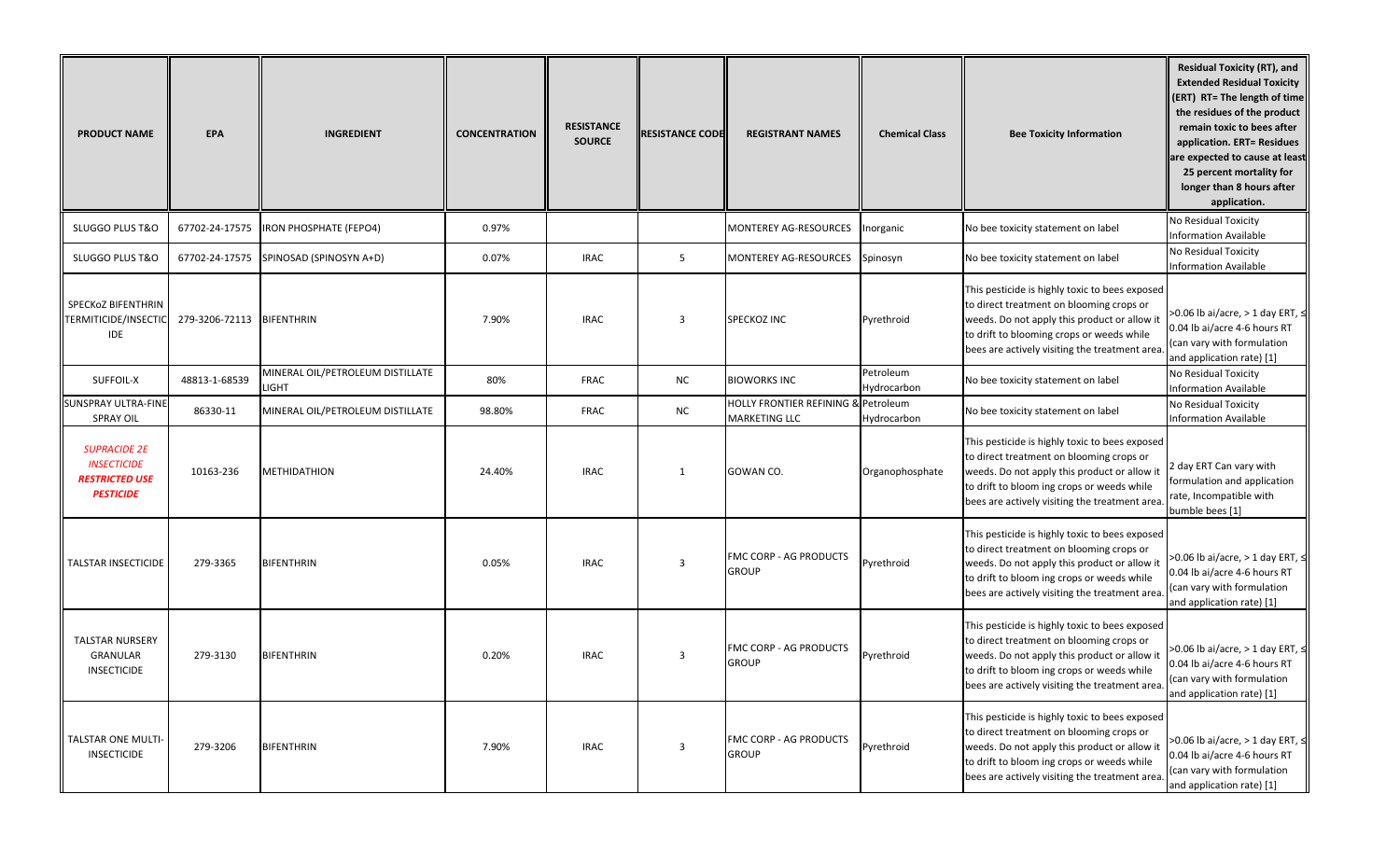| <b>PRODUCT NAME</b>                                                                                   | <b>EPA</b>     | <b>INGREDIENT</b>           | <b>CONCENTRATION</b> | <b>RESISTANCE</b><br><b>SOURCE</b> | <b>RESISTANCE CODE</b> | <b>REGISTRANT NAMES</b>                                  | <b>Chemical Class</b>    | <b>Bee Toxicity Information</b>                                                                                                                                                                                                            | <b>Residual Toxicity (RT), and</b><br><b>Extended Residual Toxicity</b><br>(ERT) RT= The length of time<br>the residues of the product<br>remain toxic to bees after<br>application. ERT= Residues<br>are expected to cause at least<br>25 percent mortality for<br>longer than 8 hours after<br>application. |
|-------------------------------------------------------------------------------------------------------|----------------|-----------------------------|----------------------|------------------------------------|------------------------|----------------------------------------------------------|--------------------------|--------------------------------------------------------------------------------------------------------------------------------------------------------------------------------------------------------------------------------------------|---------------------------------------------------------------------------------------------------------------------------------------------------------------------------------------------------------------------------------------------------------------------------------------------------------------|
| <b>TALSTAR S SELECT</b><br><b>INSECTICIDE</b><br><b>RESTRICTED USE</b><br><b>PESTICIDE</b>            | 279-3155       | BIFENTHRIN                  | 7.90%                | <b>IRAC</b>                        | $\overline{3}$         | FMC CORP - AG PRODUCTS<br><b>GROUP</b>                   | Pyrethroid               | This pesticide is highly toxic to bees exposed<br>to direct treatment on blooming crops or<br>weeds. Do not apply this product or allow it<br>to drift to bloom ing crops or weeds while<br>bees are actively visiting the treatment area. | >0.06 lb ai/acre, > 1 day ERT, ≤<br>0.04 lb ai/acre 4-6 hours RT<br>(can vary with formulation<br>and application rate) [1]                                                                                                                                                                                   |
| TALUS 70DF IGR                                                                                        | 71711-21-67690 | <b>BUPROFEZIN</b>           | 70.00%               | <b>IRAC</b>                        | 16                     | <b>SEPRO CORPORATION</b>                                 | <b>Insect Growth Reg</b> | No bee toxicity statement on label                                                                                                                                                                                                         | No Residual Toxicity<br>Information Available                                                                                                                                                                                                                                                                 |
| <b>FENKOZ ACEPHATE 97</b><br><b>INSECTICIDE</b>                                                       | 70506-8-55467  | ACEPHATE                    | 97%                  | <b>IRAC</b>                        | 1                      | <b>TENKOZ INC</b>                                        | Organophosphate          | This pesticide is highly toxic to bees exposed<br>to direct treatment on blooming crops or<br>weeds. Do not apply this product or allow it<br>to drift to bloom ing crops or weeds while<br>bees are actively visiting the treatment area  | 2 day ERT Can vary with<br>formulation and application<br>rate, Incompatible with<br>bumble bees [1]                                                                                                                                                                                                          |
| <b>ENKOZ PERMETHRIN</b><br>3.2EC INSECTICIDE<br><b>RESTRICTED USE</b><br><b>PESTICIDE</b>             | 70506-9-55467  | PERMETHRIN                  | 36.80%               | <b>IRAC</b>                        | 3                      | <b>TENKOZ INC</b>                                        | Pyrethroid               | This pesticide is highly toxic to bees exposed<br>to direct treatment on blooming crops or<br>weeds. Do not apply this product or allow it<br>to drift to bloom ing crops or weeds while<br>bees are actively visiting the treatment area  | 2 day ERT Can vary with<br>formulation and application<br>rate, Incompatible with<br>bumble bees [1]                                                                                                                                                                                                          |
| TERR-O-GAS 57<br><b>RESTRICTED USE</b><br><b>PESTICIDE</b>                                            | 5785-28        | CHLOROPICRIN/METHYL BROMIDE | 43%                  | <b>IRAC</b>                        | 8                      | <b>CHEMTURA CORPORATION /</b><br><b>GREAT LAKES CHEM</b> |                          | No bee toxicity statement on label                                                                                                                                                                                                         | No Residual Toxicity<br>Information Available                                                                                                                                                                                                                                                                 |
| TERR-O-GAS 67<br><b>RESTRICTED USE</b><br><b>PESTICIDE</b>                                            | 5785-24        | CHLOROPICRIN/METHYL BROMIDE | 33%                  | <b>IRAC</b>                        | 8                      | <b>CHEMTURA CORPORATION /</b><br><b>GREAT LAKES CHEM</b> |                          | No bee toxicity statement on label                                                                                                                                                                                                         | No Residual Toxicity<br>Information Available                                                                                                                                                                                                                                                                 |
| TERR-O-GAS 75<br><b>RESTRICTED USE</b><br><b>PESTICIDE</b>                                            | 5785-40        | CHLOROPICRIN/METHYL BROMIDE | 25%                  | <b>IRAC</b>                        | 8                      | CHEMTURA CORPORATION /<br><b>GREAT LAKES CHEM</b>        |                          | No bee toxicity statement on label                                                                                                                                                                                                         | No Residual Toxicity<br>Information Available                                                                                                                                                                                                                                                                 |
| TERR-O-GAS 98<br><b>PREPLANT SOIL</b><br><b>FUMIGANT</b><br><b>RESTRICTED USE</b><br><b>PESTICIDE</b> | 5785-22        | CHLOROPICRIN/METHYL BROMIDE | 2%                   | <b>IRAC</b>                        | 8                      | CHEMTURA CORPORATION /<br><b>GREAT LAKES CHEM</b>        |                          | No bee toxicity statement on label                                                                                                                                                                                                         | No Residual Toxicity<br>Information Available                                                                                                                                                                                                                                                                 |
| TETRASAN 5 WDG<br>MITICIDE/OVICIDE                                                                    | 59639-108      | <b>ETOXAZOLE</b>            | 5%                   | <b>IRAC</b>                        | 10                     | VALENT USA CORPORATION Diphenyl oxazoline                |                          | No bee toxicity statement on label                                                                                                                                                                                                         | 3 days ERT for bumble bees<br>$\lceil 1 \rceil$                                                                                                                                                                                                                                                               |
| TIDE ACEPHATE 90<br>WDG                                                                               | 84229-7        | ACEPHATE                    | 90.00%               | <b>IRAC</b>                        | $\mathbf{1}$           | TIDE INTERNATIONAL USA<br>INC                            | Organophosphate          | This pesticide is highly toxic to bees exposed<br>to direct treatment on blooming crops or<br>weeds. Do not apply this product or allow it<br>to drift to blooming crops or weeds while<br>bees are actively visiting the treatment area.  | 2 day ERT Can vary with<br>formulation and application<br>rate, Incompatible with<br>bumble bees [1]                                                                                                                                                                                                          |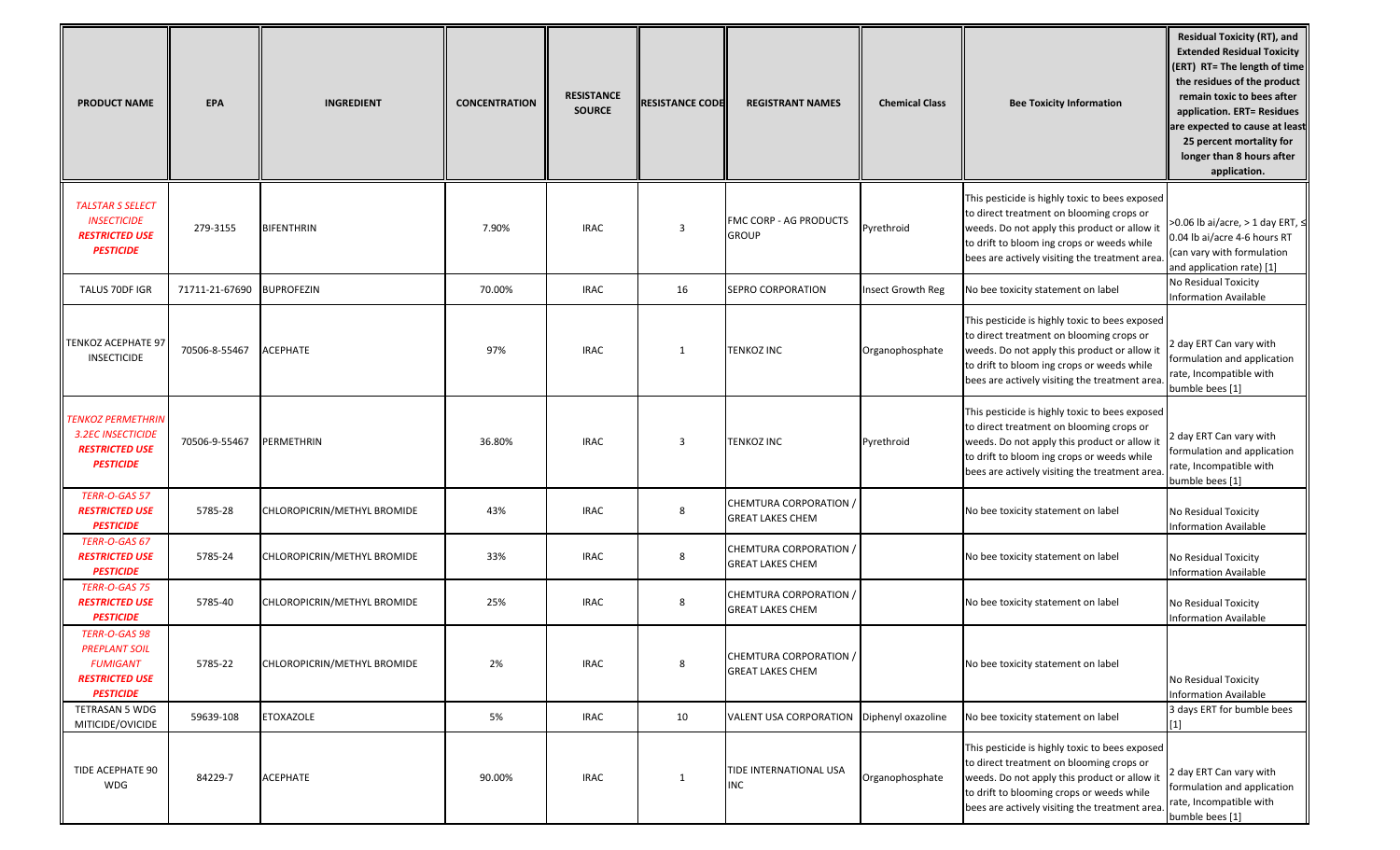| <b>PRODUCT NAME</b>                                                                                                     | <b>EPA</b>    | <b>INGREDIENT</b>                                          | <b>CONCENTRATION</b> | <b>RESISTANCE</b><br><b>SOURCE</b> | <b>RESISTANCE CODE</b> | <b>REGISTRANT NAMES</b>                | <b>Chemical Class</b> | <b>Bee Toxicity Information</b>                                                                                                                                                                                                          | <b>Residual Toxicity (RT), and</b><br><b>Extended Residual Toxicity</b><br>(ERT) RT= The length of time<br>the residues of the product<br>remain toxic to bees after<br>application. ERT= Residues<br>are expected to cause at least<br>25 percent mortality for<br>longer than 8 hours after<br>application. |
|-------------------------------------------------------------------------------------------------------------------------|---------------|------------------------------------------------------------|----------------------|------------------------------------|------------------------|----------------------------------------|-----------------------|------------------------------------------------------------------------------------------------------------------------------------------------------------------------------------------------------------------------------------------|---------------------------------------------------------------------------------------------------------------------------------------------------------------------------------------------------------------------------------------------------------------------------------------------------------------|
| TOPIA INSECTICIDE                                                                                                       | 279-11001     | <b>CEDAR OIL</b>                                           | 0.02%                |                                    |                        | FMC CORP - AG PRODUCTS<br><b>GROUP</b> | Botanical             | No bee toxicity statement on label                                                                                                                                                                                                       | No Residual Toxicity<br>Information Available                                                                                                                                                                                                                                                                 |
| TRIACT 70<br>FUNG/INSECT/MITICID<br>E                                                                                   | 70051-2-59807 | CLARIFIED HYDROPHOBIC EXTRACT OF<br><b>NEEM OIL</b>        | 70%                  |                                    |                        | OHP INC.                               | Botanical             | This product is toxic to bees exposed to<br>direct treatment. Do not apply this product<br>while bees are actively visiting the treatment No Residual Toxicity<br>area.                                                                  | Information Available                                                                                                                                                                                                                                                                                         |
| <b>TRILOGY</b><br>FUNGICIDE/MITICIDE/I<br><b>NSECTICIDE</b>                                                             | 70051-2       | <b>CLARIFIED HYDROPHOBIC EXTRACT OF</b><br><b>NEEM OIL</b> | 70%                  |                                    |                        | CERTIS USA LLC                         | Botanical             | This product is toxic to bees exposed to<br>direct treatment. Do not apply this product<br>while bees are actively visiting the treatment No Residual Toxicity<br>area.                                                                  | <b>Information Available</b>                                                                                                                                                                                                                                                                                  |
| ULTIFLORA MITICIDE                                                                                                      | 10163-280     | MILBEMECTIN                                                | 1.00%                | <b>IRAC</b>                        | 6                      | GOWAN CO.                              | Microbiological       | This pesticide is highly toxic to bees exposed<br>to direct treatment on blooming crops or<br>weeds. Do not apply this product or allow it<br>to drift to blooming crops or weeds while<br>bees are actively visiting the treatment area | Length of residual toxicity to<br>honey bee unknown. 3 days<br>ERT for bumble bees [1]                                                                                                                                                                                                                        |
| <b>UP-STAR GOLD</b><br><b>INSECTICIDE</b>                                                                               | 70506-24      | BIFENTHRIN                                                 | 7.90%                | <b>IRAC</b>                        | $\overline{3}$         | UNITED PHOSPHORUS INC                  | Pyrethroid            | This pesticide is highly toxic to bees exposed<br>to direct treatment on blooming crops or<br>weeds. Do not apply this product or allow it<br>to drift to blooming crops or weeds while<br>bees are actively visiting the treatment area | >0.06 lb ai/acre, > 1 day ERT, ≤<br>0.04 lb ai/acre 4-6 hours RT<br>(can vary with formulation<br>and application rate) [1]                                                                                                                                                                                   |
| <b>UP-STAR NURSERY</b><br>GRANULAR<br><b>INSECTICIDE</b>                                                                | 70506-75      | BIFENTHRIN                                                 | 0.20%                | <b>IRAC</b>                        | $\overline{3}$         | UNITED PHOSPHORUS INC                  | Pyrethroid            | No bee toxicity statement on label                                                                                                                                                                                                       | >0.06 lb ai/acre, > 1 day ERT, <<br>0.04 lb ai/acre 4-6 hours RT<br>(can vary with formulation<br>and application rate) [1]                                                                                                                                                                                   |
| <b>UP-STAR SC LAWN</b><br><b>AND NURSERY</b><br><b>NSECTICIDE/MITICIDE</b><br><b>RESTRICTED USE</b><br><b>PESTICIDE</b> | 70506-23      | BIFENTHRIN                                                 | 7.90%                | <b>IRAC</b>                        | $\overline{3}$         | UNITED PHOSPHORUS INC                  | Pyrethroid            | This pesticide is highly toxic to bees exposed<br>to direct treatment on blooming crops or<br>weeds. Do not apply this product or allow it<br>to drift to blooming crops or weeds while<br>bees are actively visiting the treatment area | >0.06 lb ai/acre, > 1 day ERT, ≤<br>0.04 lb ai/acre 4-6 hours RT<br>(can vary with formulation<br>and application rate) [1]                                                                                                                                                                                   |
| <b>VENDEX 50WP</b><br><b>MITICIDE RESTRICTED</b><br><b>USE PESTICIDE</b>                                                | 70506-211     | <b>FENBUTATIN-OXIDE</b>                                    | 50%                  | <b>IRAC</b>                        | 12                     | UNITED PHOSPHORUS INC                  | Organotin             | No bee toxicity statement on label                                                                                                                                                                                                       | No Residual Toxicity<br>Information Available                                                                                                                                                                                                                                                                 |